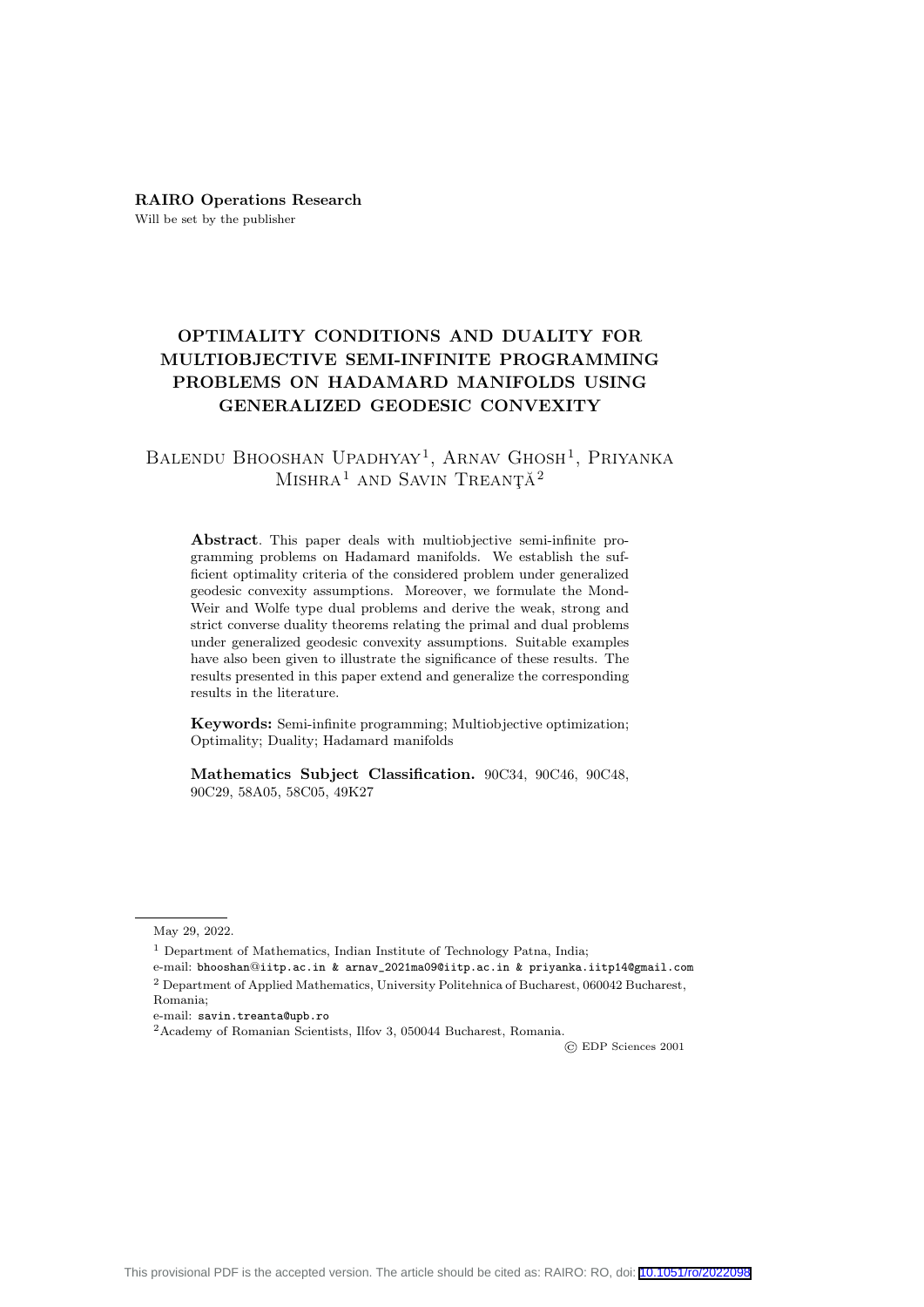## 1. INTRODUCTION

In theory of optimization, semi-infinite programming is the class of mathematical programming problems that deals with finitely many decision variables and in which the feasible set is defined by infinitely many constraints. The concepts and mathematical theory of semi-infinite programming were conceived by Haar [24]. The term 'semi-infinite programming' was later coined by Charnes et al. [11] in 1962. Semi-infinite programming has a very wide range of applications in various practical problems of mathematical physics, game theory, engineering design, etc., see [12, 13, 16, 22, 23, 27, 29, 45, 50, 54] and the references cited therein.

Although semi-infinite programming over finite or infinite dimensional Banach spaces has been extensively studied, it is observed that a lot of programming problems that arise in various real life applications require the problem to be formulated on Riemannian manifolds. One of the very first attempts in this direction is due to Ekeland [19], who discussed applications of variational principles on Riemannian manifolds. The generalizations of optimization methods from Euclidean space to Riemannian manifolds have important advantages. For example, constrained optimization problems can be viewed as unconstrained problems from the Riemannian geometry perspective. Moreover, nonconvex optimization problems can be converted to convex optimization problems through introduction of a suitable Riemannian metric (see for instance, [17, 42, 43]). Some results on convex optimization problems were extended to Riemannian manifolds by Rapcsák [46] and Udrişte [59] by introducing a generalization of convexity notion, namely, geodesic convexity. Further, Udrişte [59] introduced the notions of geodesic pseudoconvex and quasiconvex functions in Riemannian manifold setting. Constrained optimization problems and weak sharp minimizers on Hadamard manifold were discussed by Li et al. [31]. Recently, many authors have generalized various other notions and concepts of optimization of  $\mathbb{R}^n$  to Riemannian manifolds; see for instance, [1, 4, 6, 7, 8, 9, 10, 41, 53, 57, 58] and the references cited therein.

Optimality and duality conditions play a very crucial role in optimization theory. Duality theory is important to understand the nature of the original (primal problem) from the perspective of a dual problem. Many authors have developed many interesting results on optimality and duality in  $\mathbb{R}^n$ , see for instance, [20, 21, 32, 38, 54, 63] and the references cited therein. Two of the most important types of dual of a primal problem are Mond-Weir dual problem [60] and Wolfe dual problem [61], which have been referred to in this paper.

The optimality conditions for nonlinear programming problems on Riemannian manifolds were studied by Yang et al. in [62]. Bergmann and Herzog [8] developed the intrinsic formulation of Karush-Kuhn-Tucker conditions and constraint qualification on smooth manifolds. The necessary and sufficient optimality conditions for vector equilibrium problems on Hadamard manifolds have been discussed by Ruiz-Garzón et al. in [47]. Characterizations of solution sets of convex optimization problems in Riemannian manifolds were investigated by Barani and Hosseini in [4]. Further, Chen [15] studied the Karush-Kuhn-Tucker type optimality criteria for interval valued objective function on Hadamard manifolds. Optimality and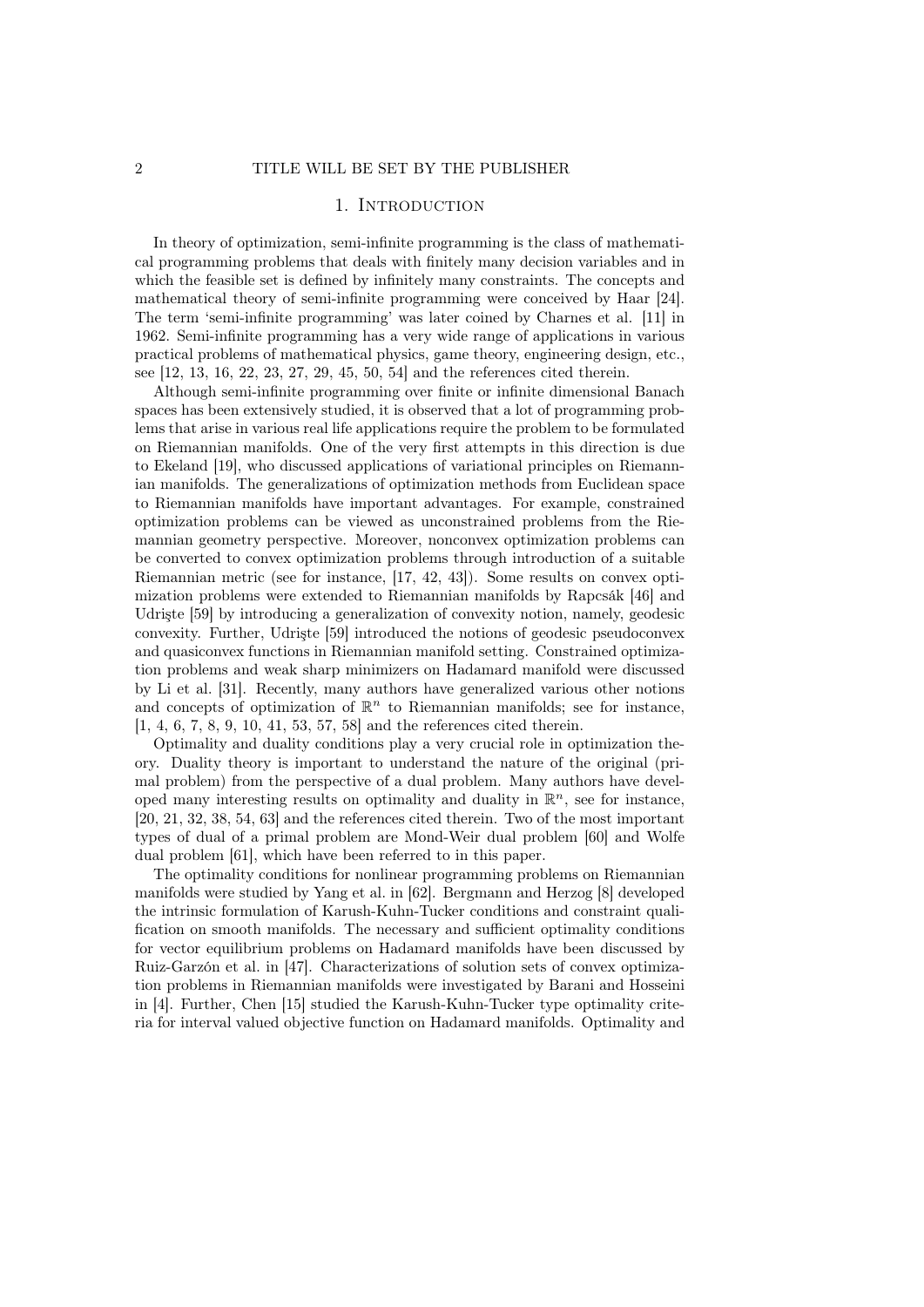duality for multiobjective semi-infinite programming on Hadamard manifolds was investigated by Tung and Tam in [56].

Motivated by the works of [15, 56] and the references cited therein, we consider a class of multiobjective semi-infinite programming problems on Hadamard manifold. We establish Karush-Kuhn-Tucker type sufficient optimality criteria for the considered problem under generalized geodesic convexity assumptions. Moreover, we formulate the Mond-Weir and Wolfe type dual problems and establish weak, strong and strict converse duality theorems relating the primal and the dual problems under generalized geodesic convexity assumptions. The results presented in this paper extend and generalize some known results in the literature to a more general space, namely, Hadamard manifold, as well as to more general classes of generalized geodesic convex functions. In particular, the results of this paper generalize the corresponding results of Tung and Tam [56] to a more general class of generalized geodesic convex function. Moreover, the results of the paper generalize some other well known results in  $\mathbb{R}^n$ , see for instance, [3, 34, 35, 36].

The paper is organized as follows. In Section 2, we recall the basic notions of Riemannian and Hadamard manifolds, that will be used in the sequel. Moreover, we consider a multiobjective semi-infinite programming problem on a Hadamard manifold. In Section 3, we establish sufficient optimality criteria of an efficient solution of the considered problem under generalized geodesic convexity assumptions. In Section 4, we formulate the Mond-Weir and Wolfe type dual problems for the considered primal problem. Moreover, we derive weak, strong and strict converse duality theorems relating the primal and the dual problems under generalized geodesic convexity assumptions.

#### 2. Notations and mathematical Preliminaries

Throughout the paper, we use the standard notation  $\mathbb{R}^n$  to denote the *n*dimensional Euclidean plane. The nonnegative orthant of  $\mathbb{R}^n$  is denoted by

$$
\mathbb{R}^n_+ := \{ (x_1, x_2, ..., x_n) : x_k \ge 0, \forall k = 1, 2, ..., n \}.
$$

For a non empty infinite set J, the linear space  $\mathbb{R}^{|J|}$  is defined as follows:

$$
\mathbb{R}^{|J|} := {\lambda = (\lambda_j)_{j \in J} : \lambda_j = 0 \text{ for all } j \in J, \text{ except } \lambda_j \neq 0 \text{ for finitely many } j \in J}.
$$

The positive cone of  $\mathbb{R}^{|J|}$ , denoted by  $\mathbb{R}^{|J|}_+$ , is defined as

$$
\mathbb{R}^{|J|}_+ := \{ \lambda = (\lambda_j)_{j \in J} \in \mathbb{R}^{|J|} : \lambda_j \ge 0, \forall j \in J \}.
$$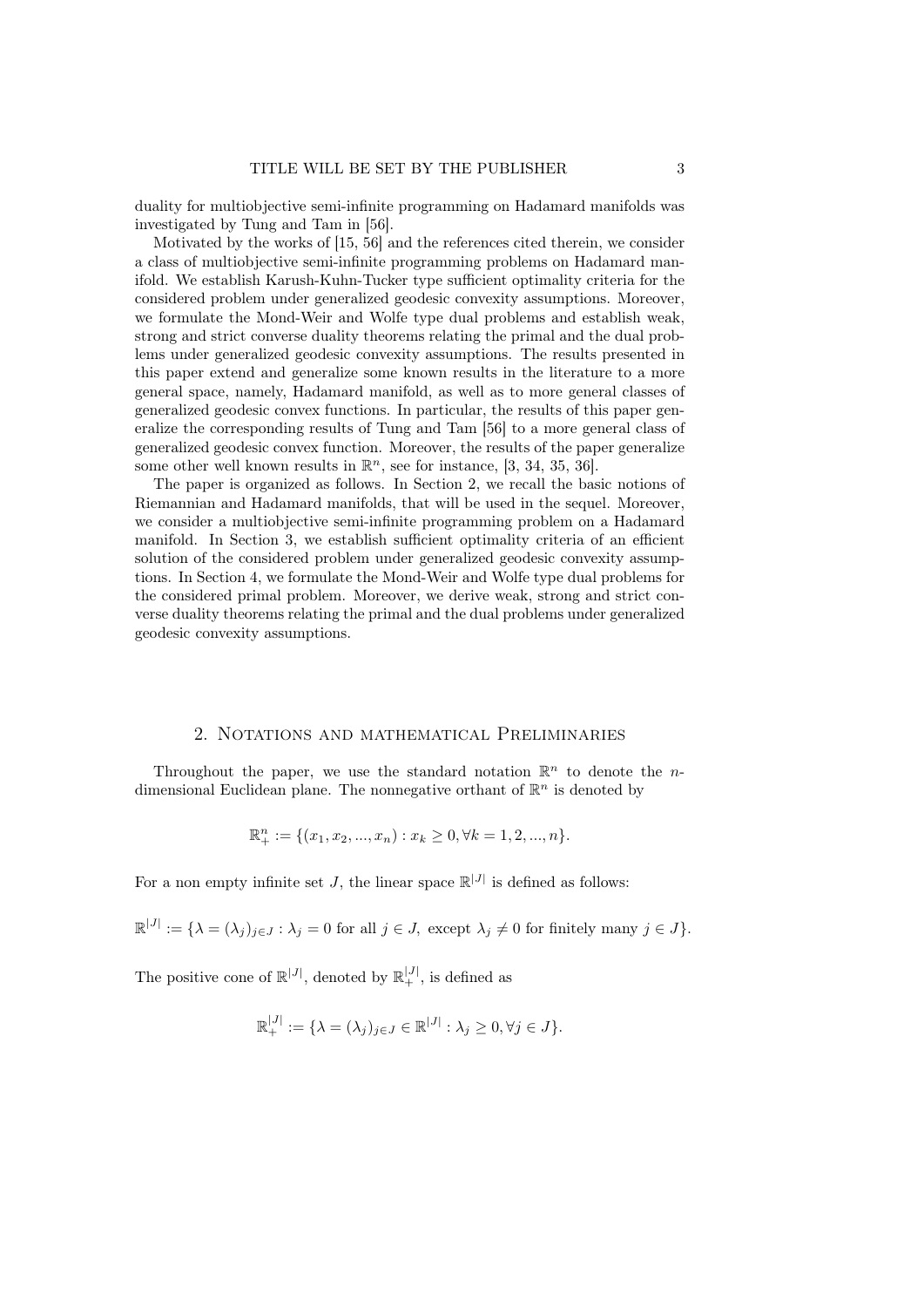The standard inner product on  $\mathbb{R}^n$  is denoted by  $\langle \cdot, \cdot \rangle$ . For any  $x, y \in \mathbb{R}^n$ , we use the following notations

$$
x \prec y \Longleftrightarrow x_i \prec y_i, \quad \forall i = 1, 2, ..., n.
$$

$$
x \preceq y \Longleftrightarrow \begin{cases} x_i \leq y_i, & \text{for all } i = 1, 2, ..., n; i \neq k, \\ x_k < y_k, \quad \text{for at least one } k \in \{1, 2, ..., n\}. \end{cases}
$$

The notation  $x \nless y$  (respectively,  $x \nless y$ ) indicates the negation of  $x \prec y$  (respectively,  $x \preceq y$ ).

If E is a m-dimensional linear subspace of  $\mathbb{R}^n$ , then E inherits the inner product from  $\mathbb{R}^n$ , denoted by  $\langle \cdot, \cdot \rangle_{\mathbb{E}} = \langle \cdot, \cdot \rangle$ . Moreover, the topology in  $\mathbb{R}^n$  is induced to  $\mathbb{E}$ . One can further obtain a natural isometry between  $\mathbb{R}^n$  and  $\mathbb{E}$  (see for instance, [9]).

For a subset  $S \subset \mathbb{E}$ , the closure and convex hull of S in  $\mathbb{E}$  is denoted by cl(S) and  $\text{co}(S)$ , respectively. The positive conic hull of S, denoted by  $\text{pos}(S)$ , is the convex cone containing the origin generated by  $S \subset \mathbb{E}$ , and is defined as

pos(S) := {
$$
\sum_{i=1}^{n} \alpha_i x_i, \alpha_i \ge 0, x_i \in S, n \in \mathbb{N}
$$
},

where,  $\mathbb N$  denotes the set of all natural numbers. The negative polar cone of  $S$ , denoted by  $S^-$ , is defined by

$$
S^- := \{ x \in \mathbb{E} : \langle x, y \rangle \le 0, \forall y \in S \}.
$$

For any two Euclidean spaces  $\mathbb{E}_1, \mathbb{E}_2$ , a map  $\phi : \mathbb{E}_1 \to \mathbb{E}_2$  is said to be of class  $C^1$ if  $\phi$  is continuously differentiable. Similarly,  $\phi : \mathbb{E}_1 \to \mathbb{E}_2$  is said to be of class  $C^{\infty}$ if  $\phi$  is infinitely continuously differentiable.

Now, we recall some fundamental concepts and definitions of Riemannian and Hadamard manifolds (see for instance, [2, 9, 25, 28, 30]).

Let us consider that  $\mathscr H$  be a topological space. Then  $\mathscr H$  is said to be topological n-manifold or a topological manifold of dimension n if  $\mathscr H$  is Hausdorff, second-countable, and each point of  $\mathscr H$  is contained in some neighborhood that is homeomorphic to an open subset of  $\mathbb{R}^n$ . Any pair  $(U, \phi)$ , where U is an open set in  $\mathscr{H}$ , and  $\phi$  is a homeomorphism from U to some open set in  $\mathbb{R}^n$  is called a chart or a co-ordinate chart on  $\mathscr{H}$ . For any two charts  $(U, \phi)$  and  $(V, \psi)$ , such that  $U \cap V$ is non empty, the composite map  $\psi \circ \phi^{-1} : \phi(U \cap V) \to \psi(U \cap V)$  is called the transition map from  $\phi$  to  $\psi$ . Two charts  $(U, \phi)$  and  $(V, \psi)$  are said to be smoothly compatible if either  $U \cap V$  is empty or the transition map  $\psi \circ \phi^{-1}$  is infinitely continuously differentiable. A collection of charts such that the corresponding open sets cover  $\mathscr H$  is called an atlas. An atlas A for  $\mathscr H$  is said to be smooth if any two charts in A are smoothly compatible with each other. A smooth atlas A on  $\mathcal H$  is said to be maximal if it is not properly contained in any larger smooth atlas. A maximal smooth atlas on  $\mathscr H$  is called a smooth structure. A smooth manifold is a pair  $(\mathcal{H}, \mathcal{A})$  where  $\mathcal{H}$  is a topological manifold and  $\mathcal{A}$  is a smooth structure on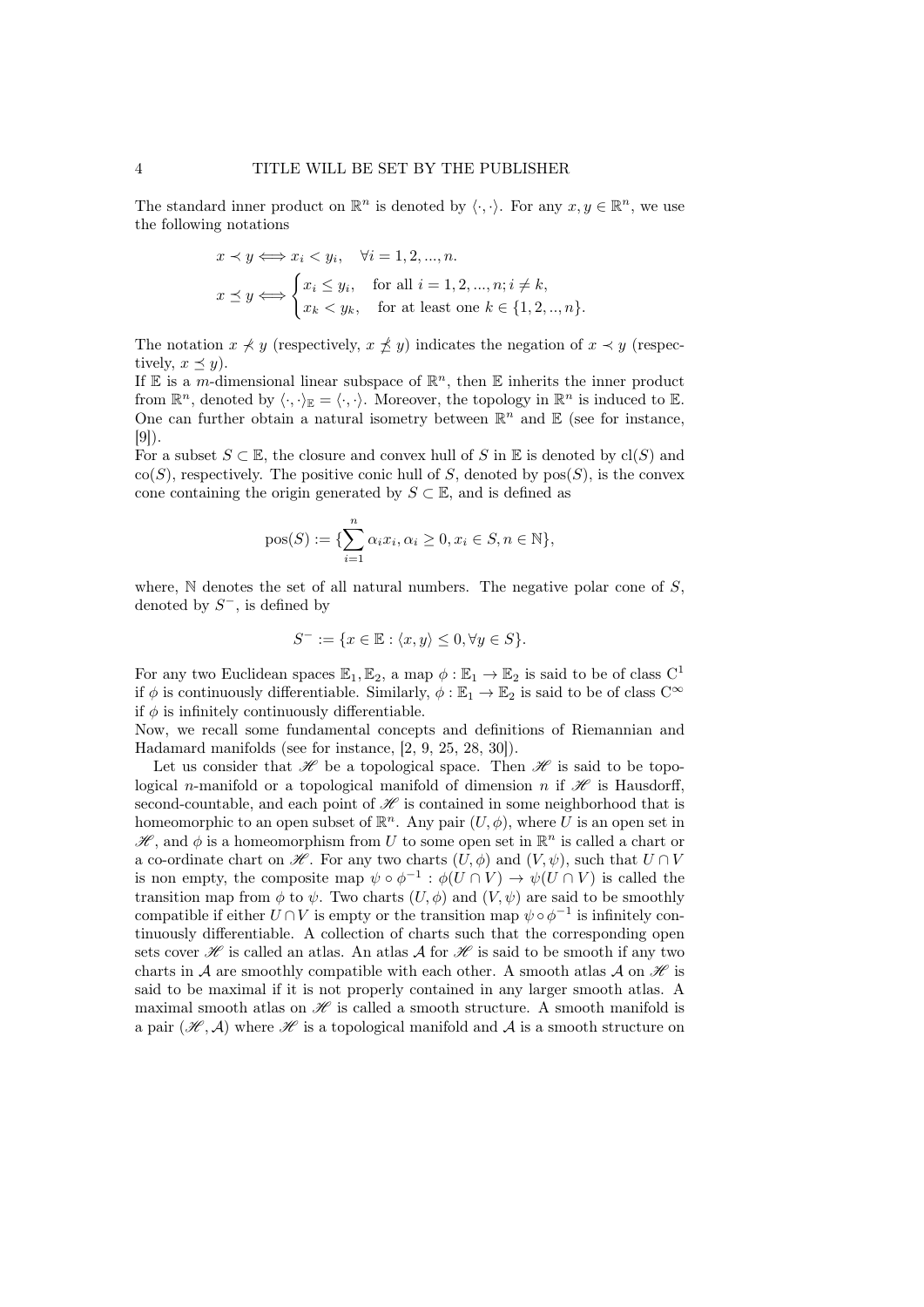$\mathscr{H}$ .

For an element  $p \in \mathcal{H}$ , a curve  $\gamma : (-\epsilon, \epsilon) \to \mathcal{H}$  is said to be of class C<sup>1</sup> about the point p if  $\gamma(0) = p$ , and  $\phi \circ \gamma$  is of class C<sup>1</sup> for any chart  $(U, \phi)$  about the point p. Let  $\gamma_1, \gamma_2 : (-\epsilon, \epsilon) \to \mathscr{H}$  be any two C<sup>1</sup> curves about p. Then  $\gamma_1$  and  $\gamma_2$  are said to be equivalent if and only if there exists some chart  $(U, \phi)$  about the point p, such that

$$
(\phi \circ \gamma_1)'(0) = (\phi \circ \gamma_2)'(0).
$$

A tangent vector to  $\mathscr H$  at the point p is any equivalence class of  $C^1$  curves through p on  $\mathscr H$  modulo the equivalence relation defined above. The set of all tangent vectors at the point p in  $\mathscr H$  is termed as the tangent space to  $\mathscr H$  at p and is denoted by the symbol  $T_n\mathscr{H}$ .

A Riemannian metric on a smooth manifold  $\mathscr H$  is defined as a 2-tensor field  $\mathscr{G}$ , such that  $\mathscr{G}$  is symmetric and positive definite. An inner product is induced on every tangent space  $T_p\mathscr{H}$  by a Riemannian metric and this is denoted by  $\mathscr{G}(x, y) = \langle x, y \rangle_p$  for all  $x, y \in T_p\mathscr{H}$ . A smooth manifold together with a given Riemannian metric is called a Riemannian manifold. The exponential map  $\exp_p: T_p\mathscr{H} \to \mathscr{H}$  is defined by  $\exp_p(v) = \gamma_{p,v}(1)$  for any  $v \in T_p\mathscr{H}$ , where  $\gamma_{p,v}$  is the geodesic starting at  $p$  with a velocity  $v$ .

A Riemannian manifold  $\mathscr H$  is said to be geodesic complete if for every  $p \in \mathscr H$ , the exponential map  $\exp_p(v)$  is defined for all  $v \in T_p\mathscr{H}$ . A complete, simply connected Riemannian manifold with nonpositive sectional curvature everywhere is called a Hadamard manifold. Henceforth, we shall use to the symbol  $\mathcal{H}$  to denote a Hadamard manifold, unless otherwise specified.

The following theorem, known as Hadamard-Cartan theorem, is from Sakai [48] (Theorem 4.1, Page 221).

**Theorem 2.1.** Let  $\mathcal{H}$  be a Hadamard manifold. Then for every  $p \in T_p\mathcal{H}$ , the exponential map  $exp_p$  :  $T_p\mathscr{H} \rightarrow \mathscr{H}$  is a diffeomorphism with the inverse  $map \; exp_p^{-1} : \mathscr{H} \to T_p\mathscr{H}$  satisfying  $exp_p^{-1}(p) = 0_p$ . Moreover, for any  $x \in \mathscr{H}$ there exists a unique minimal geodesic  $\gamma_{p,x} : [0,1] \to \mathcal{H}$  satisfying  $\gamma_{p,x}(t) =$  $exp_p(texp_p^{-1}(x)).$ 

The contingent cone for a subset of a Hadamard manifold is defined as follows.

**Definition 2.2.** Let  $S \subseteq \mathcal{H}$  and  $p \in cl(S)$ . The contingent cone of S at p, denoted by  $\mathscr{T}(S,p)$  is defined by

 $\mathscr{T}(S, p) = \{v \in T_p\mathscr{H} : \exists t_k \downarrow 0, \exists v_k \in T_p\mathscr{H}, v_k \to v, \forall k \in \mathbb{N}, \exp_p(t_k v_k) \in S\}.$ 

The following definitions of geodesic convex sets and geodesic convex functions on a Riemannian manifold are from Udrişte [59] (Page 57) and Rapcsák [46] (Definition 6.1.2, Page 64), respectively.

**Definition 2.3.** Let us consider that  $\mathcal{H}$  be a Riemannian manifold. Then, (i) A subset S of  $\mathscr H$  is called a geodesic convex set in  $\mathscr H$ , if for every pair of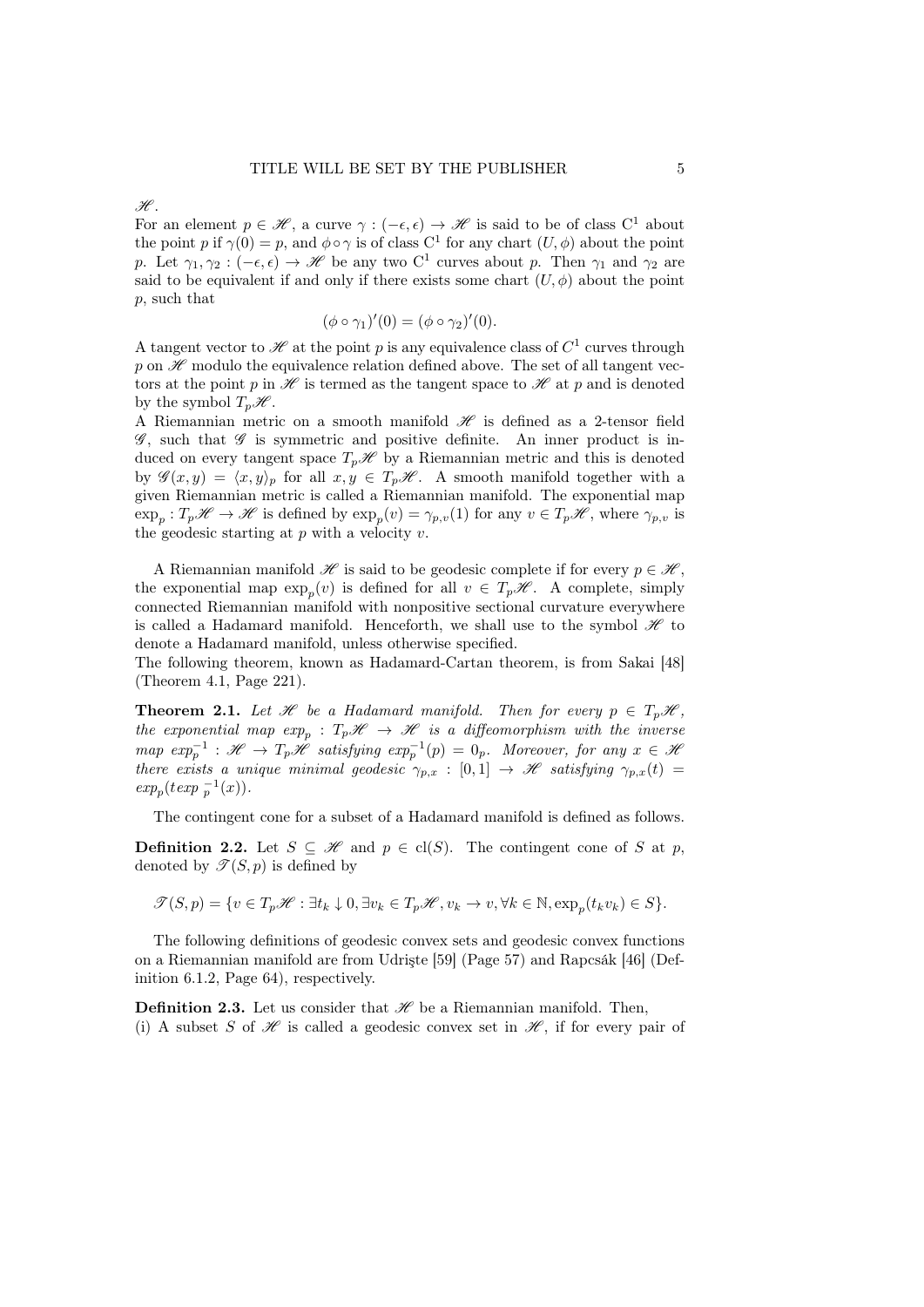distinct points  $x, y \in S$  and for any geodesic  $\gamma_{x,y} : [0,1] \to \mathcal{H}$  joining x to y, we have

$$
\gamma_{x,y}(t) \in S, \quad \forall t \in [0,1].
$$

(ii) Let S be a geodesic convex subset of  $\mathscr H$  and  $f : S \to \mathbb R$  be a function on S. Then, the function f is said to be geodesic convex at  $x \in S$ , if for any point  $u \in S$ and for any geodesic  $\gamma_{x,u} : [0,1] \to \mathcal{H}$  joining x to u, we have

$$
f\bigg(\gamma_{x,u}(t)\bigg) \le tf(x) + (1-t)f(u), \quad \forall t \in [0,1].
$$

When the preceding inequality is strict, for  $x \neq u$  and  $t \in (0, 1)$ , the function f is said to be geodesic strictly convex at  $x \in S$ .

In particular, if  $\mathscr H$  is a Hadamard manifold, then f is geodesic convex at x if and only if the following holds

$$
f\bigg(\exp_x\bigg(t\exp_x^{-1}(u)\bigg)\bigg) \le tf(x) + (1-t)f(u), \quad \forall u \in S, \forall t \in [0,1].
$$

When the preceding inequality is strict, for  $x \neq u$  and  $t \in (0, 1)$ , the function f is said to be geodesic strictly convex at  $x \in S$ .

The following theorems from Rapcsák [46] (Theorem 6.3.1 and Corollary 6.3.1, Page 76-77) enable us to check for geodesic convexity more efficiently.

**Theorem 2.4.** Let  $S \subset \mathcal{H} \subset \mathbb{R}^n$  be an open geodesic convex set, and  $f : S \to \mathbb{R}$ be a twice continuously differentiable function. Then, f is geodesic convex on S if and only if the geodesic Hessian (or second covariant derivative), denoted by  $H_u^g f(x(u))$ , and defined as follows

$$
H_u^g f(x(u)) = J(x(u))^T H_x f(x(u)) Jx(u) + \nabla_x f(x(u)) (Hx(u) - Jx(u)\Gamma(u)),
$$
  
\n
$$
Hx(u) = \begin{pmatrix} Hx_1(u) \\ \vdots \\ Hx_n(u) \end{pmatrix}, \quad Jx(u) = \left(\frac{\partial x}{\partial u}\right),
$$

where  $Hx(u)$  is Hessian matrix,  $Jx(u)$  is the matrix of first partial derivatives,  $H_x f(x(u))$  denotes the Hessian matrix of the function f by x at  $x(u)$ , and  $\Gamma(u)$ is the matrix of second Christoffel symbols with respect to the Riemannian metric of  $\mathscr H$ , is positive semidefinite at all the points of each geodesic convex coordinate neighbourhood  $x(u)$  of S.

**Theorem 2.5.** Let  $S \subset \mathcal{H} = \mathbb{R}^n$  be an open geodesic convex set, and  $f : S \to \mathbb{R}$ be a twice continuously differentiable function. Then, f is geodesic convex on S if and only if the following matrix

$$
H^g f(x) = \nabla^2 f(x) + \nabla f(x) \Gamma,
$$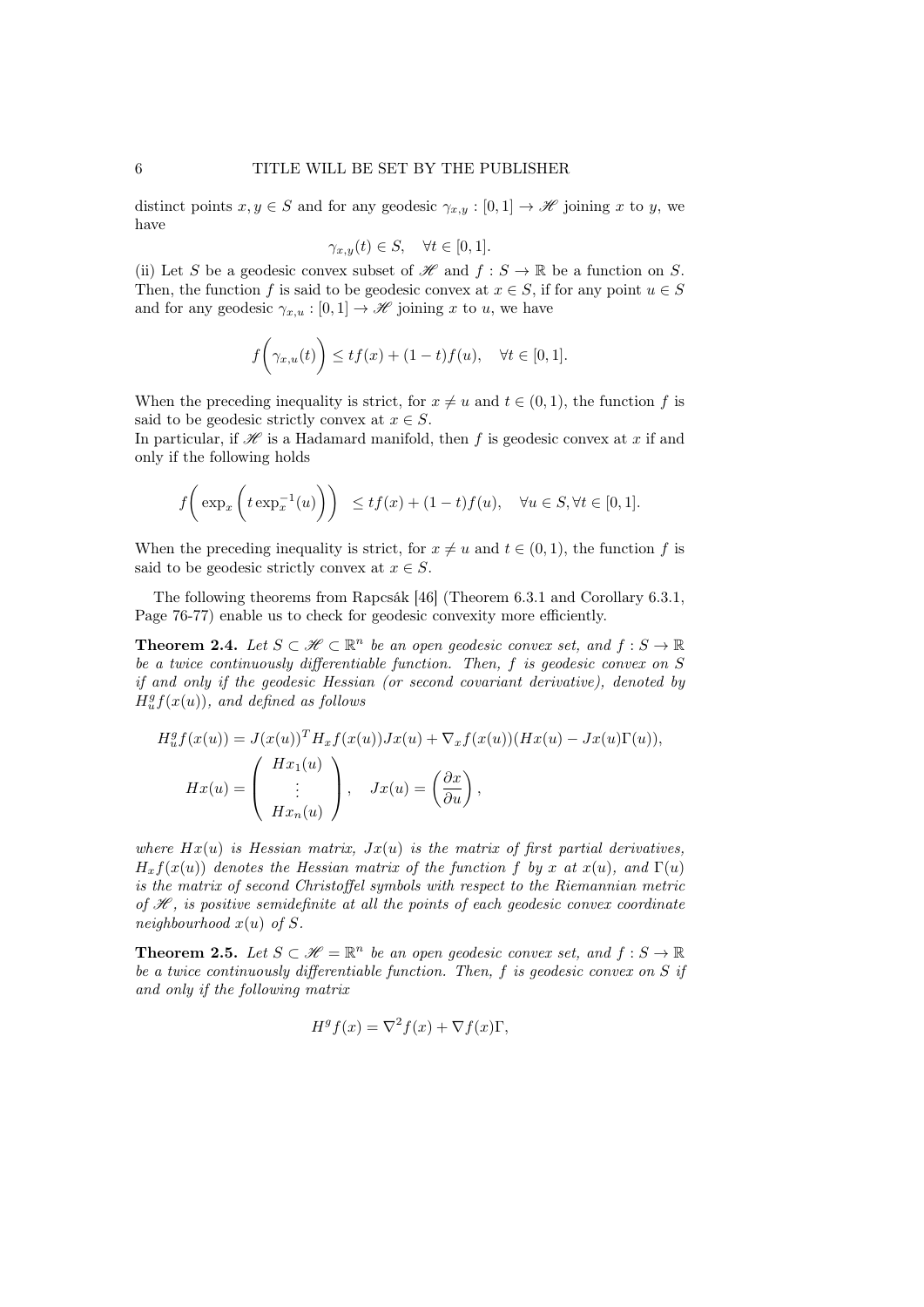where  $\Gamma$  is the matrix of second Christoffel symbols with respect to the Riemannian metric of  $\mathbb{R}^n$ ,  $\nabla f(x)$  and  $\nabla^2 f(x)$  are the (Euclidean) gradient and (Euclidean) Hessian of the function  $f$  at  $x$  in the usual sense, is positive semidefinite at all the points of each geodesic convex coordinate neighbourhood  $x(u)$ , with  $x: U \subset \mathbb{R}^k \to$  $\mathbb{R}^n$ , of  $\overline{S}$ .

The following definitions of geodesic pseudoconvex and quasiconvex functions on Hadamard manifolds are taken from Definition 2.1 of Barani [5].

**Definition 2.6.** Let  $S \subseteq \mathcal{H}$  be a geodesic convex set. Then

(i) A map  $f : S \to \mathbb{R}$  is said to be geodesic pseudoconvex at  $y \in S$ , if for any arbitrary point  $x \in S$ , we have

$$
\left\langle \operatorname{grad} f(y), \exp_y^{-1}(x) \right\rangle_y \ge 0 \implies f(x) - f(y) \ge 0.
$$

A map  $f : S \to \mathbb{R}$  is said to be geodesic strictly pseudoconvex at  $y \in S$ , if for any arbitrary point  $x \in S$ ,  $x \neq y$ , we have

$$
\left\langle \operatorname{grad} f(y), \exp_y^{-1}(x) \right\rangle_y \ge 0 \implies f(x) - f(y) > 0.
$$

Equivalently, a map  $f : S \to \mathbb{R}$  is said to be geodesic pseudoconvex at  $y \in S$ , if for any arbitrary point  $x \in S$ , we have

$$
f(x) - f(y) < 0 \implies \left\langle \text{grad } f(y), \exp_y^{-1}(x) \right\rangle_y < 0.
$$

A map  $f: S \to \mathbb{R}$  is said to be geodesic strictly pseudoconvex at  $y \in S$ , if for any arbitrary point  $x \in S$ ,  $x \neq y$ , we have

$$
f(x) - f(y) \le 0 \implies \left\langle \text{grad } f(y), \exp_y^{-1}(x) \right\rangle_y < 0.
$$

(ii) A map  $f : S \to \mathbb{R}$  is said to be geodesic quasiconvex at  $y \in S$ , if for any arbitrary point  $x \in S$ , we have

$$
f(x) - f(y) \le 0 \implies \left\langle \text{grad } f(y), \exp_y^{-1}(x) \right\rangle_y \le 0.
$$

Equivalently, a map  $f : S \to \mathbb{R}$  is said to be geodesic quasiconvex at  $y \in S$ , if for any arbitrary point  $x \in S$ , we have

$$
\left\langle \operatorname{grad} f(y), \exp_y^{-1}(x) \right\rangle_y > 0 \implies f(x) - f(y) > 0.
$$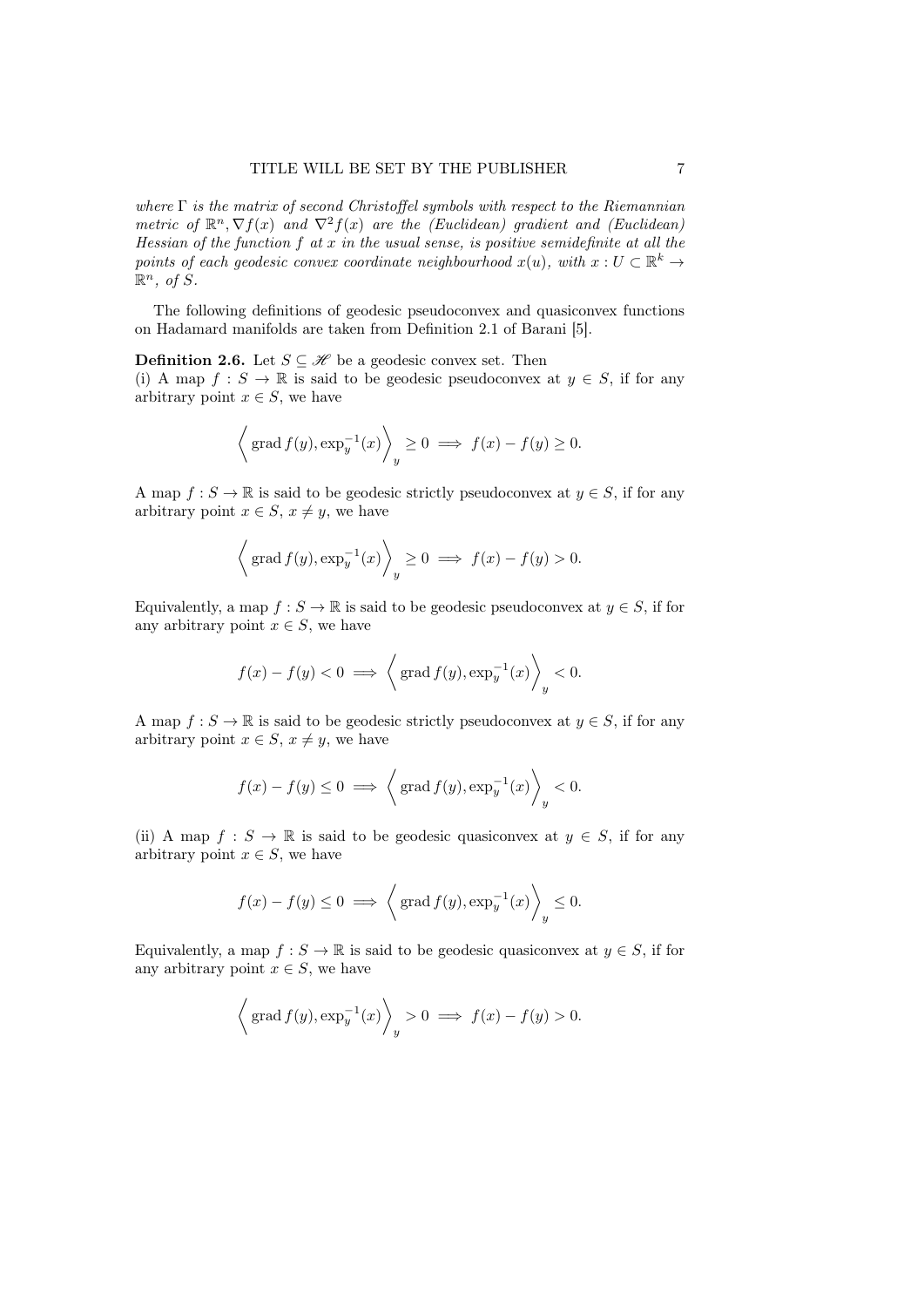#### 8 TITLE WILL BE SET BY THE PUBLISHER

- **Remark 2.7.** (1) If S be a convex subset of  $\mathcal{H} = \mathbb{R}^n$ , then, grad  $f(y) =$  $\nabla f(y)$ , and  $\exp_y^{-1}(x) = x - y$ . Then, the above definitions of geodesic (strict) pseudoconvexity and geodesic quasiconvexity reduce to the standard definitions of differentiable (strict) pseudoconvex and quasiconvex functions given in Mangasarian [34] (Page 146) for  $\mathbb{R}^n$ .
	- (2) In view of Definition 10.1 in Udrişte [59] and Definition 13.2.1 in Rapcsák [46], if  $f : S \to \mathbb{R}$  in the above definitions is a geodesic convex function, then it is also a geodesic pseudoconvex and a geodesic quasiconvex function.

For more details on generalized geodesic convex functions on Hadamard manifolds, we refer the reader to [14, 37, 51, 52] and the references cited therein. The following theorem is from Shahi and Mishra [49] (see Theorem 3.2 (a)). We present a proof of the theorem here for the sake of convenience of the readers.

**Theorem 2.8.** Let us assume that the function  $\theta(u) = \frac{\phi(u)}{\psi(u)}$ , where  $\phi$  and  $\psi$  are smooth functions on an open geodesic convex set S of a Riemannian manifold  $\mathcal{H}$ . If  $\phi$  be a geodesic convex function and  $\psi$  be a positive affine function, then  $\theta$  be a geodesic pseudoconvex function.

*Proof.* Let G denote the set of all geodesics connecting  $u, v \in S$ . Since  $\phi$  is geodesic convex, then  $\forall u, v \in S, \forall \bar{\gamma}_{uv} \in G$ , we have

$$
\phi(\bar{\gamma}_{uv}(t)) \le t\phi(v) + (1-t)\phi(u), \quad \forall t \in [0,1]. \tag{1}
$$

Since  $\psi$  is affine, then  $\forall u, v \in S, \forall \bar{\gamma}_{uv} \in G$ , we have

$$
\psi\left(\bar{\gamma}_{uv}(t)\right) = t\psi(v) + (1-t)\psi(u), \quad \forall t \in [0,1].\tag{2}
$$

From  $(1)$  and  $(2)$ , we get that,

$$
\frac{\phi\left(\bar{\gamma}_{uv}(t)\right)}{\psi\left(\bar{\gamma}_{uv}(t)\right)} \le \frac{t\phi(v) + (1-t)\phi(u)}{t\psi(v) + (1-t)\psi(u)}, \quad \forall t \in [0,1].\tag{3}
$$

Let us assume that  $\forall u, v \in S$ ,

$$
\dot{\bar{\gamma}}_{uv} \left(\frac{\phi}{\psi}\right)(u) \ge 0. \tag{4}
$$

Then, it follows that

$$
\lim_{t \to 0} \left[ \frac{\frac{\phi}{\psi} (\bar{\gamma}_{uv}(t)) - \frac{\phi}{\psi}(u)}{t} \right] \ge 0,
$$
\n
$$
\text{or } \lim_{t \to 0} \frac{1}{t} \left[ \frac{t\phi(v) + (1-t)\phi(u)}{t\psi(v) + (1-t)\psi(u)} - \frac{\phi(u)}{\psi(u)} \right] \ge 0.
$$
\n
$$
(5)
$$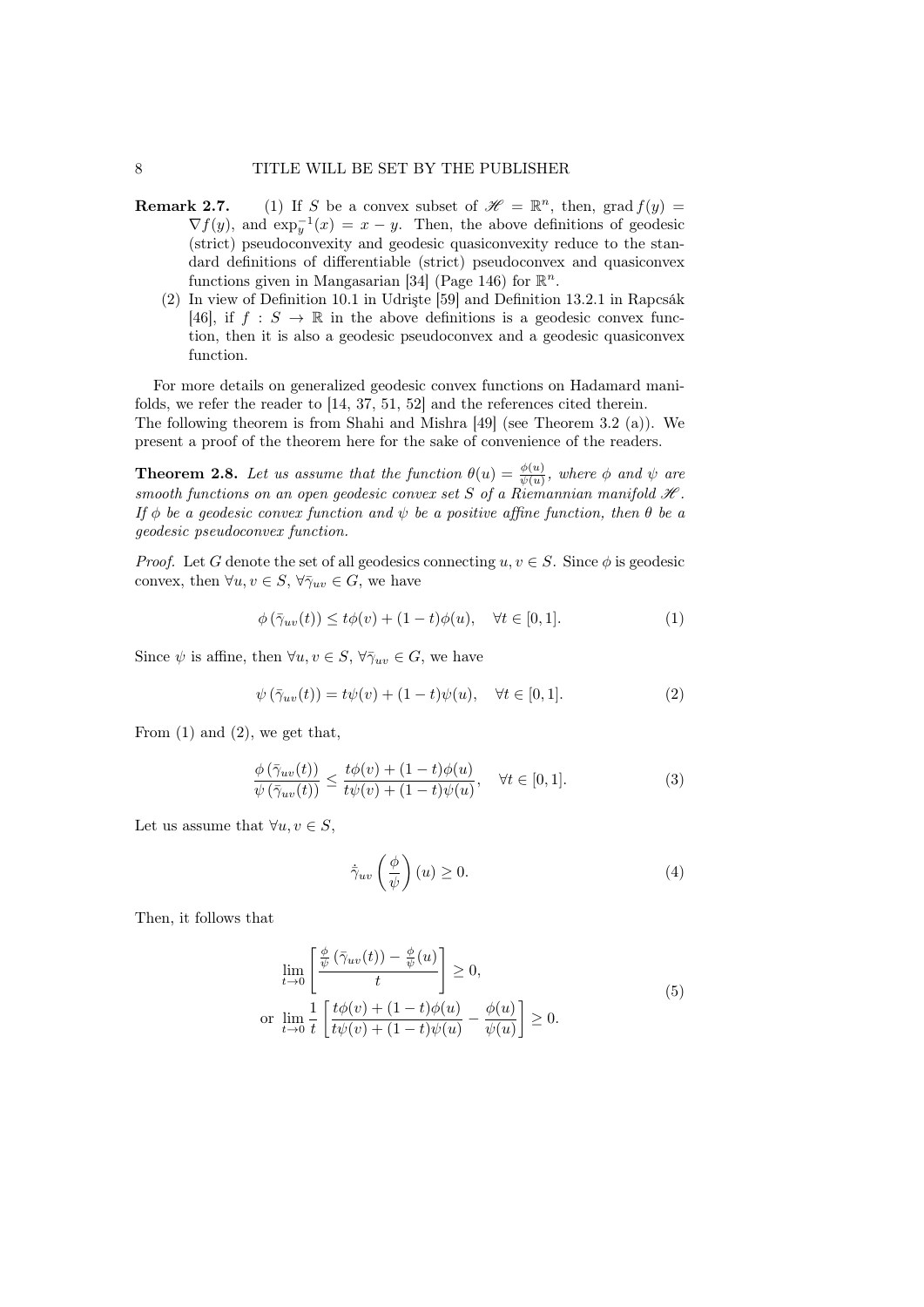Therefore, we get the following

$$
\lim_{t \to 0} \left[ \frac{t\psi(u)\phi(v) + (1-t)\phi(u)\psi(u) - t\phi(u)\psi(v) - (1-t)\phi(u)\psi(u)}{t\psi(u)\{t\psi(v) + (1-t)\psi(u)\}} \right] \ge 0,
$$

an indeterminate form as  $\left(\frac{0}{0}\right)$ . Using L'Hospital's rule, we obtain

$$
\lim_{t \to 0} \left[ \frac{\psi(u)\phi(v) - \phi(u)\psi(u) - \phi(u)\psi(v) + \phi(u)\psi(u)}{2t\psi(u)\psi(v) + (1 - 2t)\psi^2(u)} \right] \ge 0
$$
\nor

\n
$$
\left[ \frac{\psi(u)\phi(v) - \phi(u)\psi(v)}{\psi^2(u)} \right] \ge 0
$$
\nor

\n
$$
\left[ \frac{\phi(v)}{\psi(u)} - \frac{\phi(u)\psi(v)}{\psi^2(u)} \right] \ge 0
$$
\nor

\n
$$
\phi(v) \ge \frac{\phi(u)\psi(v)}{\psi(u)},
$$
\n(6)

since,  $\psi$  is positive. Thus, we get

$$
\frac{\phi(v)}{\psi(v)} \ge \frac{\phi(u)}{\psi(u)}.
$$

Therefore,  $\frac{\phi}{\psi}$  is a geodesic pseudoconvex function on S. This completes the proof.  $\Box$ 

In this paper, we consider the following multiobjective semi-infinite programming problem on Hadamard manifold:

(MSIP) Minimize 
$$
f(x) = (f_1(x), ..., f_m(x)),
$$
  
subject to  $g_j(x) \le 0, j \in J,$ 

where,  $f_i: S \to \mathbb{R}, (i \in I = \{1, 2, ..., m\}), g_j: S \to \mathbb{R} (j \in J)$ , are smooth functions defined on an open geodesic convex set  $S \subset \mathscr{H}$ . The index set J is arbitrary. The feasible set of the problem (MSIP), denoted by  $F$ , is defined by

$$
F := \{ x \in S : g_j(x) \le 0, \forall j \in J \}.
$$

The index set of all active inequality constraints at a feasible point  $x \in F$ , denoted by  $L(x)$ , is defined as

$$
L(x) := \{ j \in J : g_j(x) = 0 \}.
$$

For any feasible point  $x \in F$ , we denote the set of all active contraint multipliers at  $x \in F$  by  $\mathscr{A}(x)$ , that is

$$
\mathscr{A}(x) := \{ \lambda \in \mathbb{R}_+^{|J|} : \lambda_j g_j(x) = 0, \forall j \in J \}.
$$

Now, we recall the notions of efficient solution and weakly efficient solution of (MSIP) (see for instance, [33, 56]).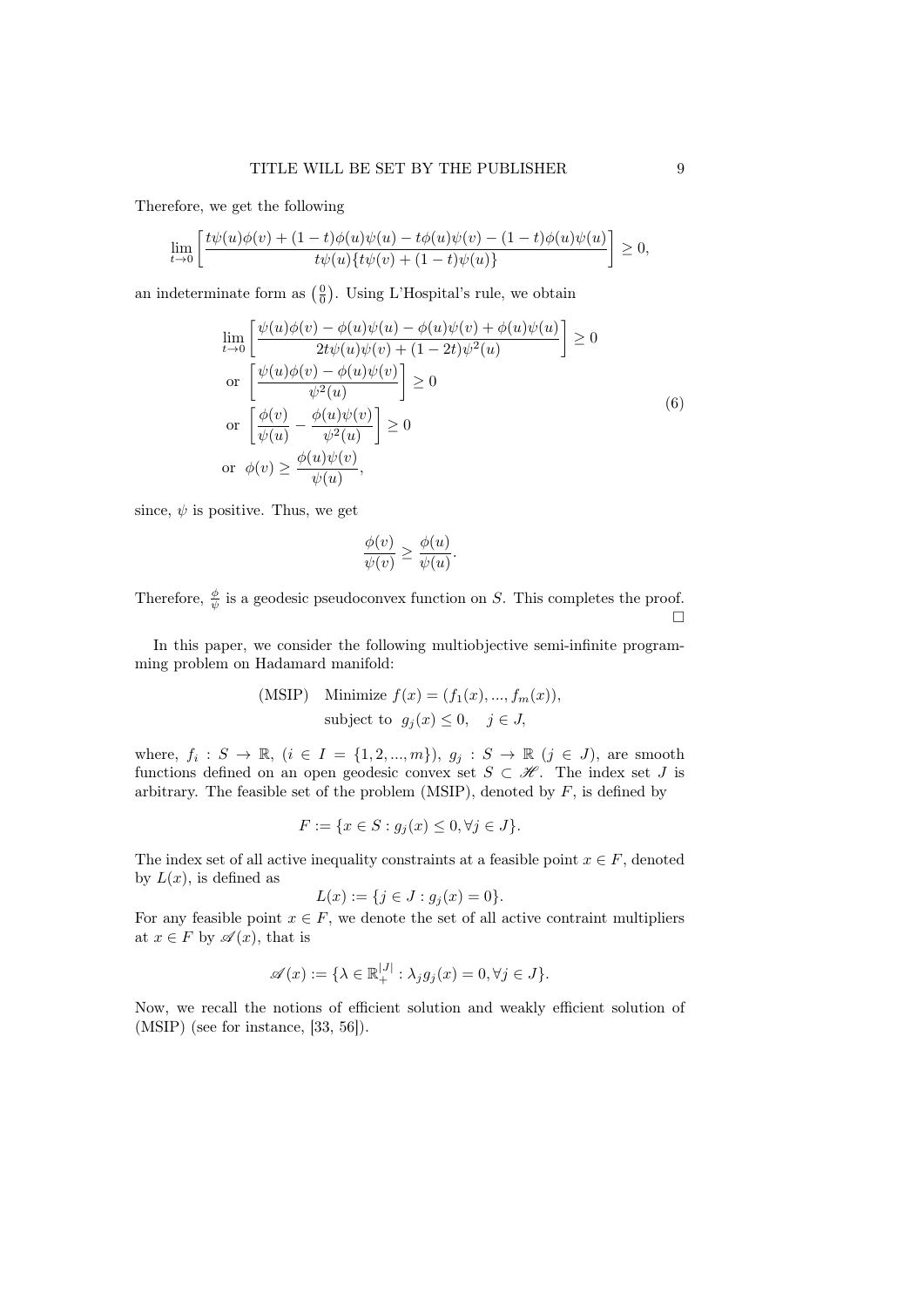**Definition 2.9.** A point  $\bar{x} \in F$  is said to be an efficient solution of the problem (MSIP), if there exists no other point  $x \in F$ , such that

$$
f(x) \preceq f(\bar{x}).
$$

**Definition 2.10.** A point  $\bar{x} \in F$  is said to be a weakly efficient solution of the problem (MSIP), if there exists no other point  $x \in F$ , such that

$$
f(x) \prec f(\bar{x}).
$$

Now, we state a constraint qualification analogous to Abadie constraint qualification for (MSIP) from Tung and Tam [56].

**Definition 2.11.** Let  $\bar{x} \in F$ . Then, the Abadie constraint qualification (ACQ) is said to be satisfied at the point  $\bar{x}$ , if

$$
\bigg(\bigcup_{j\in L(\bar x)}\operatorname{grad} g_j(\bar x)\bigg)^{-}\subseteq \mathscr{T}(\bar x,F),
$$

and the set pos  $\bigcup_{j\in L(\bar{x})} \operatorname{grad} g_j(\bar{x})$  is closed.

## 3. Optimality conditons

In this section, we derive a sufficient optimality criteria for  $(MSIP)$  using generalized geodesic convex functions.

To begin with, we state the Karush-Kuhn-Tucker type necessary optimality criteria for (MSIP) from Tung and Tam [56].

**Theorem 3.1.** Let  $\bar{x}$  be a weakly efficient solution of (MSIP) such that Abadie constraint qualification (ACQ) is satisfied at  $\bar{x}$ . Then, there exist some  $\alpha \in \mathbb{R}^m_+$ , satisfying  $\Sigma$  $\sum_{i\in I} \alpha_i = 1$ , and some  $\lambda \in \mathscr{A}(\bar{x})$ , such that the following equation holds

$$
\sum_{i \in I} \alpha_i \operatorname{grad} f_i(\bar{x}) + \sum_{j \in J} \lambda_j \operatorname{grad} g_j(\bar{x}) = 0.
$$

Now, we derive the sufficient optimality criteria of the problem (MSIP) using generalized geodesic convexity assumptions.

**Theorem 3.2.** Let  $\bar{x} \in F$  be an arbitrary feasible point. Let us assume that there exist some  $\alpha \in \mathbb{R}^m_+$ , satisfying  $\sum_{i \in I} \alpha_i = 1$ , and some  $\lambda \in \mathscr{A}(\bar{x})$ , such that the following equation holds

$$
\sum_{i \in I} \alpha_i \operatorname{grad} f_i(\bar{x}) + \sum_{j \in J} \lambda_j \operatorname{grad} g_j(\bar{x}) = 0.
$$
 (7)

Then the following statements are true.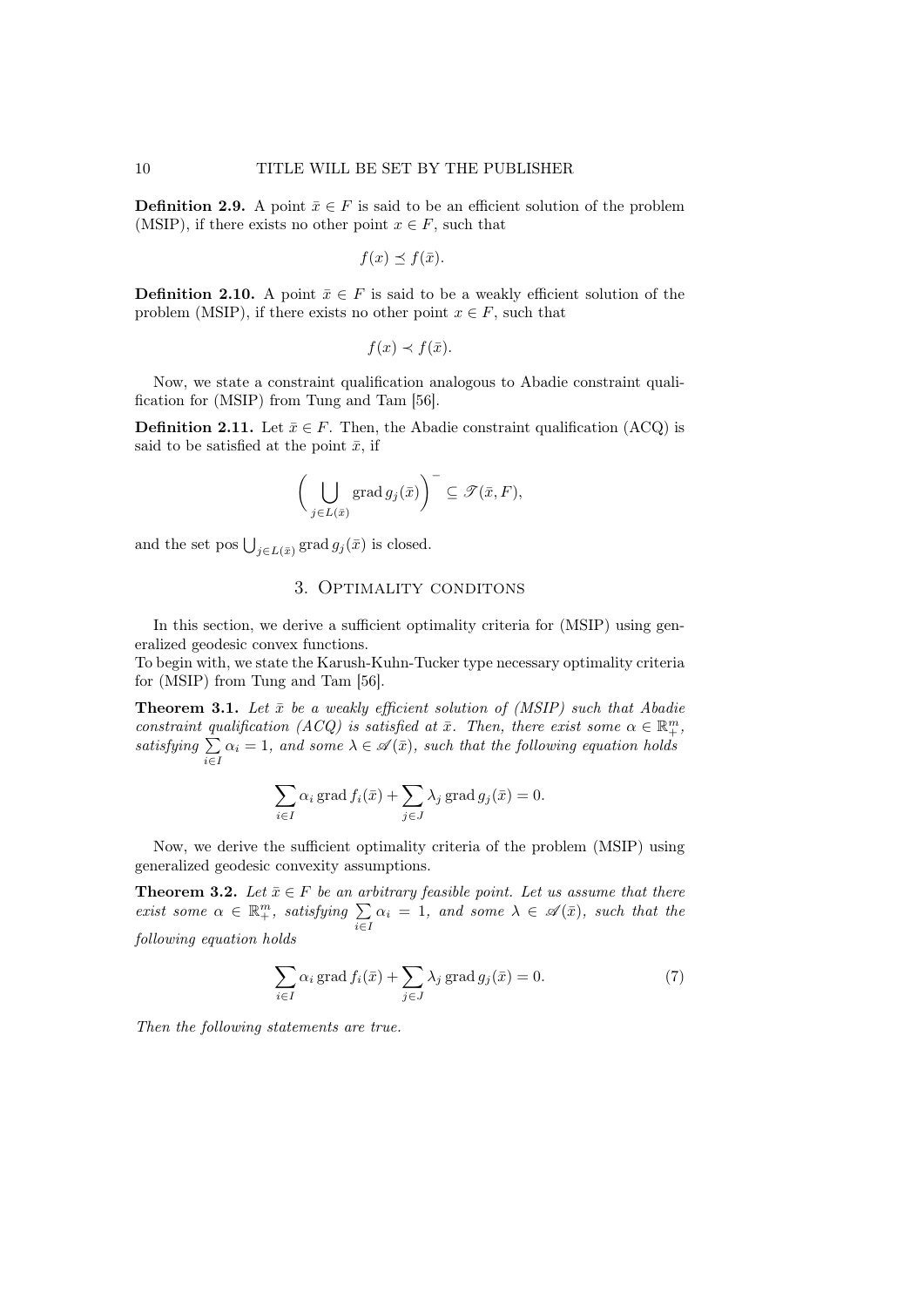- (i) If  $f_i$  is geodesic pseudoconvex at  $\bar{x} \in F$  for all  $i \in I$ , and  $g_j$  is geodesic quasiconvex at  $\bar{x} \in F$  for all  $j \in J$ , then  $\bar{x}$  is a weakly efficient solution of (MSIP).
- (ii) If  $f_i$  is geodesic strictly pseudoconvex at  $\bar{x} \in F$  for all  $i \in I$ , and  $g_j$  is geodesic quasiconvex at  $\bar{x} \in F$  for all  $j \in J$ , then  $\bar{x}$  is an efficient solution of (MSIP).

*Proof.* Since  $\lambda \in \mathscr{A}(\bar{x})$ , there exists a finite subset K of  $L(\bar{x})$ , such that

$$
\lambda_j > 0, \quad \forall j \in K,
$$
  

$$
\lambda_j = 0, \quad \forall j \in L(\bar{x}) \setminus K.
$$

From condition (7), we have

$$
\sum_{i \in I} \alpha_i \operatorname{grad} f_i(\bar{x}) = -\sum_{j \in K} \lambda_j \operatorname{grad} g_j(\bar{x}). \tag{8}
$$

Let  $x \in F$  be an arbitrary feasible point. Then,

$$
g_j(x) \le 0 = g_j(\bar{x}), \quad \forall j \in K.
$$

As  $g_j(x)$  is geodesic quasiconvex at  $\bar{x}$  on F for all  $j \in J$ , we have

$$
g_j(x) \le g_j(\bar{x}) \implies \left\langle \text{grad } g_j(\bar{x}), \text{exp }^{-1}(\bar{x}) \right\rangle_{\bar{x}} \le 0, \quad \forall j \in K.
$$

Since  $\lambda \in \mathbb{R}_+^{|J|}$ , it follows that

$$
\sum_{j \in K} \lambda_j \left\langle \operatorname{grad} g_j(\bar{x}), \exp(\bar{x}^{-1}(x)) \right\rangle_{\bar{x}} \le 0. \tag{9}
$$

From inequality (9) and equation (8), we have

$$
\sum_{i \in I} \left\langle \alpha_i \operatorname{grad} f_i(\bar{x}), \exp \frac{-1}{\bar{x}}(x) \right\rangle_{\bar{x}} = -\sum_{j \in K} \lambda_j \left\langle \operatorname{grad} g_j(\bar{x}), \exp \frac{-1}{\bar{x}}(x) \right\rangle_{\bar{x}} \ge 0.
$$

That is

$$
\sum_{i \in I} \left\langle \alpha_i \operatorname{grad} f_i(\bar{x}), \exp \frac{-1}{\bar{x}}(x) \right\rangle_{\bar{x}} \ge 0, \quad \forall x \in F. \tag{10}
$$

(i) On the contrary, let us assume that  $\bar{x}$  is not a weakly efficient solution of (MSIP). Then, there exists some  $\hat{x} \in F$ , such that

$$
f_i(\hat{x}) < f_i(\bar{x}), \quad \forall i \in I.
$$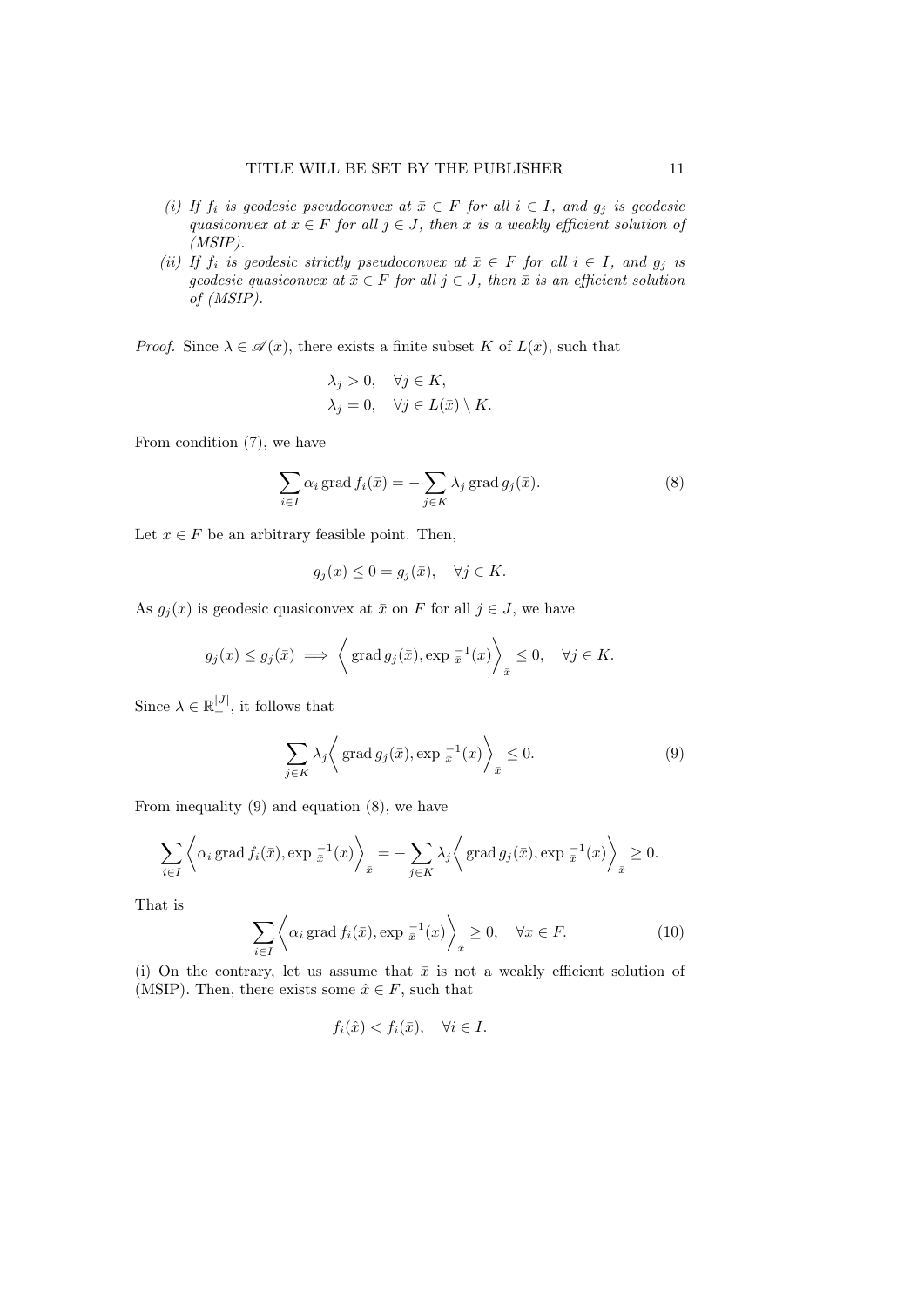As  $f_i(x)$  is geodesic pseudoconvex at  $\bar{x} \in F$  for all  $i \in I$ , we have

$$
f_i(\hat{x}) < f_i(\bar{x}) \implies \left\langle \text{grad } f_i(\bar{x}), \exp(\bar{x}^1(\hat{x})) \right\rangle_{\bar{x}} < 0, \quad \forall i \in I. \tag{11}
$$

Combining inequality (11) with  $\alpha \in \mathbb{R}^m_+$ ,  $\sum$  $\sum_{i\in I} \alpha_i = 1$ , we obtain

$$
\sum_{i \in I} \left\langle \alpha_i \operatorname{grad} f_i(\bar{x}), \exp \frac{-1}{\bar{x}}(\hat{x}) \right\rangle_{\bar{x}} < 0,
$$

which is a contradiction to (10). This proves that  $\bar{x}$  is a weakly efficient solution of (MSIP).

(ii) On the contrary, let us assume  $\bar{x}$  is not an efficient solution of (MSIP). Then, there exists some  $\hat{x} \in F$ , such that

$$
f_i(\hat{x}) \le f_i(\bar{x}), \quad \forall i \in I, i \ne p,
$$
  

$$
f_p(\hat{x}) < f_p(\bar{x}), \quad \text{for at least one } p \in I.
$$

The above inequalities imply that  $\hat{x} \neq \bar{x}$ . Since,  $f_i(x)$  is geodesic strictly pseudoconvex at  $\bar{x} \in F$  for all  $i \in I$ , we have

$$
\left\langle \text{grad } f_i(\bar{x}), \text{exp } \frac{-1}{\bar{x}}(\hat{x}) \right\rangle_{\bar{x}} < 0, \quad \forall i \in I.
$$
 (12)

Combining inequality (12) with  $\alpha \in \mathbb{R}^m_+$ ,  $\sum$  $\sum_{i\in I} \alpha_i = 1$ , we obtain

$$
\sum_{i \in I} \alpha_i \bigg\langle \text{ grad } f_i(\bar{x}), \exp \frac{-1}{\bar{x}}(\hat{x}) \bigg\rangle_{\bar{x}} < 0,
$$

which is a contradiction to (10). This proves that  $\bar{x}$  is an efficient solution of (MSIP).

 $\Box$ 

The following example illustrates the significance of Theorem 3.2.

Example 3.3. Let us consider the Poincaré half-plane defined as follows

$$
\mathscr{H} := \{ x = (x_1, x_2) \in \mathbb{R}^2 : x_2 > 0 \}.
$$

Then,  $\mathscr H$  is a Riemannian manifold equipped with the inner product (see for instance, Example 5, Page 2 in [59]), as follows

$$
\langle u, v \rangle_x = \langle \mathcal{G}(x)u, v \rangle, \quad \forall u, v \in T_x \mathcal{H} = \mathbb{R}^2,
$$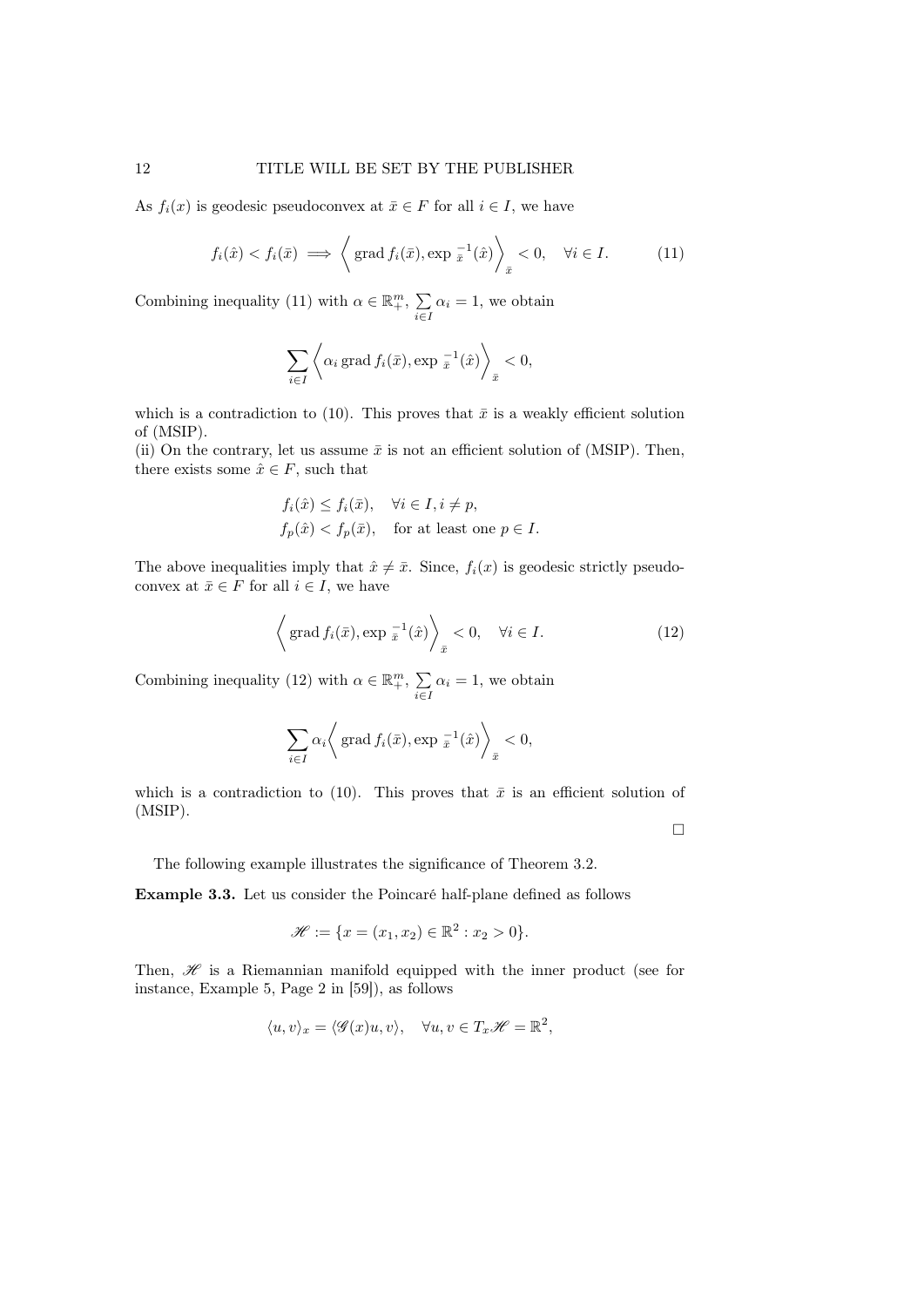where  $\mathscr{G} =$  $\begin{bmatrix} \frac{1}{x_2^2} & 0 \end{bmatrix}$  $\int_{0}^{\pi} \frac{1}{x_2^2}$ , and  $\langle \cdot, \cdot \rangle$  is the standard inner product on  $\mathbb{R}^2$ . Since the sectional curvature of  $\mathscr H$  is -1, it is also a Hadamard manifold. The second Christoffel symbols are as follows:

$$
\Gamma^{x_1} = \begin{pmatrix} 0 & -\frac{1}{x_2} \\ -\frac{1}{x_2} & 0 \end{pmatrix}, \quad \Gamma^{x_2} = \begin{pmatrix} \frac{1}{x_2} & 0 \\ 0 & -\frac{1}{x_2} \end{pmatrix}.
$$

Let us consider the following open geodesic convex set on the Hadamard manifold  $\mathscr H$  as follows:

$$
S := \{ x \in \mathcal{H} : x_1 > -\frac{1}{2} \}.
$$

We consider the following semi-infinite programming problem on the Hadamard Manifold  $\mathscr{H}.$ 

$$
(P_1) \quad \text{Minimize } f(x) = \left(f_1(x), f_2(x)\right) := \left(\frac{x_1^2}{2x_2} + \frac{x_2}{2}, \frac{\ln^2 \frac{x_1 + \frac{1}{2}}{x_2}}{2}\right),
$$
\n
$$
\text{subject to } g_j(x) := \frac{j}{x_2} - j - 1 \le 0, \quad j \in J = [0, 1].
$$

Here  $f_i, g_j : S \to \mathbb{R}, i = 1, 2$  are real valued functions and  $j \in J$ . The feasible set F of the problem is

$$
F = \{x \in S : x_2 \ge \frac{1}{2}\}
$$
  
=  $\{x \in \mathcal{H} : x_1 > -\frac{1}{2}, x_2 \ge \frac{1}{2}\}.$ 

Let us consider the point  $\bar{x} = (0, \frac{1}{2}) \in F$ . Then, it can be verified that

$$
\mathscr{T}(\bar{x}, F) = \{v = (v_1, v_2) \in T_{\bar{x}}S : v_1, v_2 \ge 0\}.
$$

Also, we have the following

grad 
$$
f_1(\bar{x}) = \left(0, \frac{1}{8}\right)
$$
, grad  $f_2(\bar{x}) = (0, 0)$ , grad  $g_j(\bar{x}) = (0, -j)$ .

Then, it follows that

$$
\bigcup_{j \in J(\bar{x})} \text{grad } g_j(\bar{x}) = \{ x \in T_{\bar{x}}S \mid x_1 = 0, -1 \le x_2 \le 0 \},\
$$

and hence,

$$
\left(\bigcup_{j\in J(\bar{x})}\operatorname{grad} g_j(\bar{x})\right)^{-1} = \{x^* = (x_1^*, x_2^*) \in T_{\bar{x}}S \mid x_2^* \ge 0\} \subseteq \mathcal{T}(F, \bar{x}).
$$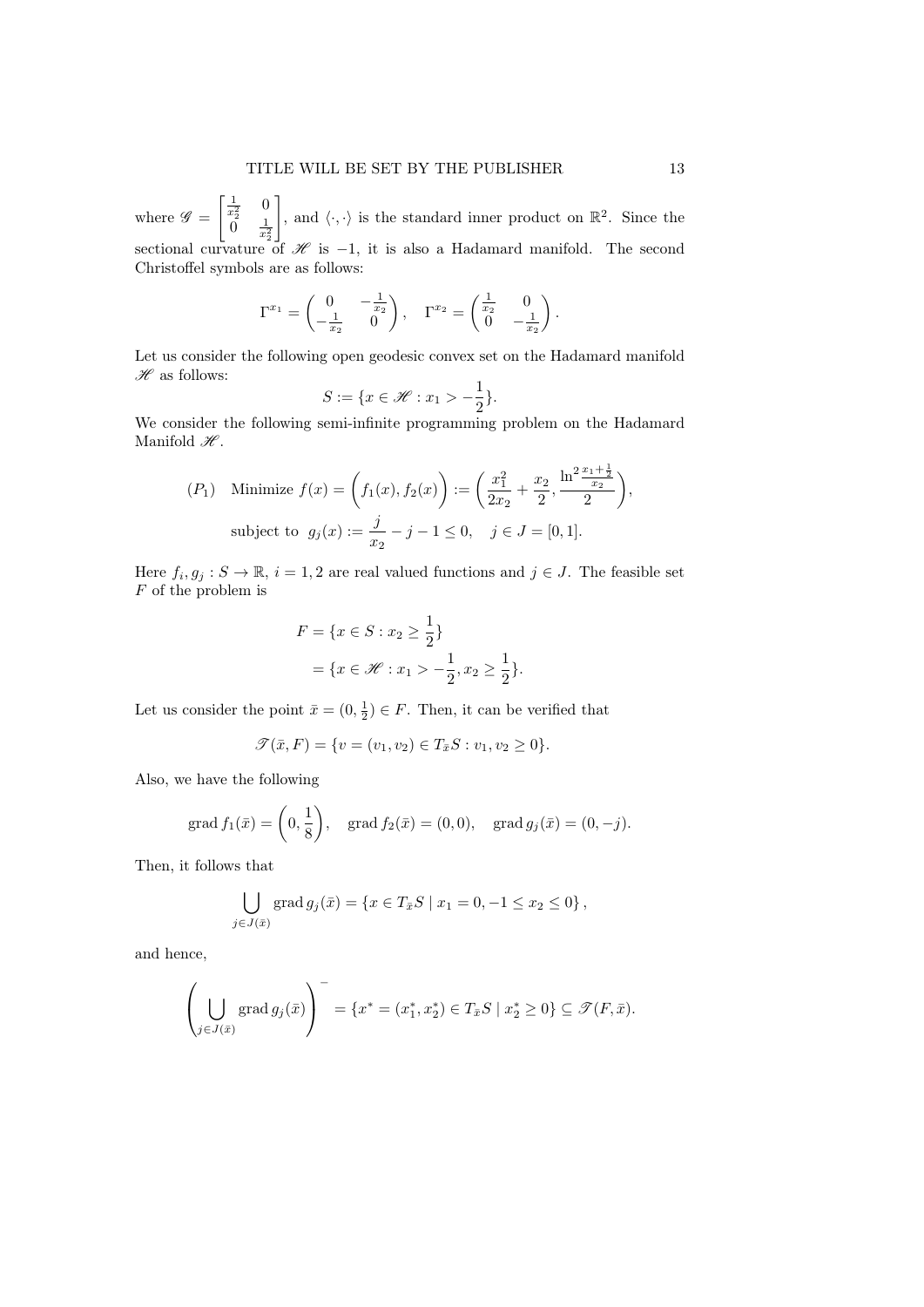Further, it follows that

pos 
$$
\bigcup_{j \in J(\bar{x})} \operatorname{grad} g_j(\bar{x}) = \{ x \in T_{\bar{x}}S \mid x_1 = 0, x_2 \le 0 \}
$$

is closed. That is, (ACQ) is satisfied at the feasible point  $\bar{x} = (0, \frac{1}{2})$ . Let  $\lambda:J\to\mathbb{R}$  be defined as follows

$$
\lambda(j) = \begin{cases} \frac{1}{16}, & j = 1, \\ 0, & \text{otherwise.} \end{cases}
$$

Then, there exist  $\alpha = (\alpha_1, \alpha_2) = \begin{pmatrix} \frac{1}{2}, \frac{1}{2} \end{pmatrix}$  $\Big) \in \mathbb{R}^2$ , satisfying  $\sum^2$  $\sum_{i=1} \alpha_i = 1$  and  $\lambda \in \mathscr{A}(\bar{x}),$ such that

$$
\sum_{i=1}^{2} \alpha_i \operatorname{grad} f_i(\bar{x}) + \sum_{j \in J} \lambda_j \operatorname{grad} g_j(\bar{x}) = \frac{1}{2}(0, \frac{1}{8}) + \frac{1}{2}(0, 0) + \frac{1}{16}(0, -1) = (0, 0).
$$

Now, we write  $f_1(x)$  and  $f_2(x)$  in the following manner

$$
f_1(x) = \frac{\frac{x_1^2}{x_2} + x_2}{2},
$$
  

$$
f_2(x) = \frac{\ln^2 \frac{x_1 + 1}{x_2}}{2}.
$$

Now, we see that, the (hyperbolic) Hessian, or the second-order covariant derivative, of  $\frac{x_1^2}{x_2} + x_2$  is given by

$$
H^{g}\left(\frac{x_{1}^{2}}{x_{2}}+x_{2}\right)
$$
  
=  $\nabla^{2}\left(\frac{x_{1}^{2}}{x_{2}}+x_{2}\right)-\nabla\left(\frac{\frac{x_{1}^{2}}{x_{2}}+x_{2}}{2}\right)\Gamma$   
=  $\begin{bmatrix} \frac{2}{x_{2}} & -\frac{2x_{1}}{x_{2}}\\ -\frac{2x_{1}}{x_{2}^{2}} & \frac{2x_{1}^{2}}{x_{2}^{2}} \end{bmatrix}-\left(\frac{2x_{1}}{x_{2}}\begin{bmatrix} 0 & -\frac{1}{x_{2}}\\ -\frac{1}{x_{2}} & 0 \end{bmatrix} + \left(1-\frac{x_{1}^{2}}{x_{2}^{2}}\right)\begin{bmatrix} \frac{1}{x_{2}} & 0\\ 0 & -\frac{1}{x_{2}} \end{bmatrix}\right)$   
=  $\begin{bmatrix} \frac{x_{1}^{2}+x_{2}^{2}}{x_{2}^{3}} & 0\\ 0 & \frac{x_{1}^{2}+x_{2}^{2}}{x_{2}^{3}} \end{bmatrix}.$ 

is a positive semidefinite matrix as all its eigen values are non negative. Thus,  $\frac{x_1^2}{x_2}$  +  $x_2$  is geodesic convex. Similarly, it can be shown that  $H^g\left(\ln^2\frac{x_1+\frac{1}{2}}{x_2}\right)$ is a positive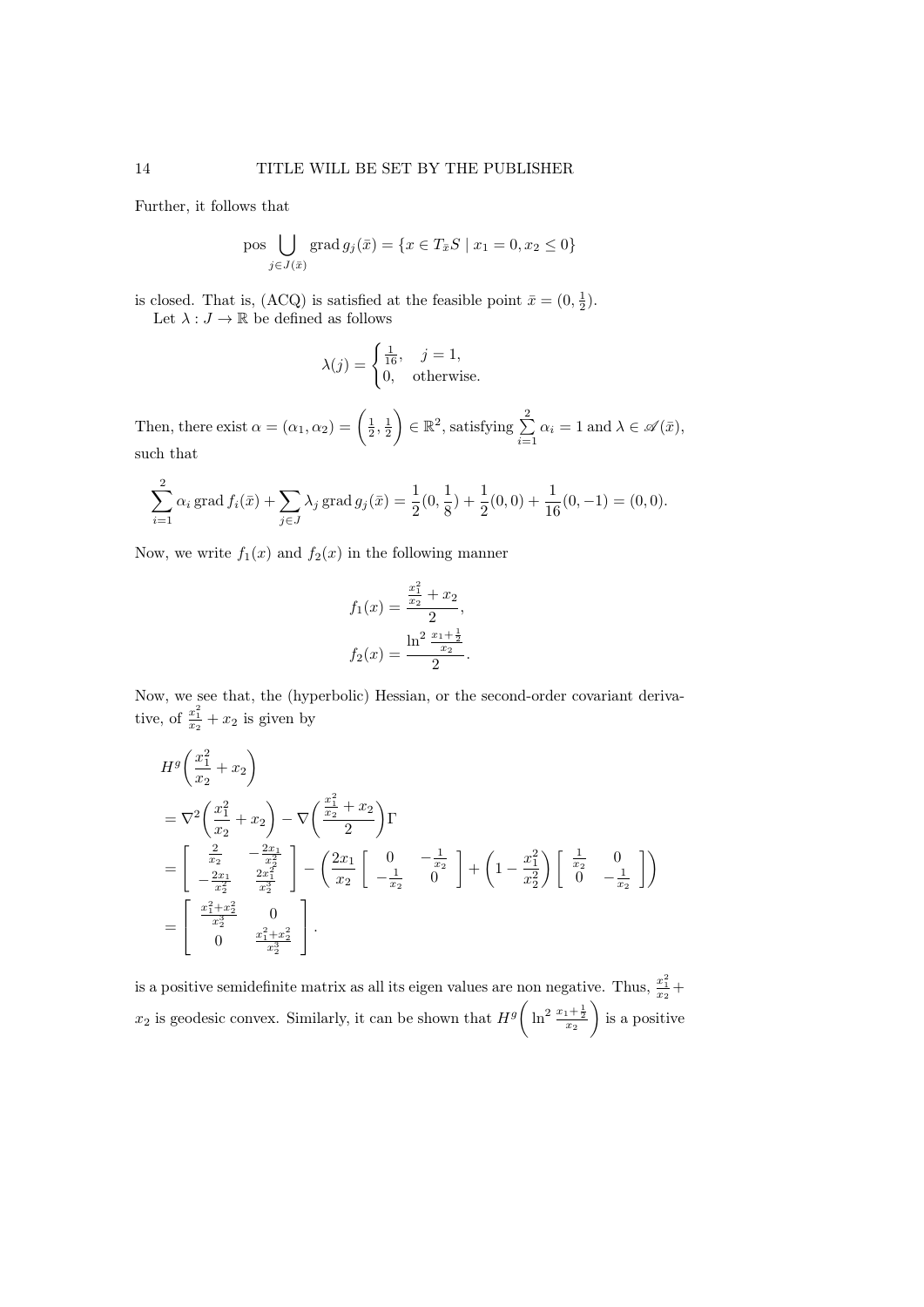semidefinite matrix. That is,  $\ln^2 \frac{x_1 + \frac{1}{2}}{x_2}$  is also a convex function. Thus,  $f_1(x)$  and  $f_2(x)$  are both ratios of geodesic convex functions and positive affine functions. Then, from Theorem 2.8, it follows that  $f_1, f_2$  are geodesic pseudoconvex functions. Also, we have

$$
H^g g_j(x) = \nabla^2 g_j(x) - \nabla g_j(x) \Gamma = \begin{bmatrix} \frac{j}{x_2^3} & 0\\ 0 & \frac{j}{x_2^3} \end{bmatrix}
$$

Since the matrix  $H^g g_j(x)$  is positive semidefinite,  $g_j$  is quasiconvex for all  $j \in J$ . This shows that the conditions of Theorem 3.2 (i) hold. It can be verified that  $\bar{x}$ is a weakly efficient solution of the problem  $(P_1)$ .

#### 4. Duality

In this section, we formulate the Mond-Weir [60] and Wolfe [61] type dual problems for (MSIP) and establish weak, strong and strict converse duality theorems relating the primal problem (MSIP) and the dual problems under generalized geodesic convexity assumptions.

#### 4.1. Mond-Weir duality

Let us consider that  $u \in S \subset \mathcal{H}$ , where S is an open geodesic convex set in  $\mathcal{H}$ ,  $\alpha \in \mathbb{R}^m_+ \setminus \{0\}$  and  $\lambda \in \mathbb{R}^{|J|}_+$ . The Mond-Weir dual problem of (MSIP), denoted by  $(MSID<sub>MW</sub>)$ , is formulated as follows:

(MSID<sub>MW</sub>) Maximize 
$$
f(u) := (f_1(u), f_2(u), ..., f_m(u)),
$$
  
\nsubject to 
$$
\sum_{i \in I} \alpha_i \operatorname{grad} f_i(u) + \sum_{j \in J} \lambda_j \operatorname{grad} g_j(u) = 0,
$$

$$
\sum_{j \in J} \lambda_j g_j(u) \ge 0,
$$

$$
u \in S, \alpha \in \mathbb{R}_+^m \setminus \{0\}, \lambda \in \mathbb{R}_+^{|J|}.
$$

The feasible set of  $MSID_{MW}$ , denoted by  $F_{MW}$ , is given by

$$
F_{MW} := \{(u, \alpha, \lambda) \in S \times \mathbb{R}_+^m \times \mathbb{R}_+^{|J|} : \alpha \neq 0, \sum_{i \in I} \alpha_i \operatorname{grad} f_i(u) + \sum_{j \in J} \lambda_j \operatorname{grad} g_j(u) = 0, \sum_{j \in J} \lambda_j g_j(u) \geq 0\}.
$$

The following definitions of efficient solution and weakly efficient solution of the Mond-Weir dual problem  $(MSID_{MW})$  are from Tung and Tam [56].

**Definition 4.1.** Let  $(\tilde{u}, \tilde{\alpha}, \tilde{\lambda}) \in F_{MW}$ . Then,  $(\tilde{u}, \tilde{\alpha}, \tilde{\lambda})$  is said to be an efficient solution of (MSID<sub>MW</sub>), if there does not exist any other  $(u, \alpha, \lambda) \in F_{MW}$  satisfying

$$
f(\tilde{u}) \preceq f(u).
$$

.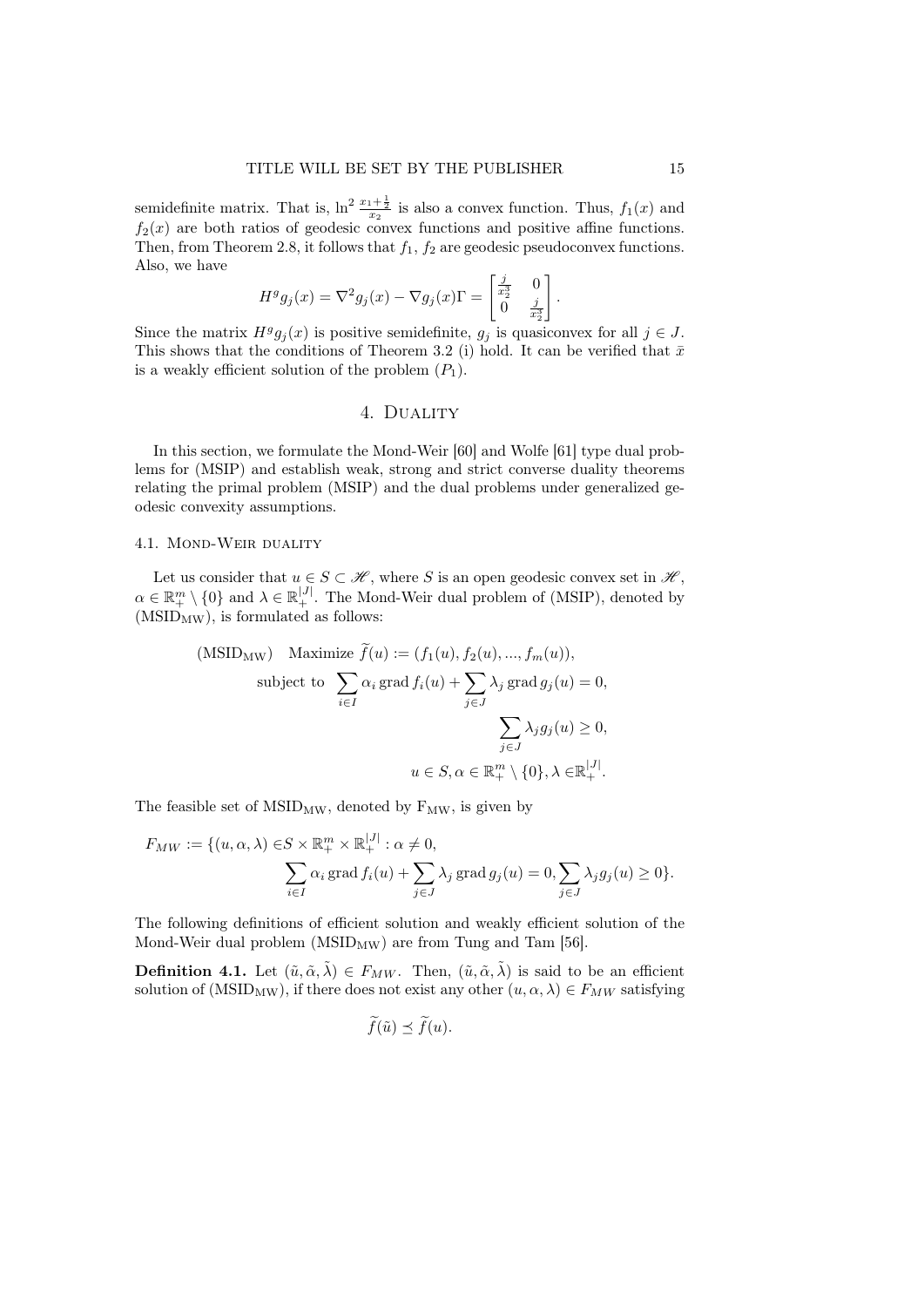**Definition 4.2.** Let  $(\tilde{u}, \tilde{\alpha}, \tilde{\lambda}) \in F_{MW}$ . Then,  $(\tilde{u}, \tilde{\alpha}, \tilde{\lambda})$  is said to be a weakly efficient solution of (MSID<sub>MW</sub>), if there does not exist any other  $(u, \alpha, \lambda) \in F_{MW}$ satisfying

$$
\widetilde{f}(\tilde{u}) \prec \widetilde{f}(u).
$$

The following example illustrates the concept of efficient solution of Mond-Weir dual problem.

Example 4.3. Let us consider the Poincaré half-plane defined as follows

$$
\mathscr{H} := \{ x = (x_1, x_2) \in \mathbb{R}^2 : x_2 > 0 \}.
$$

Let us consider the following geodesic convex set on the Hadamard manifold  $\mathcal{H}$ as follows:

$$
S := \{ x \in \mathcal{H} : x_1 > -\frac{1}{2} \}.
$$

Let us consider the multiobjective semi-infinite problem  $(P_1)$  as defined in Example 3.3. We denote the feasible set of  $(P_1)$  by  $F$ .

The Mond-Weir dual problem related to  $(P_1)$ , denoted by  $(D_{M1})$ , may be formulated as follows:

$$
(D_{M1}) \quad \text{Maximize } \tilde{f}(u) := \left(f_1(u), f_2(u)\right) := \left(\frac{u_1^2}{2u_2} + \frac{u_2}{2}, \frac{\ln^2 \frac{u_1 + \frac{1}{2}}{u_2}}{2}\right)
$$
\n
$$
\text{subject to } \sum_{i \in I} \alpha_i \text{ grad } f_i(u) + \sum_{j \in J} \lambda_j \text{ grad } g_j(u) = 0,
$$
\n
$$
\sum_{j \in J} \lambda_j g_j(u) \ge 0,
$$
\n
$$
u \in S, \alpha \in \mathbb{R}_+^m \setminus \{0\}, \lambda \in \mathbb{R}_+^{|J|}.
$$

The feasible set of  $(D_{M1})$ , denoted by  $F_D$ , is given by

$$
F_D := \{(u, \alpha, \lambda) \in S \times \mathbb{R}_+^m \times \mathbb{R}_+^{|J|} : \alpha \neq 0, \sum_{i \in I} \alpha_i \operatorname{grad} f_i(u) + \sum_{j \in J} \lambda_j \operatorname{grad} g_j(u) = 0, \sum_{j \in J} \lambda_j g_j(u) \geq 0 \}.
$$

Let us consider the point  $\bar{x} = (0, \frac{1}{2}) \in F$ , which is an efficient solution of  $(P_1)$ . Moreover, we claim that there exists  $\bar{\alpha} \in \mathbb{R}^2$ , satisfying  $\sum_{n=1}^{\infty}$  $\sum_{i=1}^{n} \bar{\alpha}_i = 1$  and  $\bar{\lambda} \in \mathscr{A}(\bar{x}),$ such that  $(\bar{x}, \bar{\alpha}, \bar{\lambda}) \in F_D$ . Let  $\bar{\lambda}: J \to \mathbb{R}$  be defined as follows

$$
\bar{\lambda}_j = \begin{cases} \frac{1}{16}, & j = 1, \\ 0, & \text{otherwise.} \end{cases}
$$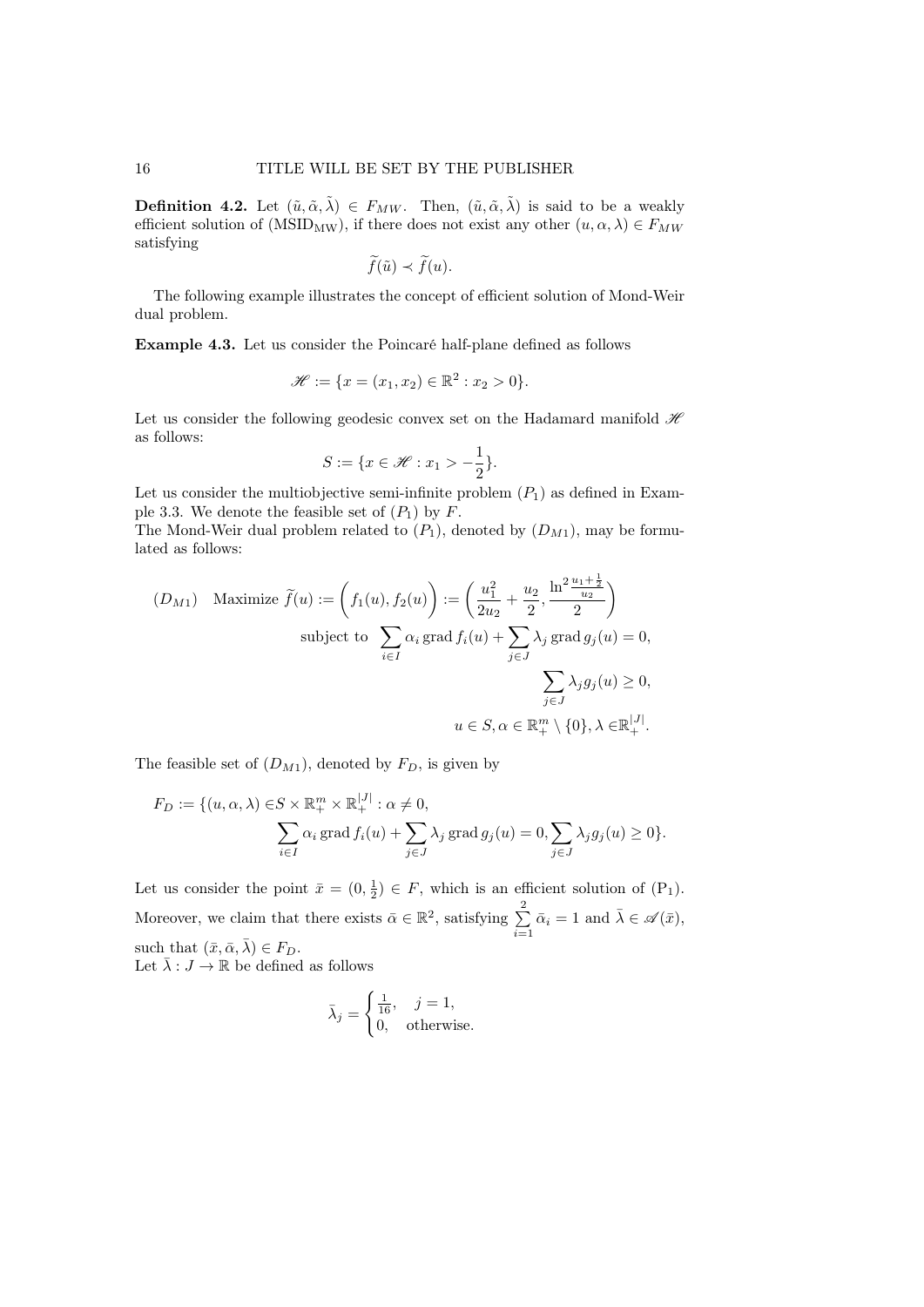Then, we see that

$$
\bar{\lambda}_j g_j(\bar{x}) = 0, \quad \forall j \in J.
$$

Hence, there exist  $\bar{\alpha} = (\bar{\alpha_1}, \bar{\alpha_2}) = \left(\frac{1}{2}, \frac{1}{2}\right)$  $\Big) \in \mathbb{R}^2$ , satisfying  $\sum^2$  $\sum_{i=1}^{n} \bar{\alpha}_i = 1$  and  $\bar{\lambda} \in$  $\mathscr{A}(\bar{x})$ , such that

$$
\sum_{i=1}^{2} \bar{\alpha}_i \operatorname{grad} f_i(\bar{x}) + \sum_{j \in J} \bar{\lambda}_j \operatorname{grad} g_j(\bar{x}) = \frac{1}{2}(0, \frac{1}{8}) + \frac{1}{2}(0, 0) + \frac{1}{16}(0, -1) = (0, 0).
$$

That is,  $(\bar{x}, \bar{\alpha}, \bar{\lambda})$  is a feasible point of the Mond-Weir dual problem  $D_{M1}$ . We can verify that there does not exist any other  $(u, \alpha, \lambda) \in F_D$  satisfying

$$
\widetilde{f}(\bar{x}) \prec \widetilde{f}(u).
$$

Thus,  $(\bar{x}, \bar{\alpha}, \bar{\lambda}) \in F_D$  is a weakly efficient solution of the Mond-Weir dual problem.

The following theorem establishes weak duality relating  $(MSIP)$  and  $(MSID_{MW})$ .

**Theorem 4.4** (Weak duality). Let  $x \in F$  and  $(u, \alpha, \lambda) \in F_{MW}$ . Then the following statements are true.

(i) If  $f_i$  is geodesic pseudoconvex at u for all  $i \in I$ , and  $\sum_{j \in J} \lambda_j g_j$  is geodesic quasiconvex at u, then

$$
f(x) \nless \widetilde{f}(u).
$$

(ii) If  $f_i$  is geodesic strictly pseudoconvex at u for all  $i \in I$ ,  $\sum$  $\sum_{j\in J}\lambda_jg_j$  is geodesic quasiconvex at u, then

$$
f(x) \npreceq \widetilde{f}(u).
$$

*Proof.* Since  $x \in F$ , we have

$$
g_j(x) \le 0, \quad \forall j \in J. \tag{13}
$$

Also, as  $(u, \alpha, \lambda) \in F_{MW}$ , it follows that

$$
\sum_{i \in I} \alpha_i \operatorname{grad} f_i(u) + \sum_{j \in J} \lambda_j \operatorname{grad} g_j(u) = 0,
$$
\n(14)

$$
\sum_{j \in J} \lambda_j g_j(u) \ge 0. \tag{15}
$$

(i) On the contrary, let us assume that

$$
f(x) \prec \tilde{f}(u, \alpha, \lambda) = (f_1(u), f_2(u), ..., f_m(u)).
$$
\n(16)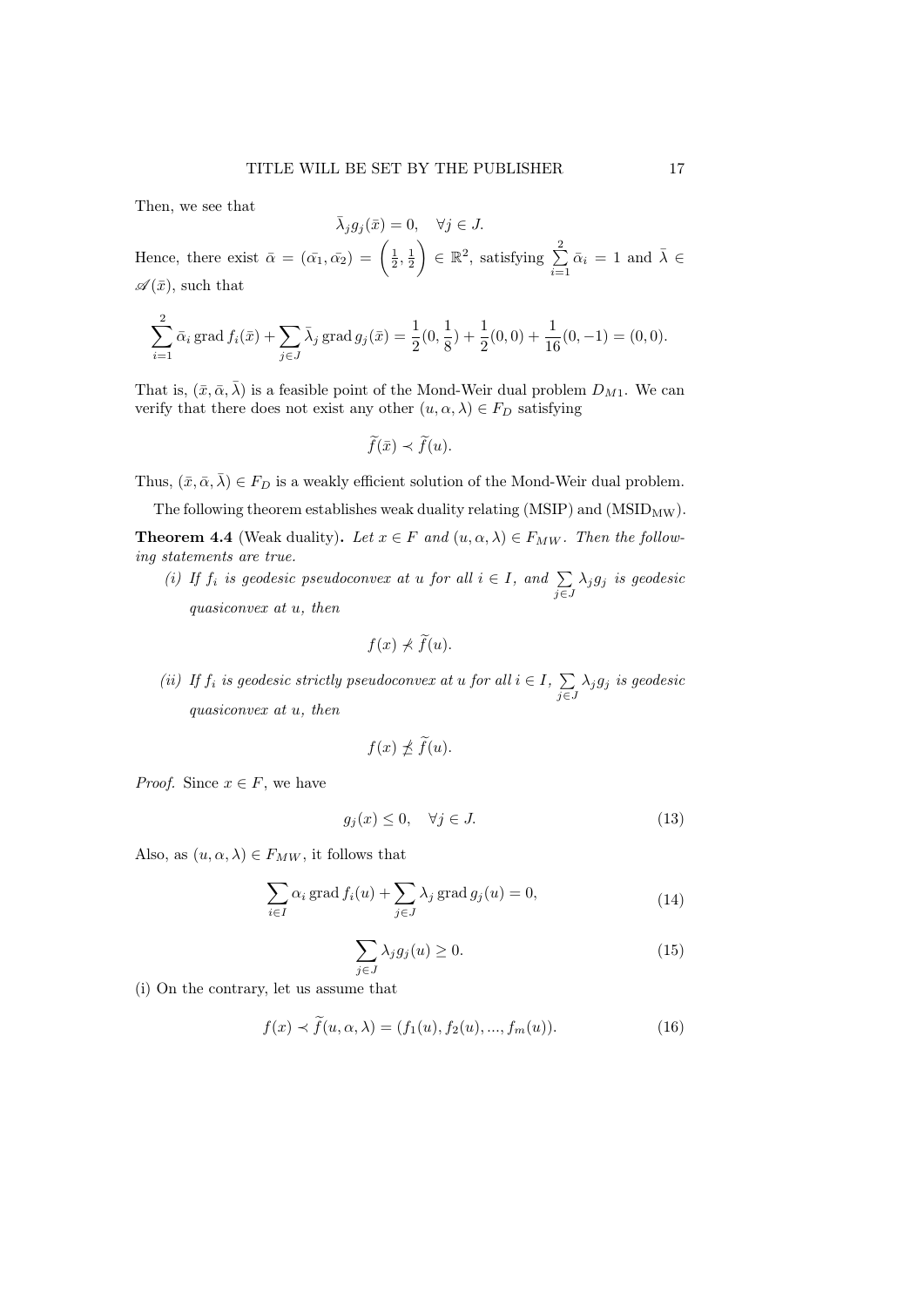Then, it follows from (16) that

$$
f_i(x) < f_i(u), \quad \forall i \in I. \tag{17}
$$

Since  $f_i(x)$  is geodesic pseudoconvex for all  $i \in I$ , inequality (17) implies that

$$
\left\langle \operatorname{grad} f_i(u), \operatorname{exp} \frac{-1}{u}(x) \right\rangle_u < 0, \quad \forall i \in I.
$$
 (18)

Since  $\alpha \in \mathbb{R}^m_+ \setminus \{0\}$ , from (18) we obtain

$$
\left\langle \sum_{i \in I} \alpha_i \operatorname{grad} f_i(u), \exp \frac{-1}{u}(x) \right\rangle_u < 0. \tag{19}
$$

From inequality (13) and  $\lambda \in \mathbb{R}^{|J|}_+$ , we have

$$
\sum_{j \in J} \lambda_j g_j(x) \le 0. \tag{20}
$$

Combining inequality (20) with (15), we get

$$
\sum_{j \in J} \lambda_j g_j(x) \le 0 \le \sum_{j \in J} \lambda_j g_j(u).
$$

Then, from the quasiconvexity of  $\Sigma$  $\sum_{j\in J} \lambda_j g_j$  at u, it follows that

$$
\left\langle \sum_{j \in J} \lambda_j \operatorname{grad} g_j(u), \exp \frac{-1}{u}(x) \right\rangle_u \le 0. \tag{21}
$$

Adding  $(19)$  and  $(21)$ , we get

$$
\left\langle \sum_{i \in I} \alpha_i \operatorname{grad} f_i(u) + \sum_{j \in J} \lambda_j \operatorname{grad} g_j(u), \operatorname{exp} \left. \frac{-1}{u}(x) \right\rangle_u < 0, \right\}
$$

which is a contradiction to (14). This proves that  $f(x) \nless \tilde{f}(u)$ . (ii) On the contrary, let us assume that

$$
f(x) \preceq \widetilde{f}(u, \alpha, \lambda) = f(u).
$$

This implies that

$$
f_i(x) \le f_i(u), \quad \forall i \in I, \ i \ne p,
$$
  

$$
f_p(x) < f_p(u), \quad \text{for some } p \in I.
$$
 (22)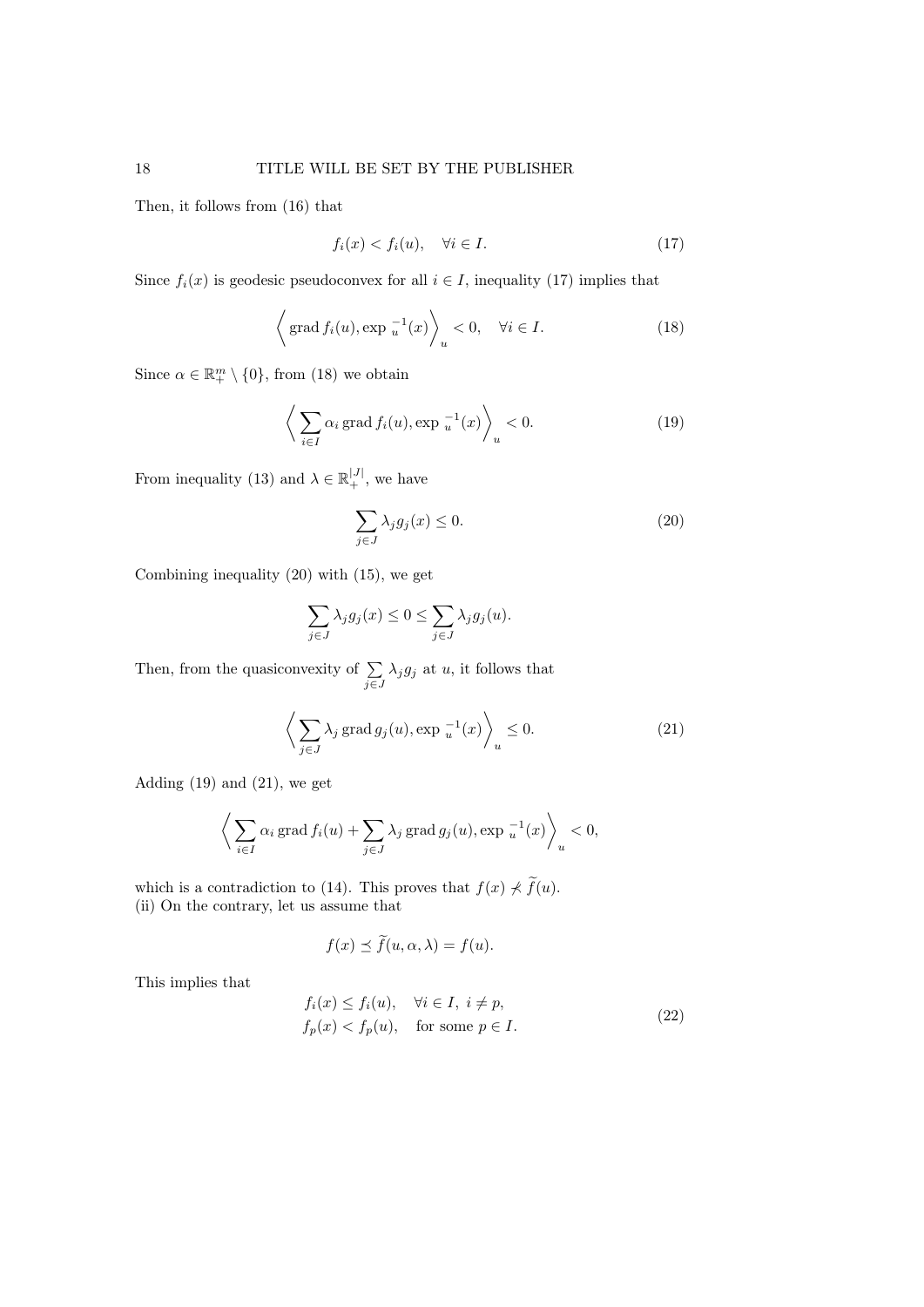It follows that  $x \neq u$ . Since  $f_i(x)$  is geodesic strictly pseudoconvex at u for all  $i \in I$ , from (22), we have

$$
\left\langle \operatorname{grad} f_i(u), \operatorname{exp} \frac{1}{u}(x) \right\rangle_u < 0, \quad \forall i \in I.
$$
 (23)

Since  $\alpha \in \mathbb{R}^m_+ \setminus \{0\}$ , then from (23), we obtain

$$
\left\langle \sum_{i \in I} \alpha_i \operatorname{grad} f_i(u), \exp \frac{-1}{u}(x) \right\rangle_u < 0. \tag{24}
$$

From inequality (13) and  $\lambda \in \mathbb{R}_+^{|J|}$ , we have

$$
\sum_{j \in J} \lambda_j g_j(x) \le 0.
$$

Combining this with (15), we get

$$
\sum_{j \in J} \lambda_j g_j(x) \le 0 \le \sum_{j \in J} \lambda_j g_j(u).
$$

Then, from the quasiconvexity of  $\Sigma$  $\sum_{j\in J} \lambda_j g_j$  at u, it follows that,

$$
\left\langle \sum_{j \in J} \lambda_j \operatorname{grad} g_j(u), \operatorname{exp}^{-1}_u(x) \right\rangle_u \le 0. \tag{25}
$$

Adding  $(24)$  and  $(25)$ , we get

$$
\bigg\langle \sum_{i \in I} \alpha_i \operatorname{grad} f_i(u) + \sum_{j \in J} \lambda_j \operatorname{grad} g_j(u), \operatorname{exp}^{-1}_u(x) \bigg\rangle_u < 0,
$$

which is a contradiction to (14). This proves that  $f(x) \nleq \tilde{f}(u)$ .

The following theorem establishes strong duality relating (MSIP) and ( $MSID_{MW}$ ).

**Theorem 4.5** (Strong duality). Let  $\bar{x}$  be a weakly efficient solution of (MSIP) such that Abadie constraint qualification (ACQ) is satisfied at  $\bar{x}$ . Then, there exist  $\bar{\alpha} \in \mathbb{R}^m_+ \setminus \{0\}$  and  $\bar{\lambda} \in \mathscr{A}(\bar{x})$  such that  $(\bar{x}, \bar{\alpha}, \bar{\lambda}) \in F_{MW}$  and

$$
f(\bar{x}) = f(\bar{x}).
$$

Moreover, the following statements are true.

(i) If the assumptions of weak duality (Theorem 4.4 (i)) hold true, then  $(\bar{x}, \bar{\alpha}, \bar{\lambda})$ is a weakly efficient solution of  $(MSID_{MW})$ .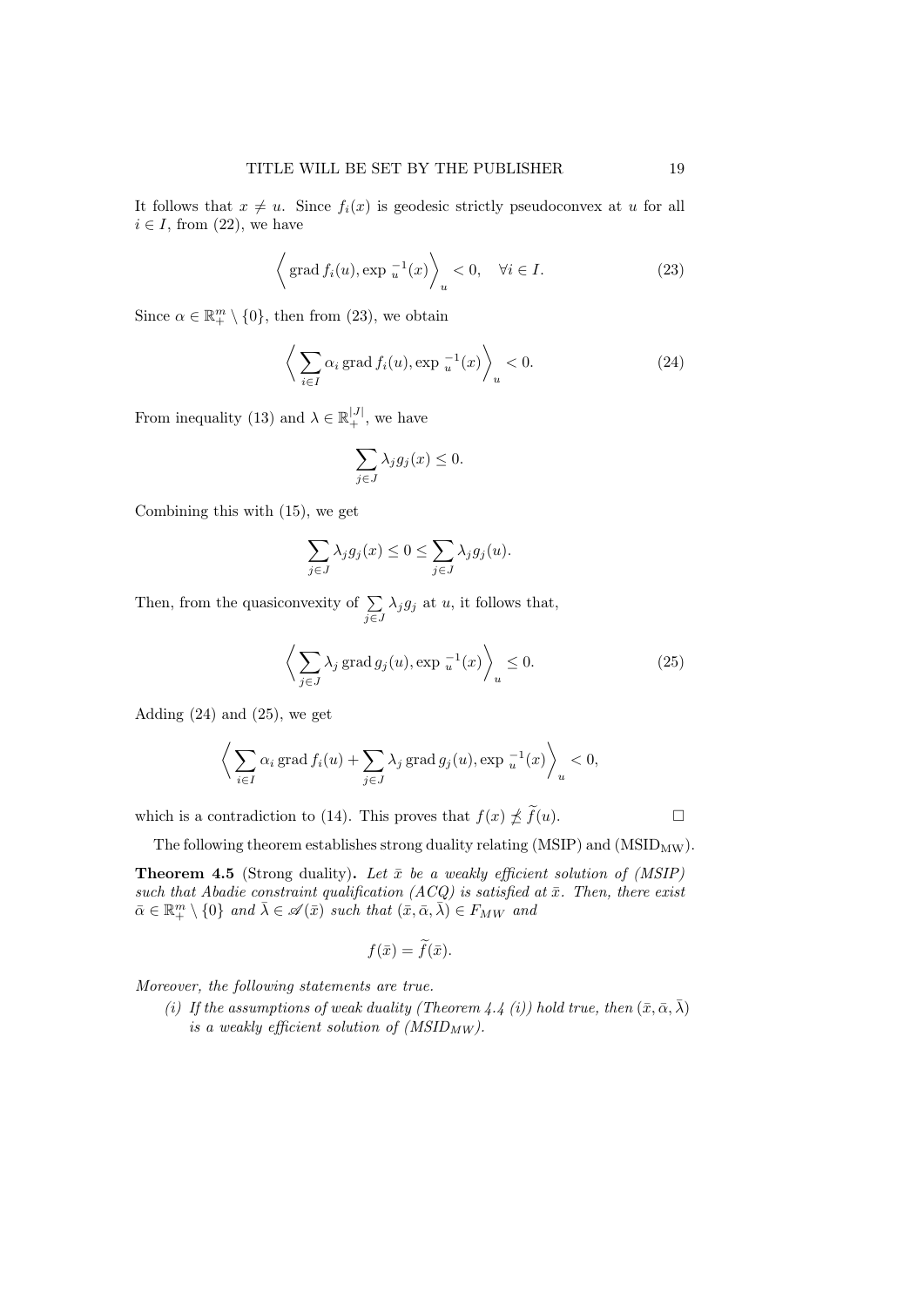(ii) If the assumptions of weak duality (Theorem  $4.4$  (ii)) hold true, then  $(\bar{x}, \bar{\alpha}, \bar{\lambda})$  is an efficient solution of (MSID<sub>MW</sub>).

*Proof.* Since,  $\bar{x}$  is a weakly efficient solution of (MSIP) and (ACQ) is satisfied at  $\bar{x}$ , we infer from Theorem 3.1, that there exist  $\bar{\alpha} \in \mathbb{R}^m_+ \setminus \{0\}$  satisfying  $\sum_{i \in I} \bar{\alpha}_i = 1$ 

and  $\bar{\lambda} \in \mathscr{A}(\bar{x})$  such that

$$
\sum_{i \in I} \bar{\alpha}_i \operatorname{grad} f_i(\bar{x}) + \sum_{j \in J} \bar{\lambda}_j \operatorname{grad} g_j(\bar{x}) = 0.
$$
 (26)

Since  $\bar{\lambda} \in \mathscr{A}(\bar{x})$ , we have

$$
\bar{\lambda}_j g_j(\bar{x}) = 0, \quad \forall j \in J,
$$

and hence

$$
\sum_{j \in J} \bar{\lambda}_j g_j(\bar{x}) = 0. \tag{27}
$$

Equations (26) and (27) implies that  $(\bar{x}, \bar{\alpha}, \bar{\lambda}) \in F_{MW}$ . Thus, we have  $f(\bar{x}) = \tilde{f}(\bar{x})$ .

(i) From weak duality theorem (Theorem 4.4 (i)), it follows that for any  $(u, \alpha, \lambda) \in F_{MW}$ , we have

$$
\widetilde{f}(\bar{x}) \nprec \widetilde{f}(u).
$$

This proves that  $(\bar{x}, \bar{\alpha}, \bar{\lambda})$  is a weakly efficient solution of (MSID<sub>MW</sub>).

(ii) From weak duality theorem (Theorem 4.4 (ii)), it follows that for any  $(u, \alpha, \lambda) \in F_{MW}$ , we have

$$
\widetilde{f}(\bar{x}) \npreceq \widetilde{f}(u).
$$

This proves that  $(\bar{x}, \bar{\alpha}, \bar{\lambda})$  is an efficient solution of (MSID<sub>MW</sub>).

 $\Box$ 

The following example illustrates strong duality theorem relating (MSIP) and  $(MSID_{MW}).$ 

Example 4.6. Let us consider the Poincaré half-plane defined as follows

$$
\mathcal{H} := \{ x = (x_1, x_2) \in \mathbb{R}^2 : x_2 > 0 \}.
$$

Let us consider the following geodesic convex set on the Hadamard manifold  $\mathcal{H}$ as follows:

$$
S := \{ x \in \mathcal{H} : x_1 > -\frac{1}{2} \}.
$$

Let us consider the multiobjective semi-infinite problem  $(P_1)$  as defined in Example 3.3. We denote the feasible set of  $(P_1)$  by F.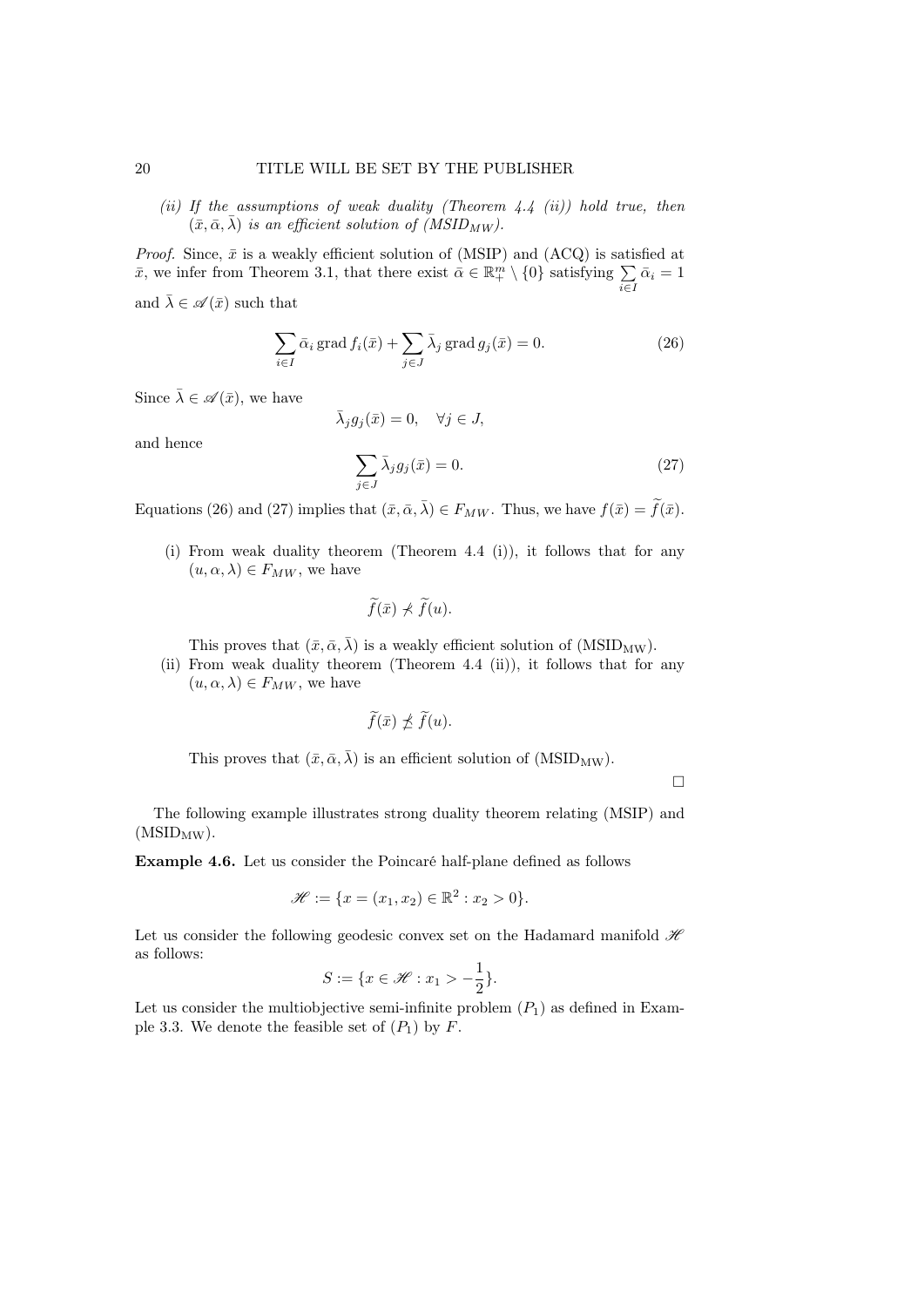The Mond-Weir dual problem related to  $(P_1)$ , denoted by  $(D_{M1})$ , may be formulated as follows:

$$
(D_{M1}) \quad \text{Maximize } \tilde{f}(u) := \left(f_1(u), f_2(u)\right) := \left(\frac{u_1^2}{2u_2} + \frac{u_2}{2}, \frac{\ln^2 \frac{u_1 + \frac{1}{2}}{u_2}}{2}\right)
$$
\n
$$
\text{subject to } \sum_{i \in I} \alpha_i \,\text{grad } f_i(u) + \sum_{j \in J} \lambda_j \,\text{grad } g_j(u) = 0,
$$
\n
$$
\sum_{j \in J} \lambda_j g_j(u) \ge 0,
$$
\n
$$
u \in S, \alpha \in \mathbb{R}_+^{m} \setminus \{0\}, \lambda \in \mathbb{R}_+^{|J|}.
$$

The feasible set of  $(D_{M1})$ , denoted by  $F_D$ , is given by

$$
F_D := \{ (u, \alpha, \lambda) \in S \times \mathbb{R}_+^m \times \mathbb{R}_+^{|J|} : \alpha \neq 0, \sum_{i \in I} \alpha_i \operatorname{grad} f_i(u) + \sum_{j \in J} \lambda_j \operatorname{grad} g_j(u) = 0, \sum_{j \in J} \lambda_j g_j(u) \geq 0 \}.
$$

Let us consider the point  $\bar{x} = (0, \frac{1}{2}) \in F$ . Then, it can be verified that

$$
\mathcal{T}(\bar{x}, F) = \{v = (v_1, v_2) \in T_{\bar{x}}S : v_1, v_2 \ge 0\}.
$$

Also, we have the following

grad 
$$
f_1(\bar{x}) = \left(0, \frac{1}{8}\right)
$$
, grad  $f_2(\bar{x}) = (0, 0)$ , grad  $g_j(\bar{x}) = (0, -j)$ .

Then, it follows from Example 3.3 that (ACQ) is satisfied at the feasible point  $\bar{x} = (0, \frac{1}{2})$ . We can check that  $\bar{x}$  is an efficient solution of  $(P_1)$ . Thus, we see that all the assumptions for strong duality of Mond-Weir dual problem (Theorem 4.5) are satisfied.

Let  $\lambda:J\to\mathbb{R}$  be defined as follows

$$
\lambda_j = \begin{cases} \frac{1}{16}, & j = 1, \\ 0, & \text{otherwise.} \end{cases}
$$

Then, we see that

$$
\lambda_j g_j(\bar{x}) = 0, \quad \forall j \in J.
$$

Hence, there exist  $\alpha = (\alpha_1, \alpha_2) = \left(\frac{1}{2}, \frac{1}{2}\right)$  $\Big) \in \mathbb{R}^2$ , satisfying  $\sum^2$  $\sum_{i=1}^{\infty} \alpha_i = 1$  and  $\lambda \in$  $\mathscr{A}(\bar{x})$ , such that

$$
\sum_{i=1}^{2} \alpha_i \operatorname{grad} f_i(\bar{x}) + \sum_{j \in J} \lambda_j \operatorname{grad} g_j(\bar{x}) = \frac{1}{2}(0, \frac{1}{8}) + \frac{1}{2}(0, 0) + \frac{1}{16}(0, -1) = (0, 0).
$$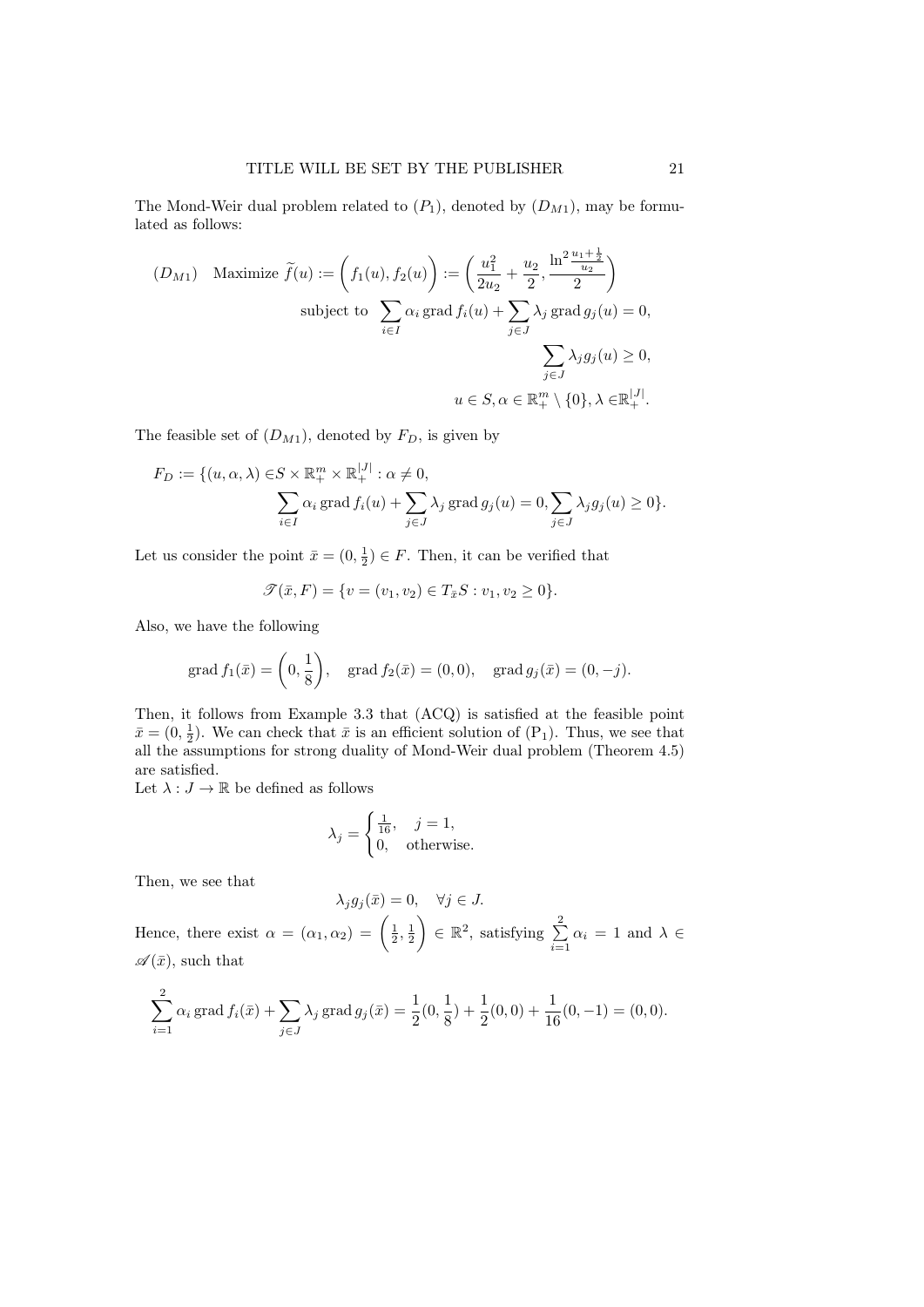That is,  $(\bar{x}, \alpha, \lambda)$  is a feasible point of the Mond-Weir dual problem  $D_{M1}$ . Further, we see that,

$$
f(\bar{x}) = f(\bar{x}).
$$

Now, from Example 3.3, we see that  $f_i$  is geodesic pseudoconvex for all  $i \in I$ . Further, it can be verified that  $\sum_{j\in J}\lambda_jg_j$  is geodesic quasiconvex. Thus from the strong duality theorem, it can be verified that  $(\bar{x}, \alpha, \lambda)$  is a weakly efficient solution of  $D_{M1}$ .

The following theorem establishes the strict converse duality relating (MSIP) and  $(MSID_{MW})$ .

**Theorem 4.7** (Strict converse duality). Let  $x^*$  be a weakly efficient solution of (MSIP) such that Abadie constraint qualification (ACQ) is satisfied at  $x^*$ . Let  $(\bar{x}, \bar{\alpha}, \bar{\lambda})$  be a weakly efficient solution of (MSID<sub>MW</sub>). If  $f_i$  is geodesic strictly pseudoconvex at  $\bar{x}$  for all  $i \in I$  and  $\sum$  $\sum_{j\in J} \lambda_j g_j$  is geodesic quasiconvex at  $\bar{x}$ , then  $x^* = \bar{x}.$ 

*Proof.* On the contrary, let us assume that  $x^* \neq \overline{x}$ . Since  $x^*$  is a weakly efficient solution of (MSIP) and (ACQ) is satisfied at  $x^*$ , we can infer from Theorem 4.5 that there exist  $\alpha^* \in \mathbb{R}^m_+ \setminus \{0\}$  and  $\lambda^* \in \mathscr{A}(x^*)$  such that  $(x^*, \alpha^*, \lambda^*) \in F_{MW}$  and

$$
f(x^*) = \tilde{f}(x^*).
$$

Further, it also follows from Theorem 4.5 that  $(x^*, \alpha^*, \lambda^*)$  is an efficient solution of (MSID<sub>MW</sub>). Since  $x^* \in F$  and  $(\bar{x}, \bar{\alpha}, \bar{\lambda}) \in F_{MW}$ , then from Theorem 4.4 (ii), it follows that

$$
\widetilde{f}(\bar{x}) \prec f(x^*) = \widetilde{f}(x^*),
$$

which is a contradiction. This completes the proof.  $\Box$ 

Now, we give an example to illustrate the results obtained for Mond-Weir duality.

**Example 4.8.** Let us consider the set  $\mathcal{H} \subset \mathbb{R}^2$  as follows

$$
\mathcal{H} := \{x = (x_1, x_2) \in \mathbb{R}^2, x_1, x_2 > 0\}.
$$

Then  $\mathscr H$  is a Riemannian manifold (see for instance, [7, 46, 56], and Example 4.4 of [44]).  $\mathscr H$  is equipped with the metric as defined below

$$
\langle u, v \rangle_x = \langle \mathcal{G}(x)u, v \rangle, \quad \forall u, v \in T_x \mathcal{H} = \mathbb{R}^2,
$$

where  $\langle \cdot, \cdot \rangle$  is the standard inner product on  $\mathbb{R}^2$  and

$$
\mathscr{G}(x) = \begin{pmatrix} \frac{1}{x_1^2} & 0\\ 0 & \frac{1}{x_2^2} \end{pmatrix}.
$$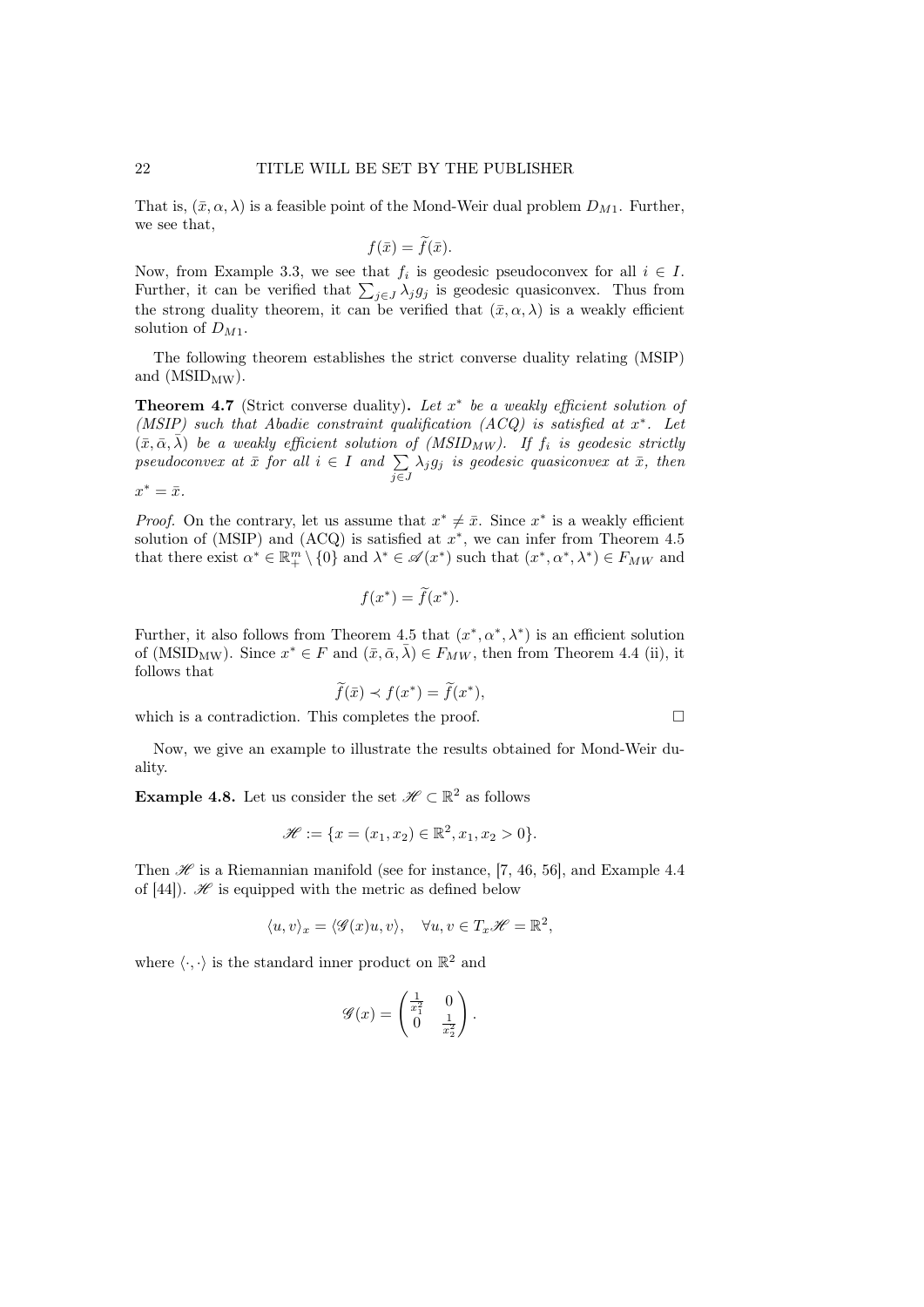Since the sectional curvature of  $\mathscr H$  is 0, which is non positive,  $\mathscr H$  is also a Hadamard manifold. Also,  $\mathcal H$  is a geodesic convex set. The second Christoffel symbols are as follows:

$$
\Gamma^{x_1} = \begin{pmatrix} -\frac{1}{x_1} & 0 \\ 0 & 0 \end{pmatrix}, \quad \Gamma^{x_2} = \begin{pmatrix} 0 & 0 \\ 0 & -\frac{1}{x_2} \end{pmatrix}.
$$

The Riemannian distance between  $x = (x_1, x_2)$ ,  $y = (y_1, y_2) \in \mathcal{H}$  is given by

$$
d(x,y) = \left\| \ln \frac{x_1}{y_1}, \ln \frac{x_2}{y_2} \right\|.
$$

The exponential map  $\exp_x: T_x\mathscr{H} \to \mathscr{H}$  for any  $u \in T_x\mathscr{H}$  is given by

$$
\exp_x(u) = (x_1 e^{\frac{u_1}{x_1}}, x_2 e^{\frac{u_2}{x_2}}), \quad \forall u = (u_1, u_2) \in \mathcal{H}.
$$

The inverse of the exponential map  $\exp_x^{-1} : \mathcal{H} \to T_x\mathcal{H}$  for any  $y \in \mathcal{H}$  is given by

$$
\exp_x^{-1}(y) = \left(x_1 \ln \frac{y_1}{x_1}, x_2 \ln \frac{y_2}{x_2}\right).
$$

We consider the following semi-infinite programming problem on  $\mathscr H$ 

(*P*<sub>2</sub>) Minimize  $f(x) = 2\sqrt{x_1} + \sqrt{x_2}$ , subject to  $g_j(x) = \frac{1}{2} - \frac{1-j}{2}$  $\frac{-j}{2}\ln x_1 - \frac{j}{2}$  $\frac{j}{2}\ln x_2 \leq 0, \quad j \in J = [0,1].$ 

Here,  $f, g_j : \mathcal{H} \to \mathbb{R}^2$ . The feasible set F for the problem is

$$
F = \{ x \in \mathcal{H}, x_1 \ge e, x_2 \ge e \}.
$$

The Mond-Weir dual problem related to  $(P_2)$  may be formulated as

$$
\begin{aligned} \text{(PMW)} \quad & \text{Maximize } \widetilde{f}(u) = f(u) = 2\sqrt{u_1} + \sqrt{u_2}, \\ & \text{subject to} \quad & \alpha \text{ grad } f(u) + \sum_{j \in J} \lambda_j \text{ grad } g_j(u) = (0,0), \quad \sum_{j \in J} \lambda_j g_j(u) \ge 0, \\ & u \in \mathcal{H}, \alpha \in \mathbb{R}_+ \setminus \{0\}, \lambda \in \mathbb{R}_+^{|J|}. \end{aligned}
$$

The feasible set of  $(P_{MW})$  is given by

$$
F_{\text{MW}} = \{ (u, \alpha, \lambda) \in \mathcal{H} \times \mathbb{R}_+ \setminus \{0\} \times \mathbb{R}_+^{|J|}, \alpha \text{ grad } f(u) + \sum_{j \in J} \lambda_j \text{ grad } g_j(u) = (0, 0), \sum_{j \in J} \lambda_j g_j(u) \ge 0 \}.
$$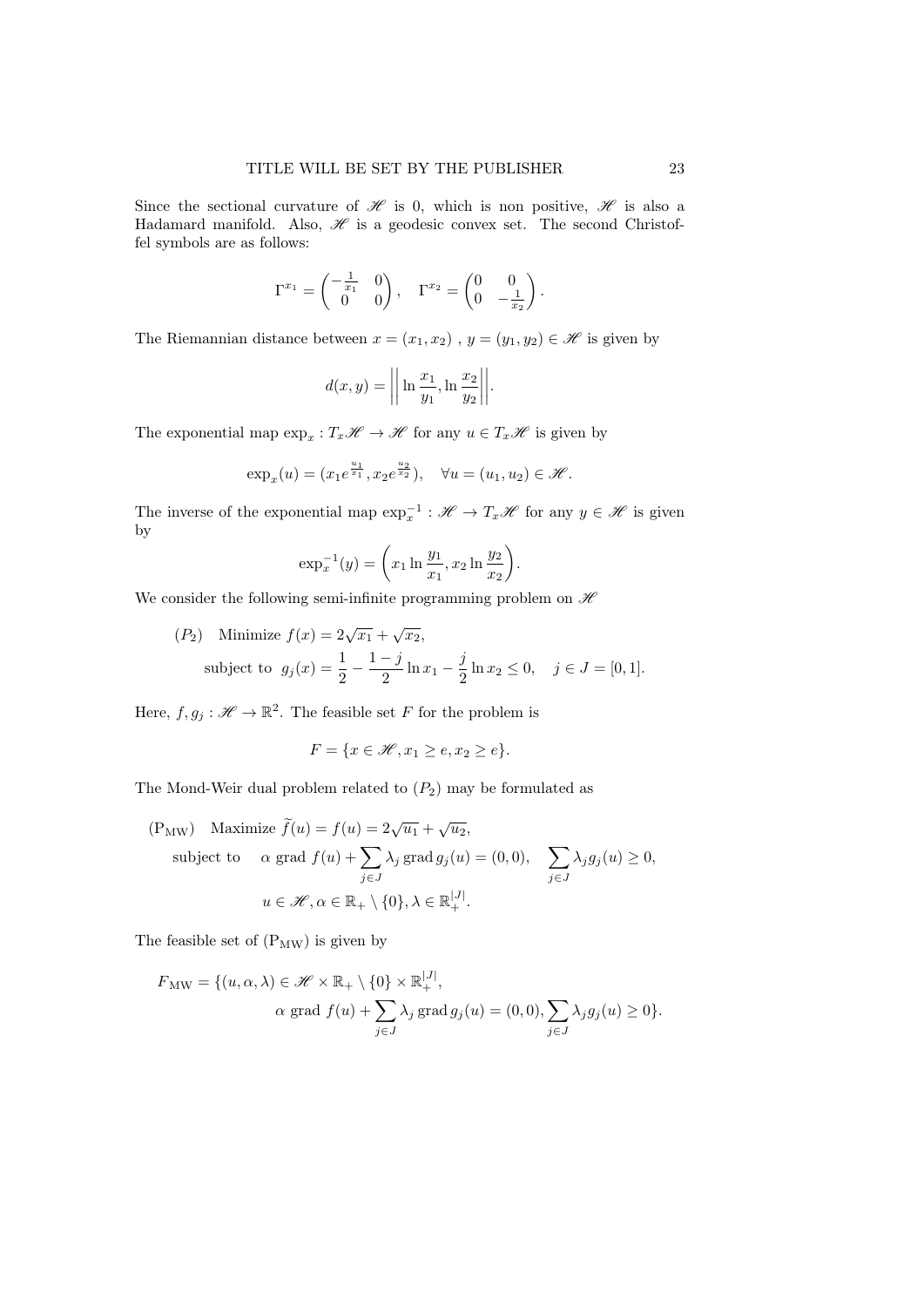Let us consider the feasible point  $\bar{x} = (e, e) \in F_{\text{MW}}$ . Since

$$
g_j(e, e) = \frac{1}{2} - \frac{1 - j}{2} - \frac{j}{2} = 0, \quad \forall j \in J,
$$

we have  $L(\bar{x}) = J$ . Let v be any arbitrary element in the contingent cone  $\mathcal{T}(F, \bar{x})$ . Then, there exist  $t_k \downarrow 0$  and  $v_k \in T_{\bar{x}}\mathscr{H} = \mathbb{R}^2$  such that  $v^k = (v_1^k, v_2^k) \rightarrow v =$  $(v_1, v_2)$ . Also, we have

$$
\exp_{\bar{x}}(t_k v^k) = \left(e.e^{\frac{t_k v_1^k}{e}}, e.e^{\frac{t_k v_2^k}{e}}\right) \in F, \quad \forall k.
$$

This gives us

$$
e.e^{\frac{t_k v_1^k}{e}} \ge e \text{ and } e.e^{\frac{t_k v_2^k}{e}} \ge e, \quad \forall k,
$$

which implies

$$
\frac{t_k v_1^k}{e} \ge 0 \text{ and } \frac{t_k v_2^k}{e} \ge 0, \quad \forall k, \text{ or equivalently, } v_1^k \ge 0 \text{ and } v_2^k \ge 0, \quad \forall k.
$$

Letting  $k$  to infinity, we can conclude that

$$
v_1 \ge 0, \quad v_2 \ge 0.
$$

Hence, if follows that  $\mathscr{T}(F,\bar{x}) \subseteq \mathbb{R}^2_+$ . Similarly, it can be proved that  $\mathbb{R}^2_+ \subseteq$  $\mathscr{T}(F,\bar{x})$ . Thus, we have

$$
\mathscr{T}(F,\bar{x}) = \mathbb{R}^2_+.
$$

Also, we have the following

$$
\operatorname{grad} f(x) = \mathscr{G}(x)^{-1} \left( \frac{\frac{1}{\sqrt{x_1}}}{\frac{1}{2\sqrt{x_2}}} \right) = \left( \frac{x_1 \sqrt{x_1}}{\frac{x_2 \sqrt{x_2}}{2}} \right),
$$

$$
\operatorname{grad} g_j(x) = \mathscr{G}(x)^{-1} \left( \frac{-\frac{1-j}{2x_1}}{-\frac{j}{2x_2}} \right) = \left( -\frac{1-j}{2} x_1, -\frac{j}{2} x_2 \right), \quad \forall j \in J.
$$

Substituting  $\bar{x} = (e, e)$  for  $x = (x_1, x_2)$  in the above equations, we get

$$
\operatorname{grad} f(\bar{x}) = \left( e\sqrt{e}, \frac{e}{2}\sqrt{e} \right),
$$

$$
\operatorname{grad} g_j(\bar{x}) = \left( -\frac{1-j}{2}e, -\frac{j}{2}e \right), \quad \forall j \in J.
$$

Hence, we obtain the following

$$
\bigcup_{j \in L(\bar{x})} \operatorname{grad} g_{\ell}(\bar{x}) = \left\{ x \in T_{\bar{x}} \mathscr{H} : x_1 + x_2 = -\frac{e}{2}, \ x_1 \le 0, x_2 \le 0 \right\},\,
$$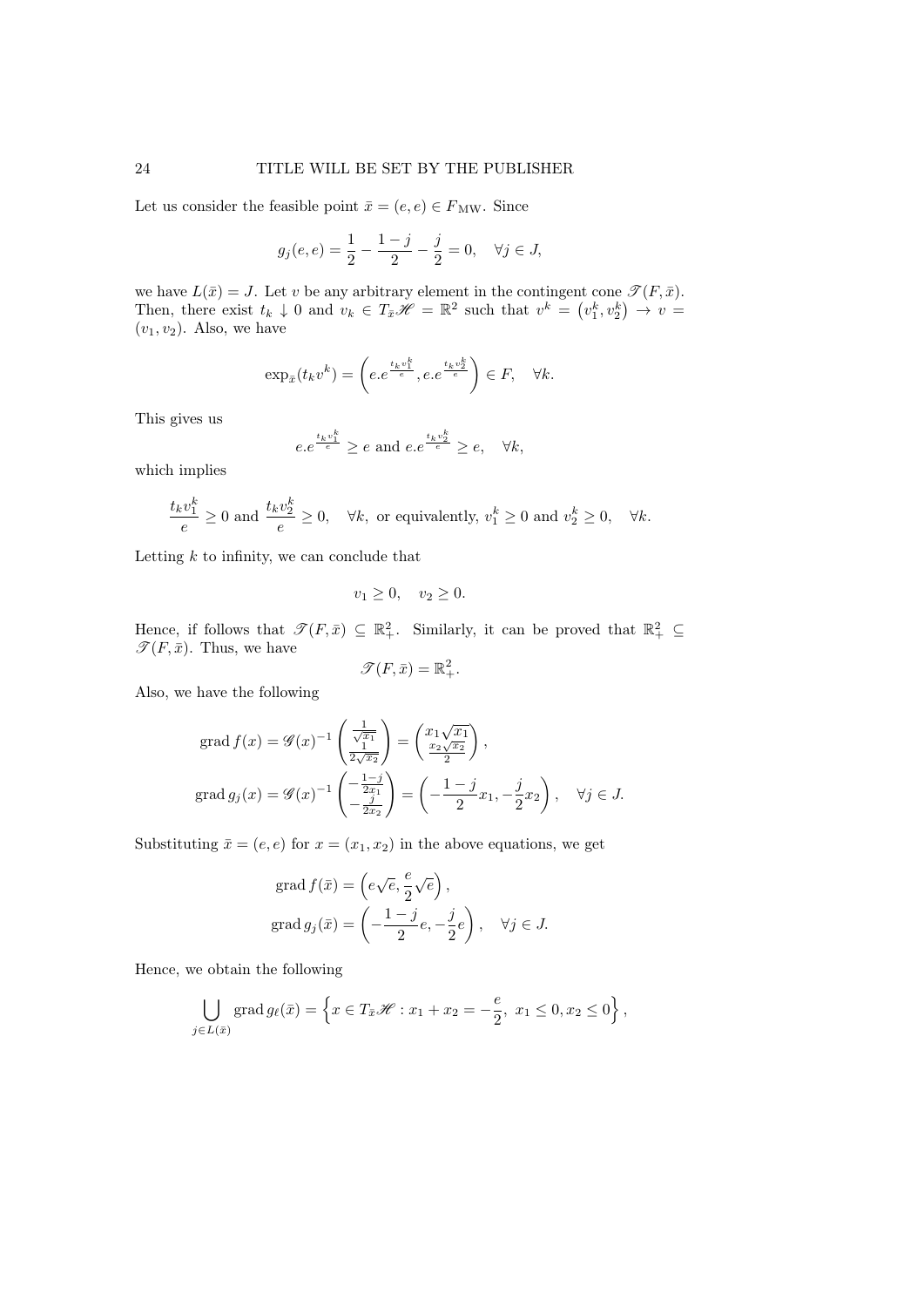and

$$
\left(\bigcup_{j\in L(\bar{x})}\operatorname{grad} g_j(\bar{x})\right)^{-} = \{x^* \in T_{\bar{x}}\mathscr{H} : \langle x^*,y\rangle \leq 0, \forall y \in \bigcup_{j\in L(\bar{x})}\operatorname{grad} g_j(\bar{x})\}
$$

$$
= \{x^* \in T_{\bar{x}}\mathscr{H} : x_1^* \geq 0, x_2^* \geq 0\} \subseteq \mathscr{T}(F_{MW}, \bar{x}).
$$

Also, the positive conic hull

pos 
$$
\bigcup_{\ell \in L(\bar{x})}
$$
 grad  $g_{\ell}(\bar{x}) = \{x \in T_{\bar{x}}\mathcal{H} \mid x_1 \leq 0, x_2 \leq 0\}$ 

is closed. This implies that Abadie constraint qualification (ACQ) holds at  $\bar{x}$ . We can check that  $\bar{x}$  is an efficient solution of  $(P_2)$ . Thus, we see that all the assumptions for strong duality of Mond-Weir dual problem (Theorem 4.5) are satisfied.

Let  $\bar{\lambda}:J\to\mathbb{R}$  be defined as follows:

$$
\bar{\lambda}_j = \begin{cases} 3\sqrt{e}, & \text{if } j = \frac{1}{3}, \\ 0, & \text{otherwise.} \end{cases}
$$

Then, we see that

$$
\bar{\lambda}_j g_j(\bar{x}) = 0, \quad \forall j \in J.
$$

This implies that  $\bar{\lambda} \in \mathscr{A}(\bar{x})$ . Then, there exist  $\bar{\alpha} = 1 \in \mathbb{R}$  and  $\bar{\lambda} \in \mathscr{A}(\bar{x})$ , such that

$$
\bar{\alpha} \operatorname{grad} f(\bar{x}) + \sum_{j \in J} \bar{\lambda}_j \operatorname{grad} g_j(\bar{x}) = \left( e \sqrt{e}, \frac{e}{2} \sqrt{e} \right) + 3 \sqrt{e} \left( -\frac{1 - \frac{1}{3}}{2} e, -\frac{1}{2} e \right)
$$

$$
= \left( e \sqrt{e}, \frac{e}{2} \sqrt{e} \right) + 3 \sqrt{e} \left( -\frac{1}{3} e, -\frac{1}{6} e \right)
$$

$$
= (0, 0).
$$

This shows that  $(\bar{x}, \bar{\alpha}, \bar{\lambda}) \in F_{MW}$ . Thus, we have

$$
f(\bar{x}) = \tilde{f}(\bar{x}).
$$

Now, we observe that

$$
f(x) = 2\sqrt{x_1} + \sqrt{x_2} = \frac{4\sqrt{x_1} + 2\sqrt{x_2}}{2} = \frac{f_1(x)}{2},
$$
  

$$
g_j(x) = \frac{1}{2} - \frac{1-j}{2}\ln x_1 - \frac{j}{2}\ln x_2 = \frac{1 - (1-j)\ln x_1 - j\ln x_2}{2} = \frac{g_j'(x)}{2},
$$

where,

$$
f_1(x) = 4\sqrt{x_1} + 2\sqrt{x_2},
$$
  
\n
$$
g'_j(x) = 1 - (i - j) \ln x_1 - j \ln x_2.
$$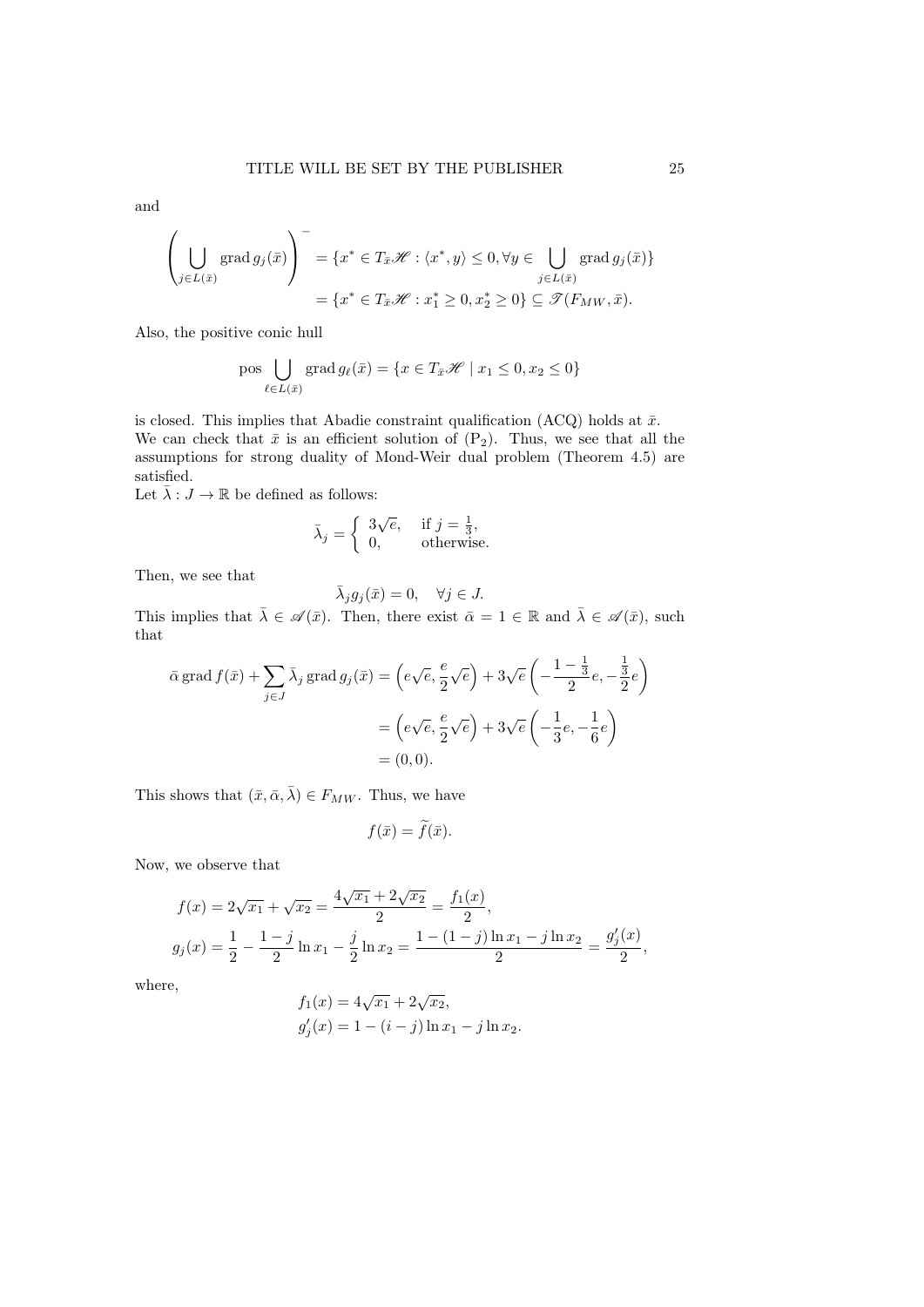It can be verified in the similar lines of Example 3.3 that the hyperbolic Hessian (or, the second covariant derivative)  $H^g f_1(x)$  is a positive semidefinite matrix. Thus,  $f(x)$  is a ratio of a geodesic convex function and a positive affine function. Then, from Theorem 2.8, it follows that  $f$  is a geodesic pseudoconvex function. Also,  $H^g\left(\sum\right)$  $\sum_{j\in J} \lambda_j g'_j(x)$  is positive semidefinite matrix. This implies that  $\sum_{j\in J}$  $\sum_{j\in J}\lambda_jg_j$ is geodesic quasiconvex. Thus, we see that all the assumptions in Theorem 4.5 are satisfied. It can be verified that  $(\bar{x}, \bar{\alpha}, \bar{\lambda})$  is a weakly efficient solution of the Mond-Weir dual problem  $(P_{MW})$ .

### 4.2. Wolfe Duality

Let us consider that  $u \in S \subset \mathcal{H}$ , where S is an open geodesic convex set in  $\mathcal{H}$ ,  $\alpha \in \mathbb{R}^m_+$ , with  $\sum_{i \in I} \alpha_i = 1$  and  $\lambda \in \mathbb{R}^{|J|}_+$ . Then, the Wolfe dual problem of (MSIP), denoted by  $(MSID_W)$ , is formulated as follows:

(MSIDw) Maximize 
$$
\mathcal{L}(u, \alpha, \lambda) := f(u) + \sum_{j \in J} \lambda_j g_j(u)e
$$
,  
subject to 
$$
\sum_{i \in I} \alpha_i \operatorname{grad} f_i(u) + \sum_{j \in J} \lambda_j \operatorname{grad} g_j(u) = 0,
$$

where  $u \in S \subset \mathcal{H}, \, \alpha \in \mathbb{R}^m_+$ , with  $\sum_{i \in I} \alpha_i = 1, \, \lambda \in \mathbb{R}^{|J|}_+$ , and  $e = (1, 1, ..., 1)$ . The feasible set of  $(MSID_W)$ , denoted by  $(F_W)$ , is given by

$$
F_W = \{(u, \alpha, \lambda) \in S \times \mathbb{R}_+^m \times \mathbb{R}_+^{|J|} : \sum_{i \in I} \alpha_i = 1, \text{ and}
$$

$$
\sum_{i \in I} \alpha_i \operatorname{grad} f_i(u) + \sum_{j \in J} \lambda_j \operatorname{grad} g_j(u) = 0\}.
$$

We define  $h : \mathcal{H} \to \mathbb{R}$  as follows:

$$
h(x) := \bigg(\sum_{i \in I} \alpha_i f_i + \sum_{j \in J} \lambda_j g_j\bigg)(x) = \sum_{i \in I} \alpha_i f_i(x) + \sum_{j \in J} \lambda_j g_j(x).
$$

The following definitions of efficient solution and weakly efficient solution of the Wolfe dual problem  $(MSID_W)$  are from Tung and Tam [56].

**Definition 4.9.** Let  $(\bar{u}, \bar{\alpha}, \bar{\lambda}) \in F_W$ . Then  $(\bar{u}, \bar{\alpha}, \bar{\lambda})$  is said to be an efficient solution of (MSID<sub>W</sub>) if there does not exist any other  $(u, \alpha, \lambda) \in F_W$ , such that

$$
\mathscr{L}(\bar{u}, \bar{\alpha}, \bar{\lambda}) \preceq \mathscr{L}(u, \alpha, \lambda).
$$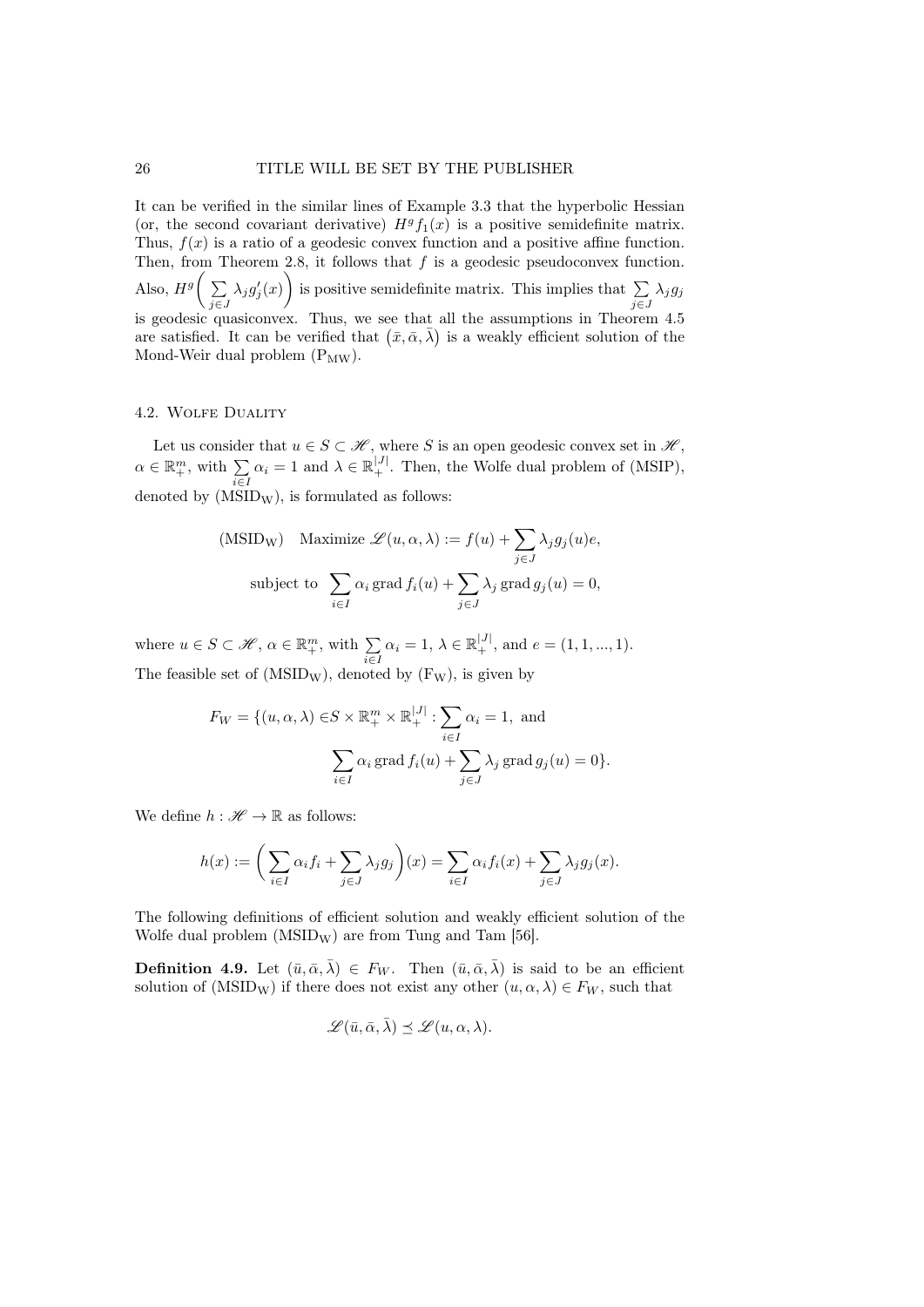**Definition 4.10.** Let  $(\bar{u}, \bar{\alpha}, \bar{\lambda}) \in F_W$ . Then  $(\bar{u}, \bar{\alpha}, \bar{\lambda})$  is said to be a weakly efficient solution of (MSID<sub>W</sub>), if there does not exist any other  $(u, \alpha, \lambda) \in F_W$ , such that

$$
\mathscr{L}(\bar{u}, \bar{\alpha}, \bar{\lambda}) \prec \mathscr{L}(u, \alpha, \lambda).
$$

The following theorem establishes weak duality relating  $(MSIP)$  and  $(MSID<sub>W</sub>)$ .

**Theorem 4.11** (Weak duality). Let  $x \in F$  and  $(u, \alpha, \lambda) \in F_W$ . Then the following statements are true.

(i) If h is geodesic pseudoconvex at u, then  $f(x) \nless \mathscr{L}(u, \alpha, \lambda)$ .

(ii) If h is geodesic strictly pseudoconvex at u, then  $f(x) \nleq \mathscr{L}(u, \alpha, \lambda)$ .

*Proof.* Since  $x \in F$ , we have

$$
g_j(x) \le 0, \quad \forall j \in J. \tag{28}
$$

Also, as  $(u, \alpha, \lambda) \in F_W$ , it follows that

$$
\sum_{i \in I} \alpha_i \operatorname{grad} f_i(u) + \sum_{j \in J} \lambda_j \operatorname{grad} g_j(u) = 0.
$$
 (29)

(i) On the contrary, let us assume that,

$$
f(x) \prec \mathscr{L}(u, \alpha, \lambda) = f(u) + \sum_{j \in J} \lambda_j g_j(u)e.
$$

Then, it follows that

$$
f_i(x) < f_i(u) + \sum_{j \in J} \lambda_j g_j(u), \quad \forall i \in I. \tag{30}
$$

Since  $\alpha \in \mathbb{R}^m_+$  with  $\sum_{i \in I} \alpha_i = 1, \lambda \in \mathbb{R}^{|J|}_+$ , we have the following:

$$
\sum_{i \in I} \alpha_i f_i(x) + \sum_{j \in J} \lambda_j g_j(x) \le \sum_{i \in I} \alpha_i f_i(x)
$$
\n
$$
< \sum_{i \in I} \alpha_i \left( f_i(u) + \sum_{j \in J} \lambda_j g_j(u) \right)
$$
\n
$$
= \sum_{i \in I} \alpha_i f_i(u) + \sum_{i \in I} \alpha_i \sum_{j \in J} \lambda_j g_j(u)
$$
\n
$$
= \sum_{i \in I} \alpha_i f_i(u) + \sum_{j \in J} \lambda_j g_j(u).
$$

Thus, it follows that

$$
\bigg(\sum_{i\in I}\alpha_if_i+\sum_{j\in J}\lambda_jg_j\bigg)(x)<\bigg(\sum_{i\in I}\alpha_if_i+\sum_{j\in J}\lambda_jg_j\bigg)(u),
$$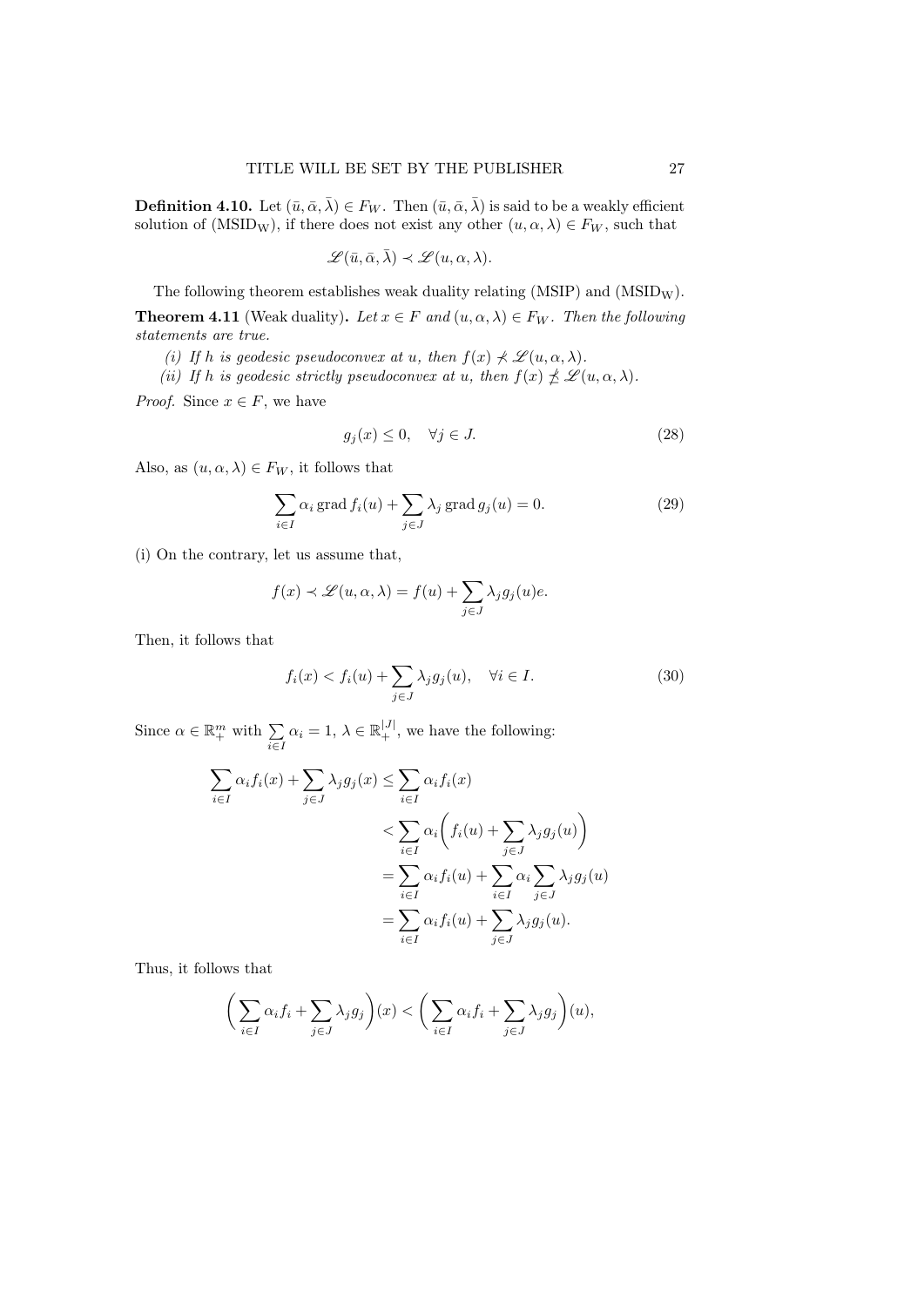that is,

$$
h(x) < h(u).
$$

Since  $h$  is a geodesic pseudoconvex function at  $u$ , we have

$$
h(x) < h(u) \implies \left\langle \text{grad } h(u), \exp_u^{-1}(x) \right\rangle_u < 0.
$$

This implies that

$$
\bigg\langle \sum_{i \in I} \alpha_i \operatorname{grad} f_i(u) + \sum_{j \in J} \lambda_j \operatorname{grad} g_j(u), \exp_u^{-1}(x) \bigg\rangle_u < 0,
$$

which is a contradiction to (29). This proves that

$$
f(x) \nprec \mathscr{L}(u, \alpha, \lambda).
$$

(ii) On the contrary, let us assume that  $f(x) \npreceq \mathscr{L}(u, \alpha, \lambda) = f(u) + \sum_{j \in J} \lambda_j g_j(u)e$ . This implies that

$$
f_i(x) \le f_i(u) + \sum_{j \in J} \lambda_j g_j(u), \quad \forall i \in I, \ i \ne p,
$$
  

$$
f_p(x) < f_p(u) + \sum_{j \in J} \lambda_j g_j(u), \quad \text{for at least one } p \in I.
$$

It follows that  $x \neq u$ . Since  $\alpha \in \mathbb{R}^m_+$  with  $\sum_{i \in I} \alpha_i = 1, \lambda \in \mathbb{R}^{|J|}_+$ , we have the following:

$$
\sum_{i \in I} \alpha_i f_i(x) + \sum_{j \in J} \lambda_j g_j(x) \le \sum_{i \in I} \alpha_i f_i(x)
$$
  

$$
< \sum_{i \in I} \alpha_i \left( f_i(u) + \sum_{j \in J} \lambda_j g_j(u) \right)
$$
  

$$
= \sum_{i \in I} \alpha_i f_i(u) + \sum_{i \in I} \alpha_i \sum_{j \in J} \lambda_j g_j(u)
$$
  

$$
= \sum_{i \in I} \alpha_i f_i(u) + \sum_{j \in J} \lambda_j g_j(u).
$$

Hence, we have

$$
\bigg(\sum_{i\in I}\alpha_if_i+\sum_{j\in J}\lambda_jg_j\bigg)(x)<\bigg(\sum_{i\in I}\alpha_if_i+\sum_{j\in J}\lambda_jg_j\bigg)(u),
$$

that is,

$$
h(x) < h(u).
$$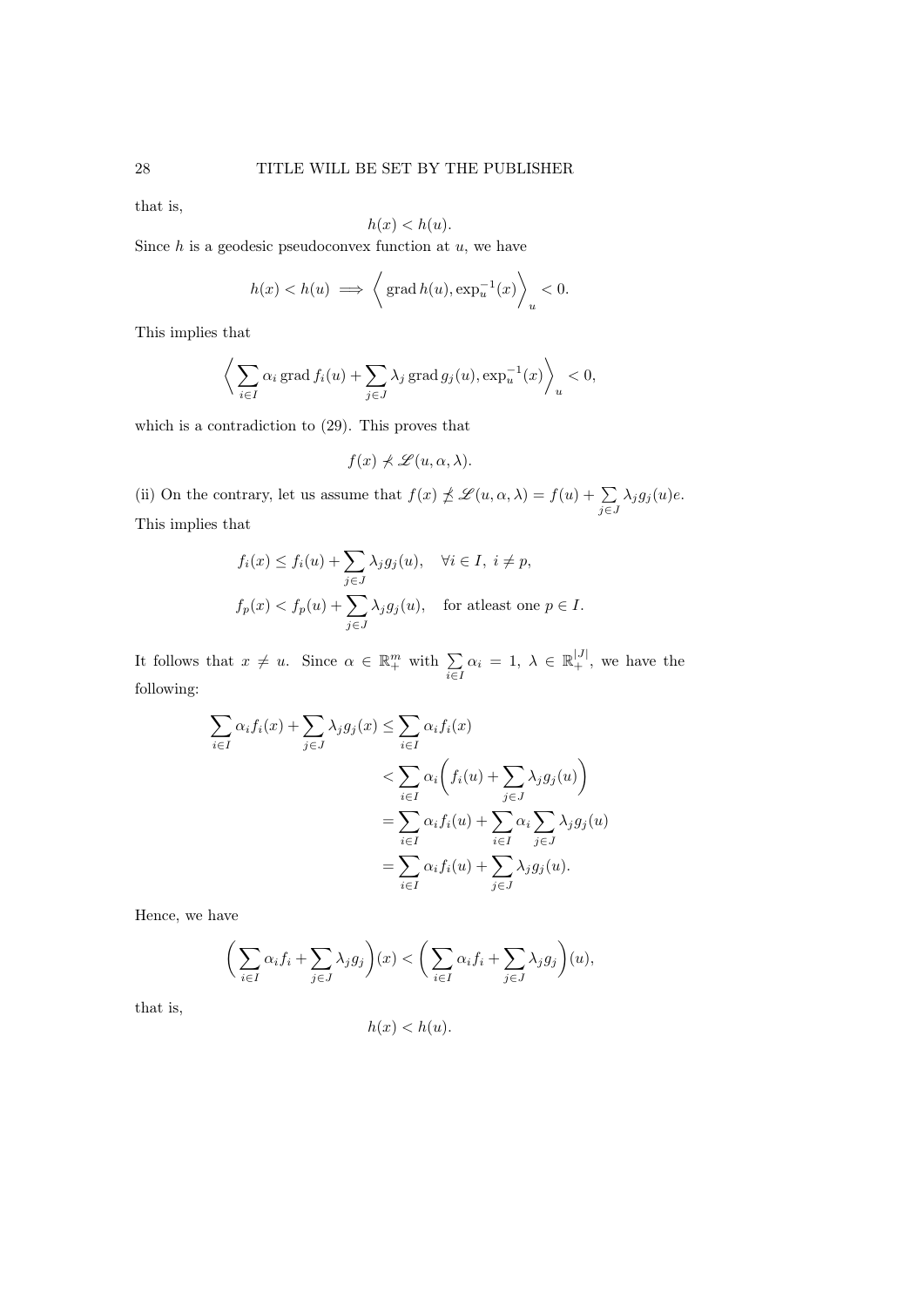Since  $h$  is a geodesic strictly pseudoconvex at  $u$ , we have

$$
h(x) < h(u) \implies \left\langle \text{grad } h(u), \exp_u^{-1}(x) \right\rangle_u < 0.
$$

Thus, we obtain

$$
\left\langle \sum_{i \in I} \alpha_i \operatorname{grad} f_i(u) + \sum_{j \in J} \lambda_j \operatorname{grad} g_j(u), \exp_u^{-1}(x) \right\rangle_u < 0,
$$

which is a contradiction to (29). This completes the proof.  $\Box$ 

Example 4.12. Let us consider the Poincaré half-plane defined as follows

$$
\mathcal{H} := \{x = (x_1, x_2) \in \mathbb{R}^2 : x_2 > 0\}.
$$

Let us consider the following geodesic convex set on the Hadamard manifold  $\mathcal{H}$ as follows:

$$
S := \{ x \in \mathcal{H} : x_1 > -\frac{1}{2} \}.
$$

Let us consider the multiobjective semi-infinite programming problem  $P_1$  as defined in Example 3.3. The feasible set on the problem  $P_1$  is denoted by  $F$ . The Wolfe dual problem related to  $(P_1)$ , denoted by  $(D_1)$ , may be formulated as follows

(D<sub>1</sub>) Maximize 
$$
\mathcal{L}(u, \alpha, \lambda) := f(u) + \sum_{j \in J} \lambda_j g_j(u)e
$$
,  
subject to  $\sum_{i \in I} \alpha_i \text{ grad } f_i(u) + \sum_{j \in J} \lambda_j \text{ grad } g_j(u) = 0$ ,

The feasible set of  $D_1$  is denoted by  $F_1$ . Let us consider the point  $\bar{x} = (0, \frac{1}{2}) \in F$ . Then, it can be verified that

$$
\mathscr{T}(\bar{x}, F) = \{v = (v_1, v_2) \in T_{\bar{x}}S : v_1, v_2 \ge 0\}.
$$

Also, we have the following

grad 
$$
f_1(\bar{x}) = \frac{1}{4} \left( 0, \frac{1}{2} \right) = \left( 0, \frac{1}{8} \right)
$$
, grad  $f_2(\bar{x}) = (0, 0)$ , grad  $g_j(\bar{x}) = (0, -j)$ .

Then, it follows from Example 3.3 that (ACQ) is satisfied at the feasible point  $\bar{x} = (0, \frac{1}{2}).$ 

Let  $\overline{\lambda}:J\to\mathbb{R}$  be defined as follows

$$
\lambda(j) = \begin{cases} \frac{1}{8}, & j = 1, \\ 0, & \text{otherwise.} \end{cases}
$$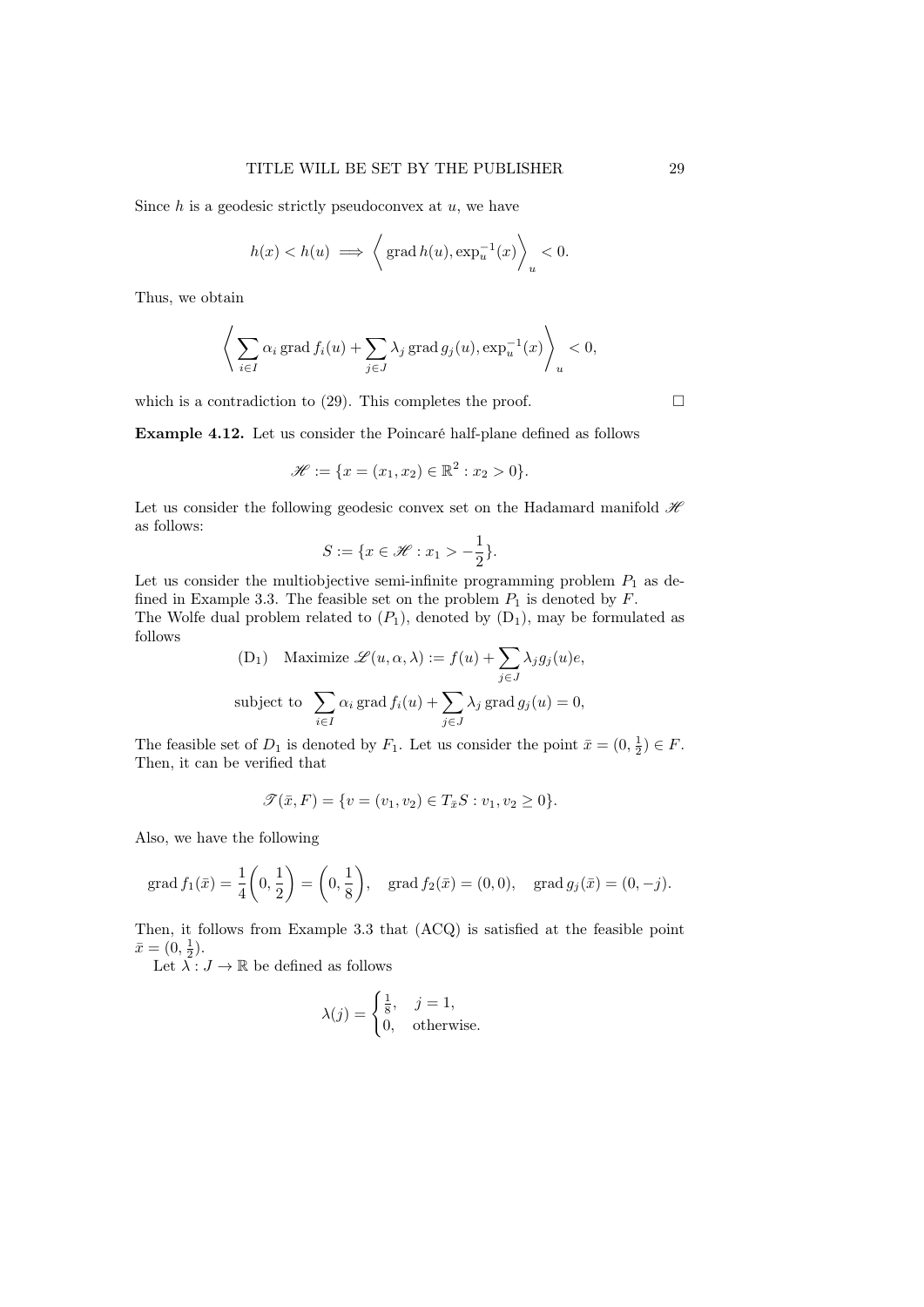Then, there exist  $\alpha = (\alpha_1, \alpha_2) = (1, 0) \in \mathbb{R}^2$ , satisfying  $\sum^2$  $\sum_{i=1} \alpha_i = 1$  and  $\lambda \in \mathscr{A}(\bar{x}),$ such that

$$
\sum_{i=1}^{2} \alpha_i \operatorname{grad} f_i(\bar{x}) + \sum_{j \in J} \lambda_j \operatorname{grad} g_j(\bar{x}) = 1(0, \frac{1}{8}) + 0(0, 0) + \frac{1}{8}(0, -1) = 0.
$$

Thus,  $(\bar{x}, \alpha, \lambda) \in F_1$ . Then, the function h is defined as:

$$
h := \alpha_1 f_1 + \alpha_2 f_2 + \lambda_1 g_1
$$
  
=  $f_1 + \frac{1}{8} g_1$   
=  $\frac{4 \frac{x_1^2}{x_2} + 4x_2 + \frac{1}{x_2} - 16}{8} = \frac{H}{8}$ , say,

where,  $H = 4\frac{x_1^2}{x_2} + 4x_2 + \frac{1}{x_2} - 16$ . Then, we obtain the following:

$$
\nabla H = \begin{pmatrix} \frac{8x_1}{x_2} \\ \frac{-4x_1^2}{x_2^2} + 4 - \frac{1}{x_2^2} \end{pmatrix}.
$$

Then, it follows that

$$
\nabla^2 H = \begin{pmatrix} \frac{8}{x_2} & \frac{-8x_1}{x_2^2} \\ \frac{-8x_1}{x_2^2} & \frac{8x_1^2}{x_2^3} + \frac{2}{x^3} \end{pmatrix}.
$$

Now, we see that, the (hyperbolic) Hessian, or the second-order covariant derivative, of  $H$  is given by

$$
HgH = \nabla^2 H - \nabla H\Gamma
$$
  
= 
$$
\begin{bmatrix} \frac{4x_1^2 + 4x_2^2 + 1}{x_2^3} & 0\\ 0 & \frac{4x_1^2 + 6x_2^2 + 1}{x_2^3} \end{bmatrix}.
$$

is a positive semidefinite matrix as all its eigen values are non negative. Thus, H is geodesic convex at  $(0, \frac{1}{2})$ . Then, h is a ratio of a geodesic convex function and a positive affine function. Then, from Theorem 2.8, it follows that  $h$  is a geodesic pseudoconvex function. It can also be easily verified that  $f(\bar{x}) \nless \mathscr{L}(\bar{x}, \alpha, \lambda)$ . Thus, the weak duality theorem (Theorem 4.11) is verified.

The following theorem establishes the strong duality relating primal problem  $(MSIP)$  and  $(MSID<sub>W</sub>)$ .

**Theorem 4.13** (Strong duality). Let  $\bar{x}$  be a weakly efficient solution of (MSIP) such that Abadie constraint qualification  $(ACQ)$  is satisfied at  $\bar{x}$ . Then, there exists  $\bar{\alpha} \in \mathbb{R}^m_+ \setminus \{0\}$  and  $\bar{\lambda} \in \mathscr{A}(\bar{x})$  such that  $(\bar{x}, \bar{\alpha}, \bar{\lambda}) \in F_W$  and

$$
f(\bar{x}) = \mathscr{L}(\bar{x}, \bar{\alpha}, \bar{\lambda}).
$$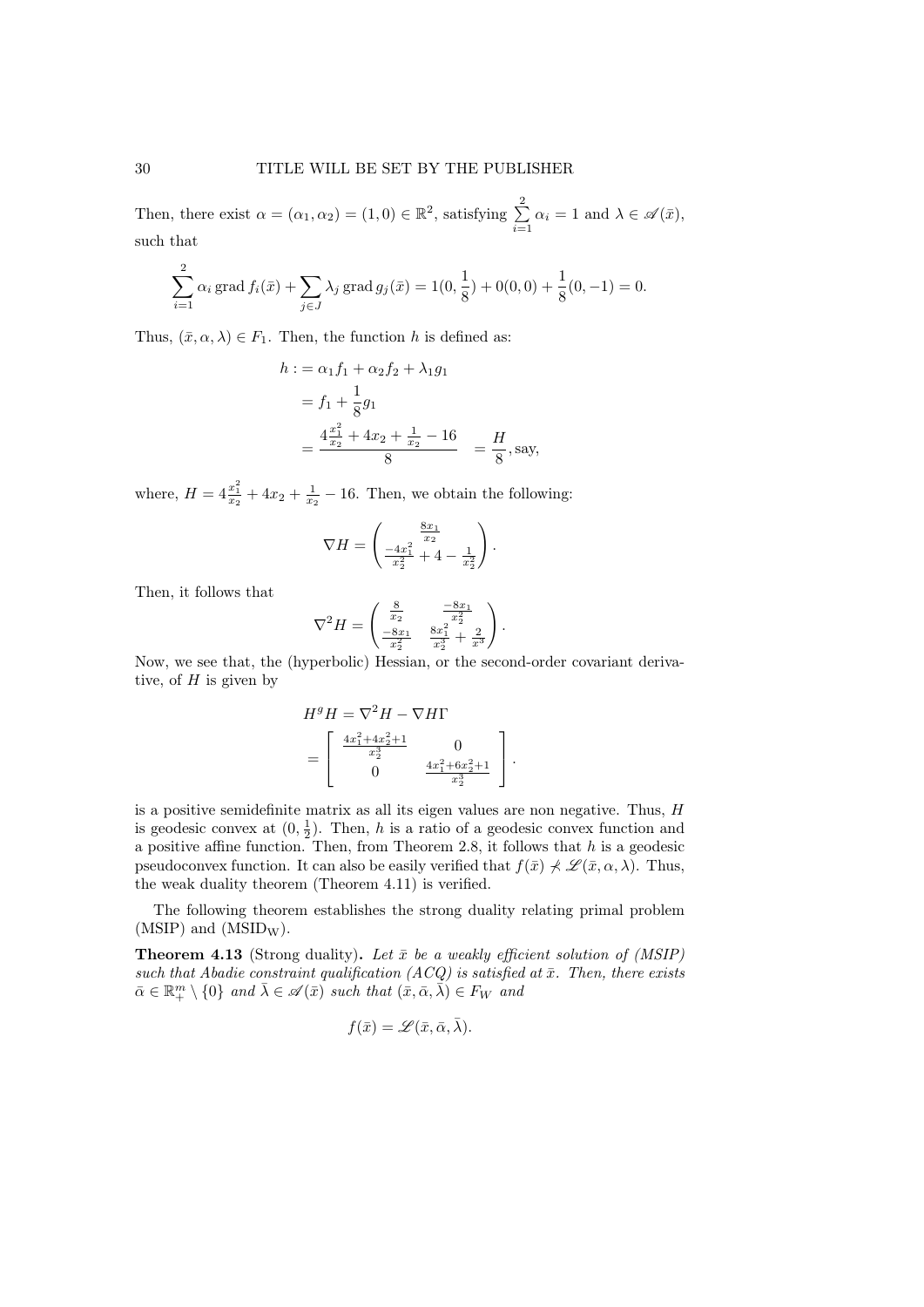Moreover, the following statements are true.

- (i) If the assumptions of weak duality (Theorem 4.11  $(i)$ ) hold true, then  $(\bar{x}, \bar{\alpha}, \bar{\lambda})$  is a weakly efficient solution of (MSID<sub>W</sub>).
- (ii) If the assumptions of weak duality (Theorem  $4.11$  (ii)) hold true, then  $(\bar{x}, \bar{\alpha}, \bar{\lambda})$  is an efficient solution of (MSID<sub>W</sub>).

*Proof.* Since,  $\bar{x}$  is a weakly efficient solution of (MSIP) and (ACQ) is satisfied at  $\bar{x}$ , we infer from Theorem 3.1, that there exists  $\bar{\alpha} \in \mathbb{R}^m_+ \setminus \{0\}$  satisfying  $\sum_{i \in I} \bar{\alpha}_i = 1$ ,

and  $\bar{\lambda} \in \mathscr{A}(\bar{x})$ , such that

$$
\sum_{i \in I} \bar{\alpha}_i \operatorname{grad} f_i(\bar{x}) + \sum_{j \in J} \bar{\lambda}_j \operatorname{grad} g_j(\bar{x}) = 0.
$$

Since  $\bar{\lambda} \in \mathscr{A}(\bar{x})$ , we have

$$
\bar{\lambda}_j g_j(\bar{x}) = 0 \quad \forall j \in J,
$$

and hence

$$
\sum_{j \in J} \bar{\lambda}_j g_j(\bar{x}) = 0.
$$

Thus, we have

$$
f(\bar{x}) = f(\bar{x}) + \sum_{j \in J} \lambda_j g_j(\bar{x}) = \mathscr{L}(\bar{x}, \bar{\alpha}, \bar{\lambda}).
$$

That is,  $(\bar{x}, \bar{\alpha}, \bar{\lambda}) \in F_{MW}$  and  $f(\bar{x}) = \mathscr{L}(\bar{x}, \bar{\alpha}, \bar{\lambda}).$ (i) From weak duality theorem (Theorem 4.11 (i)), it follows that for any  $(u, \alpha, \lambda) \in$  $F_W$ , we have

$$
\mathscr{L}(u,\alpha,\lambda)\nprec\mathscr{L}(\bar{x},\bar{\alpha},\bar{\lambda}).
$$

This proves that  $(\bar{x}, \bar{\alpha}, \bar{\lambda})$  is a weakly efficient solution of (MSID<sub>W</sub>). (ii) From weak duality theorem (Theorem 4.11 (ii)), it follows that for any  $(u, \alpha, \lambda) \in$ 

 $F_W$ , we have

$$
\mathscr{L}(u,\alpha,\lambda) \npreceq \mathscr{L}(\bar{x},\bar{\alpha},\bar{\lambda}).
$$

This proves that  $(\bar{x}, \bar{\alpha}, \bar{\lambda})$  is an efficient solution of (MSID<sub>W</sub>).

The following theorem establishes the strict converse duality relating (MSIP) and  $(MSID_W)$ .

**Theorem 4.14** (Strict converse duality). Let  $x^*$  be a weakly efficient solution of (MSIP) such that Abadie constraint qualification  $(ACQ)$  is satisfied at  $x^*$ . Let  $(\bar{x}, \bar{\alpha}, \bar{\lambda})$  be a weakly efficient solution of  $(MSID_W)$ . If  $\hat{h} := \sum_{i \in I} \alpha_i f_i + \sum_{j \in \mathbb{Z}}$  $\sum_{j\in J}\lambda_jg_j$  is

geodesic strictly pseudoconvex at  $\bar{x}$ , then  $x^* = \bar{x}$ .

*Proof.* If possible, let us assume that  $x^* \neq \overline{x}$ . Since  $x^*$  is a weakly efficient solution of (MSIP) and  $(ACQ)$  is satisfied at  $x^*$ , we can infer from Theorem 4.13 that there exist  $\alpha^* \in \mathbb{R}^m_+ \setminus \{0\}$  and  $\lambda^* \in \mathscr{A}(x^*)$  such that  $(x^*, \alpha^*, \lambda^*) \in F_W$  and

$$
f(x^*) = \mathscr{L}(x^*, \alpha^*, \lambda^*).
$$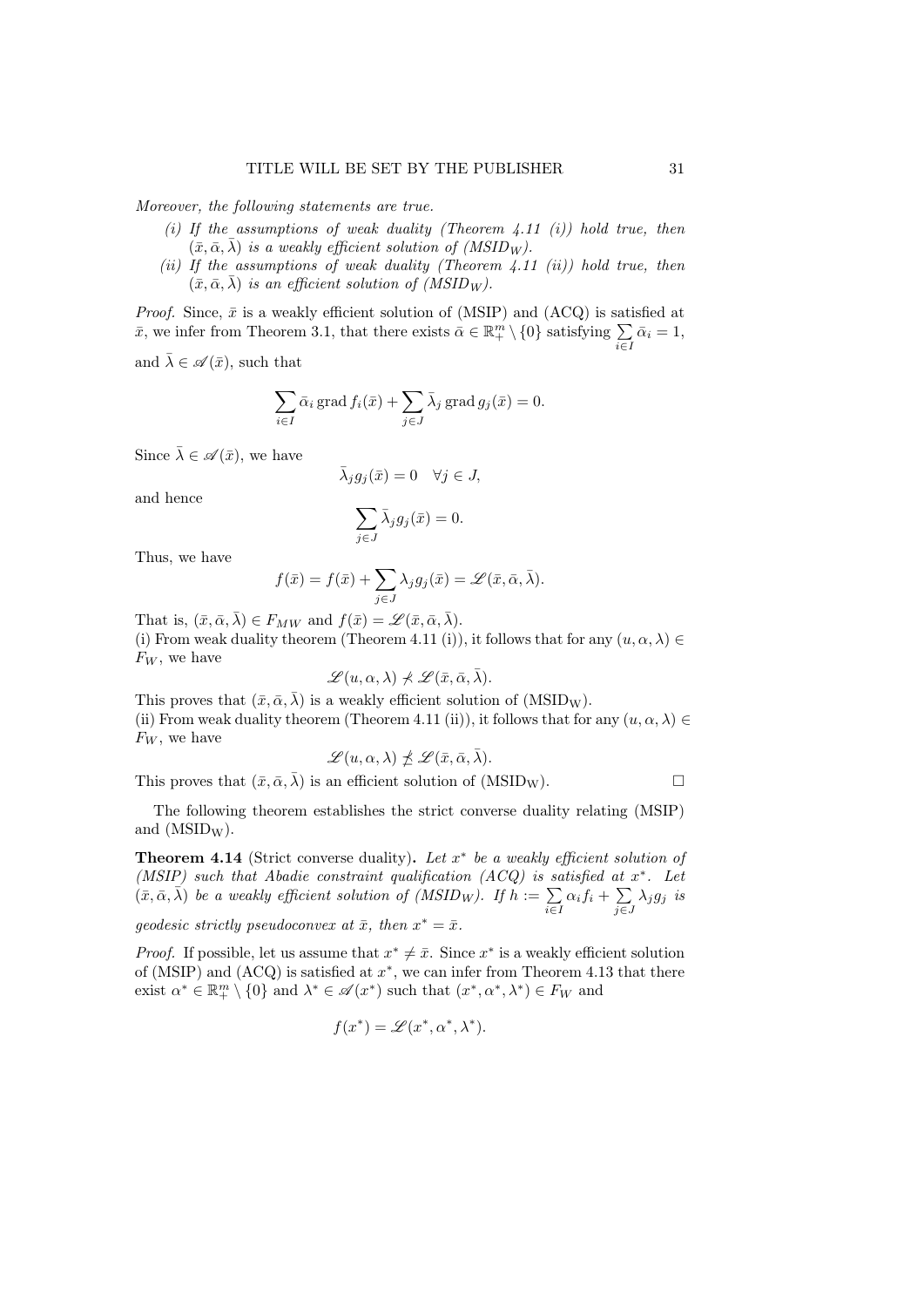Further, it also follows from Theorem 4.13 that if  $h$  is a geodesic strictly pseudoconvex function, then  $(x^*, \alpha^*, \lambda^*)$  is an efficient solution of  $(MSID_W)$ . Since  $x^* \in F$  and  $(\bar{x}, \bar{\alpha}, \bar{\lambda}) \in F_W$ , then from Theorem 4.11(ii), it follows that

$$
\mathscr{L}(\bar{x}, \bar{\alpha}, \bar{\lambda}) \prec f(x^*) = \mathscr{L}(x^*, \alpha^*, \lambda^*),
$$

which is a contradiction. This completes the proof.  $\Box$ 

We illustrate the results on Wolfe duality by the following example.

**Example 4.15.** Let us consider the problem  $(P_2)$  on the Hadamard manifold  $\mathcal{H}$ as considered in Example 4.6. Then the Wolfe dual problem related to  $(P_2)$  may be formulated as

$$
\text{(P_W)} \quad \text{Maximize } \mathcal{L}(u, \lambda) = 2\sqrt{u_1} + \sqrt{u_2} + \sum_{j \in J} \lambda_j g_j(u)e,
$$
\n
$$
\text{subject to } \text{grad } f(u) + \sum_{j \in J} \lambda_j \text{ grad } g_j(u) = (0, 0),
$$

where  $u \in \mathcal{H}, \lambda \in \mathbb{R}_+^{|J|}$ , and  $e = (1, 1)$ . The feasible set of  $(P_W)$  is given by

$$
F_{\mathbf{W}} = \{ (u, \lambda) \in \mathcal{H} \times \mathbb{R}_{+}^{|J|},
$$
  
grad  $f(u) + \sum_{j \in J} \lambda_j$  grad  $g_j(u) = (0, 0) \}.$ 

Let us consider the feasible point  $\bar{x} = (e, e) \in F_W$ . Then, from Example 4.6, we observe that Abadie constraint qualification (ACQ) holds at  $\bar{x}$  and  $\bar{x}$  is an efficient solution of  $(P_2)$ . Thus, we see that all the assumptions for strong duality of Wolfe dual problem (Theorem 4.9) are satisfied.

Let  $\bar{\lambda}:J\to\mathbb{R}$  be defined in the following manner

$$
\bar{\lambda}_j = \begin{cases} 3\sqrt{e}, & \text{if } j = \frac{1}{3}, \\ 0, & \text{otherwise.} \end{cases}
$$

Then, it follows that

$$
\bar{\lambda}_j g_j(\bar{x}) = 0, \quad \forall j \in J.
$$

This implies there exist  $\bar{\lambda} \in \mathscr{A}(\bar{x})$ , such that

$$
\operatorname{grad} f(\bar{x}) + \sum_{j \in J} \bar{\lambda}_j \operatorname{grad} g_j(\bar{x}) = \left( e \sqrt{e}, \frac{e}{2} \sqrt{e} \right) + 3 \sqrt{e} \left( -\frac{1 - \frac{1}{3}}{2} e, -\frac{1}{2} e \right)
$$

$$
= \left( e \sqrt{e}, \frac{e}{2} \sqrt{e} \right) + 3 \sqrt{e} \left( -\frac{1}{3} e, -\frac{1}{6} e \right)
$$

$$
= (0, 0).
$$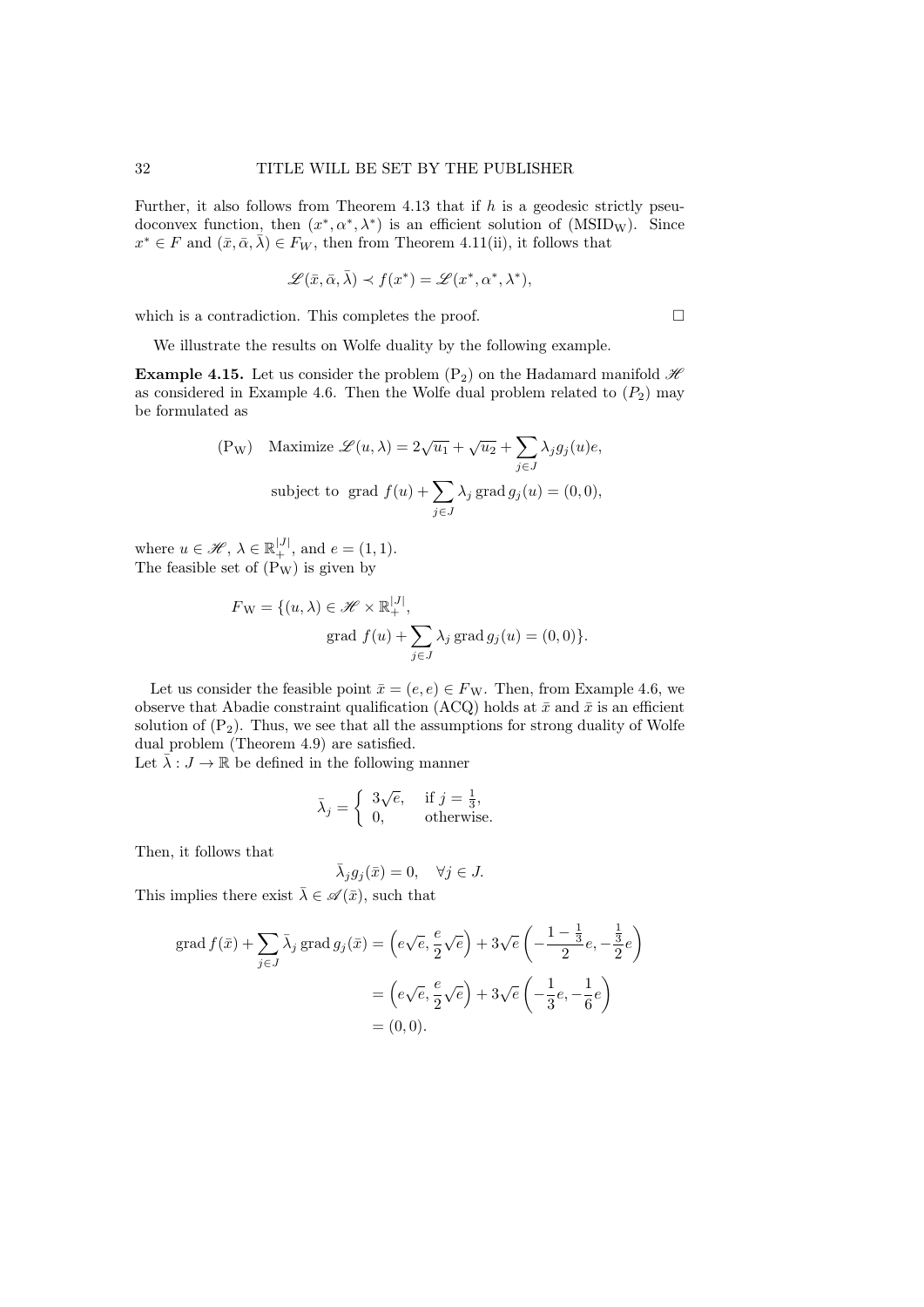This shows that  $(\bar{x}, \bar{\lambda}) \in F_W$ .

$$
f(\bar{x}) = f(\bar{x}) + \sum_{j \in J} \bar{\lambda}_j g_j(\bar{x}) = \mathscr{L}(\bar{x}, \bar{\lambda}).
$$

Now, we observe that

$$
f(x) = 2\sqrt{x_1} + \sqrt{x_2} = \frac{4\sqrt{x_1} + 2\sqrt{x_2}}{2} = \frac{f_1(x)}{2},
$$
  

$$
g_j(x) = \frac{1}{2} - \frac{1-j}{2} \ln x_1 - \frac{j}{2} \ln x_2 = \frac{1 - (i - j) \ln x_1 - j \ln x_2}{2} = \frac{g'_j(x)}{2},
$$

where,

$$
f_1(x) = 4\sqrt{x_1} + 2\sqrt{x_2},
$$
  
\n
$$
g'_j(x) = 1 - (i - j) \ln x_1 - j \ln x_2.
$$

Let us consider that

$$
\mathscr{L}(x,\lambda) = f(x) + \sum_{j \in J} \lambda_j g_j(x) = \frac{f_1(x) + \sum_{j \in J} \lambda_j g'_j(x)}{2} = \frac{h(x)}{2},
$$

where,

$$
h(x) = \left(f_1 + \sum_{j \in J} \lambda_j g'_j\right)(x).
$$

Then, we have the following

$$
\nabla h(x) = \begin{pmatrix} \frac{2}{\sqrt{x_1}} - \sum_{j \in J} \frac{1-j}{x_1} \\ \frac{1}{\sqrt{x_2}} - \sum_{j \in J} \frac{j}{x_2} \end{pmatrix}, \quad \nabla^2 h(x) = \begin{pmatrix} -\frac{1}{x_1\sqrt{x_1}} + \sum_{j \in J} \frac{1-j}{x_1^2} & 0 \\ 0 & -\frac{1}{2x_2\sqrt{x_2}} + \sum_{j \in J} \frac{j}{x_2^2} \end{pmatrix}.
$$

From the second-order covariant derivative, it follows that

$$
H^{g}h(x) = \nabla^{2}h(x) - \nabla h(x)\Gamma
$$
  
=  $\begin{pmatrix} -\frac{1}{x_{1}\sqrt{x_{1}}} + \sum_{j\in J} \frac{1-j}{x_{1}^{2}} & 0\\ 0 & -\frac{1}{2x_{2}\sqrt{x_{2}}} + \sum_{j\in J} \frac{j}{x_{2}^{2}} \end{pmatrix}$   
-  $\left[ \left( \frac{2}{\sqrt{x_{1}}} - \sum_{j\in J} \frac{1-j}{x_{1}} \right) \left( -\frac{1}{x_{1}} \right) 0 \right) + \left( \frac{1}{\sqrt{x_{2}}} - \sum_{j\in J} \frac{j}{x_{2}} \right) \left( 0 \right) - \frac{1}{x_{2}} \right]$   
=  $\begin{pmatrix} \frac{1}{x_{1}\sqrt{x_{1}}} & 0\\ 0 & \frac{1}{2x_{2}\sqrt{x_{2}}} \end{pmatrix}.$ 

Since  $x_1, x_2 > 0$ , hence, the (hyperbolic) Hessian, or the second-order covariant derivative of  $h(x)$  is positive semidefinite. Thus,  $h(x)$  is geodesic convex function.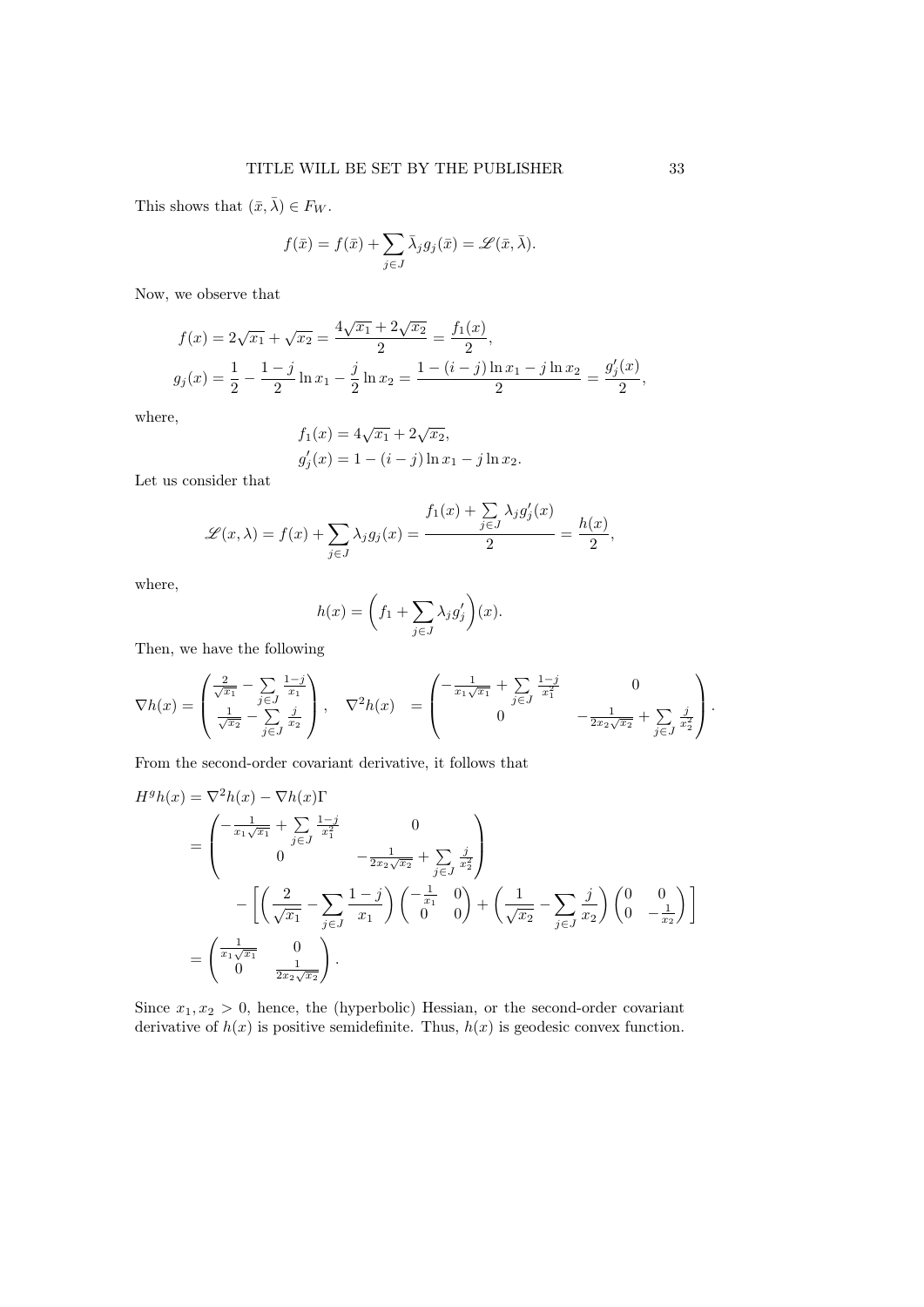Since,  $\mathscr{L}(x, \lambda)$  is the ratio of a geodesic convex function  $(h(x))$  and a positive affine function, this implies that  $(f + \sum$  $\sum_{j\in J} \lambda_j g_j$  (*x*) is a geodesic pseudoconvex function (see Theorem 2.8). Thus, we see that all the assumptions in Theorem 4.11 are satisfied. It can be verified that  $(\bar{x}, \bar{\lambda})$  is a weakly efficient solution of the Wolfe dual problem  $(P_W)$ .

Remark 4.16. In view of Definition 10.1 in Udrişte [59] and Definition 13.2.1 in Rapcsák [46], every geodesic convex function is geodesic pseudoconvex and geodesic quasiconvex. Thus, the results presented in this paper generalize the corresponding results of optimality and duality from Tung and Tam [56].

## 5. Conclusion

In this paper, we have considered a class of multiobjective semi-infinite programming problems on Hadamard manifold (MSIP) and established the Karush-Kuhn-Tucker type sufficient optimality criteria for (MSIP) under generalized geodesic convexity assumptions. The sufficient optimality condition derived in this paper extend the sufficient optimality result derived by Tung and Tam [56] from geodesic convexity assumptions to geodesic pseudoconvexity and geodesic quasiconvexity assumptions. Moreover, related to (MSIP), we have formulated the Mond-Weir type dual problem ( $MSIP_{MW}$ ) and Wolfe type dual problem ( $MSIP_{MW}$ ) and derived the weak, strong and strict converse duality theorems. The weak and strong duality results derived in this paper extend the corresponding results of Tung and Tam [56] from geodesic convexity assumptions to geodesic pseudoconvexity and geodesic quasiconvexity assumptions. In particular, the results of the paper generalize some other well known results in  $\mathbb{R}^n$ , see for instance, [3, 34, 35, 36]. Several non-trivial examples have been given to illustrate the significance of these results. Our work in this paper leaves various avenues for future research. For example, it would be interesting to extend the results in this paper for non-smooth multiobjective semi-infinite problems on Hadamard manifolds. Further, we intend to investigate multiobjective semi-infinite problems on Hadamard manifolds with uncertain data in objective functions.

#### **REFERENCES**

- [1] P.A. Absil, C.G. Baker and K.A. Gallivan, Trust-region methods on Riemannian manifolds. Found. Comput. Math. 7 (2007) 303-330.
- [2] P.A. Absil, R. Mahony and R. Sepulchre, Optimization Algorithms on Matrix Manifolds. Princeton University Press, Princeton, NJ (2009).
- [3] K.J. Arrow and A.C. Enthoven, Quasi-concave programming. Econometrica: Journal Of The Econometric Society. 29 (1961) 779-880.
- [4] A. Barani and S. Hosseini, Characterization of solution sets of convex optimization problems in Riemannian manifolds. Arch. Math. (Basel). 114 (2020) 215-225.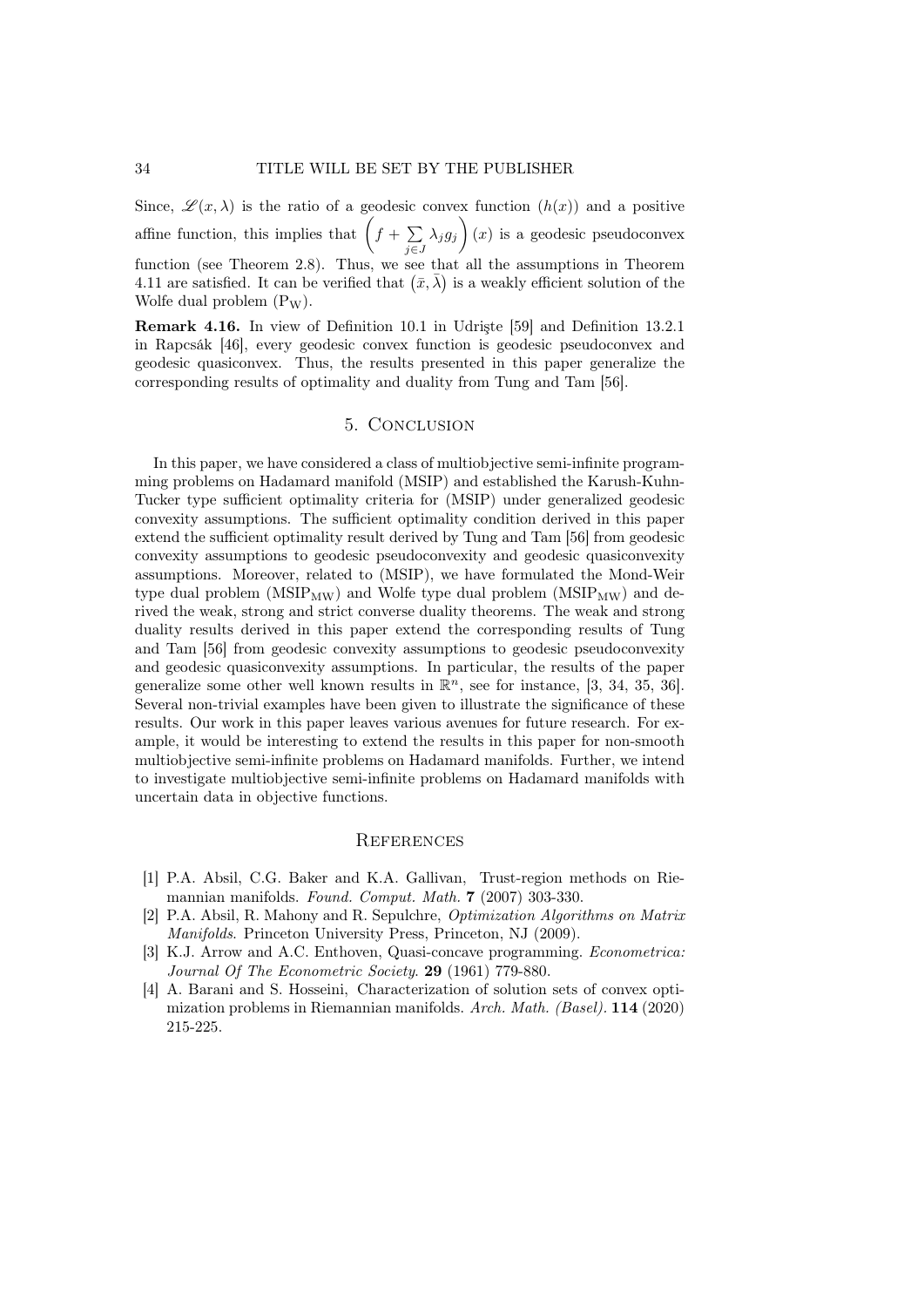- [5] A. Barani, On pseudoconvex functions in Riemanian manifolds. J. Finsler Geom. Appl. 2, (2021) 14-22.
- [6] A. Barani, Convexity of the solution set of a pseudoconvex inequality in Riemannian manifolds. Numer. Funct. Anal. Optim. 39 (2018) 588-599.
- [7] G.C. Bento and J.G. Melo, Subgradient method for convex feasibility on Riemannian manifolds. J. Optim. Theory Appl. 152 (2012) 773-785.
- [8] R. Bergmann and R. Herzog, Intrinsic formulation of KKT conditions and constraint qualifications on smooth manifolds. SIAM J. Optim. 29 (2019) 2423-2444.
- [9] J. Borwein and A.S. Lewis, Convex Analysis and Nonlinear Optimization: Theory and Examples. Springer Science & Business Media, NY (2010).
- [10] N. Boumal, B. Mishra, P.A. Absil and R. Sepulchre. Manopt, a matlab toolbox for optimization on manifolds. J. Mach. Learn. Res. 15 (2014) 1455-1459.
- [11] A. Charnes, W. Cooper and K. Kortanek, Duality, Haar programs, and finite sequence spaces. Proc. Natl. Acad. Sci. USA. 48 (1962) 783.
- [12] A. Charnes, W. Cooper and K. Kortanek, Duality in semi-infinite programs and some works of Haar and Carathéodory. Manag. Sci. 9 (1963) 209-228.
- [13] A. Charnes, W. Cooper and K. Kortanek, On the theory of semi-infinite programming and a generalization of the Kuhn-Tucker saddle point theorem for arbitrary convex functions. Naval Res. Logist. Quart. 16 (1969) 41-52.
- [14] S.L. Chen, Existence results for vector variational inequality problems on Hadamard manifolds. Optim. Lett. 14 (2020) 2395-2411.
- [15] S.L. Chen, The KKT optimality conditions for optimization problem with interval-valued objective function on Hadamard manifolds. Optimization. (2020).
- [16] T.D. Chuong and D.S. Kim, Nonsmooth semi-infinite multiobjective optimization problems. J. Optim. Theory Appl. 160 (2014) 748-762.
- [17] J.X. Da Cruz Neto, O.P. Ferreira, L.R. Lucambio Perez and S.Z. Németh, Convex-and monotone-transformable mathematical programming problems and a proximal-like point method. J. Global Optim. 35(1), (2006) 53-69.
- [18] M.P. Do Carmo, Riemannian Geometry. Springer (1992).
- [19] I. Ekeland, On the variational principle. J. Math. Anal. Appl. 47 (1974) 324-353.
- [20] X. Gao, Necessary optimality and duality for multiobjective semi-infinite programming. J. Theor. Appl. Inf. Technol. 46 (2012) 347-354.
- [21] X. Gao, Optimality and duality for non-smooth multiple objective semiinfinite programming. J. Netw. 8 (2013).
- [22] M.A. Goberna and M.A. Lopez, Linear semi-infinite programming theory: An updated survey. European J. Oper. Res. 143 (2002) 390-405.
- [23] M.A. Goberna and M.A. López, Recent contributions to linear semi-infinite optimization: an update. Ann. Oper. Res. 271 (2018) 237-278.
- [24] A. Haar, Über lineare ungleichungen. Acta Sci. Math. (Szeged). 2 (1924) 1-14.
- [25] J. Jost, Riemannian Geometry and Geometric Analysis. Springer (2008).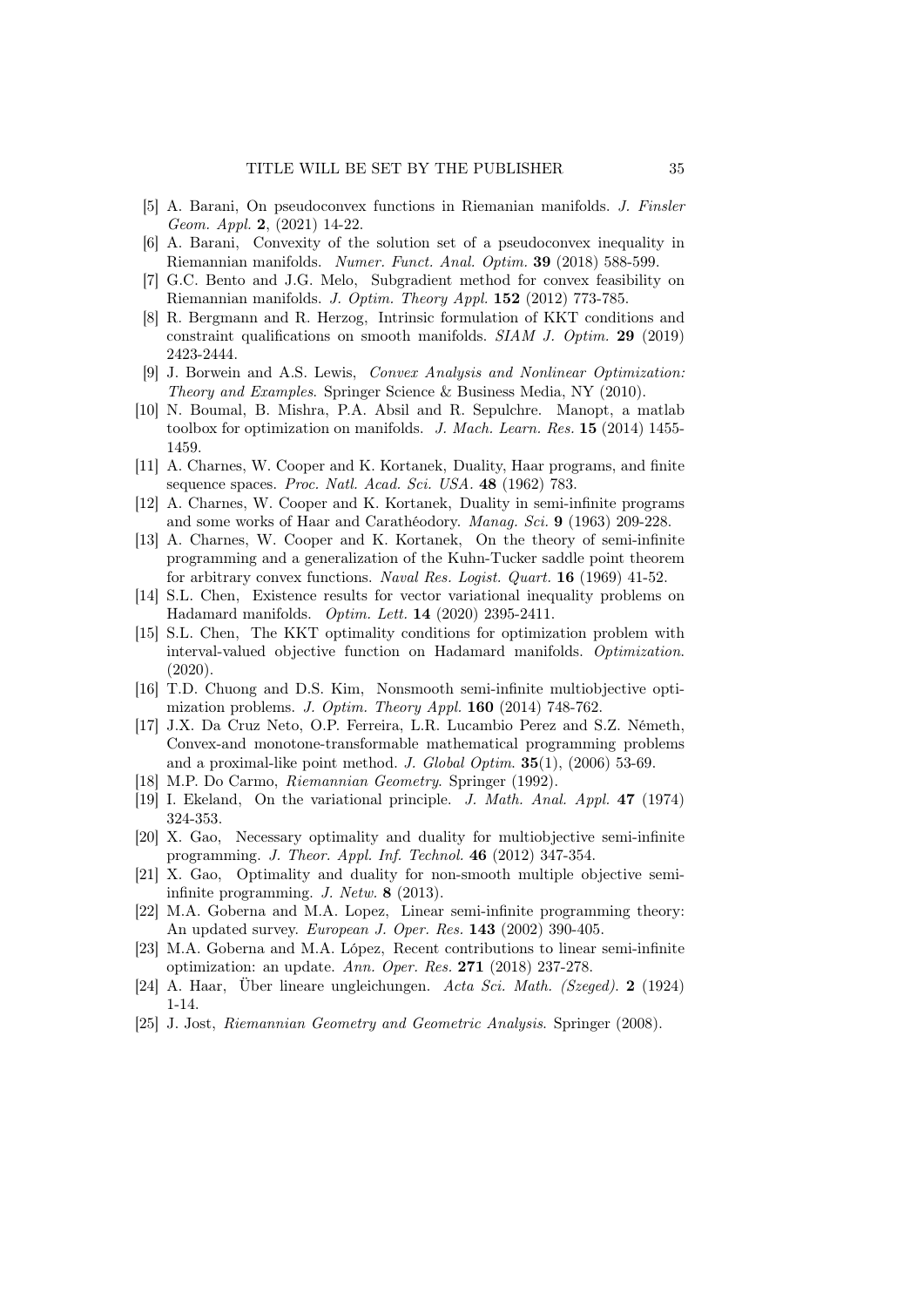- [26] N. Kanzi and S. Nobakhtian, Optimality conditions for non-smooth semiinfinite programming. Optimization. 59 (2010) 717-727.
- [27] N. Kanzi and S. Nobakhtian, Optimality conditions for nonsmooth semiinfinite multiobjective programming. Optim. Lett. 8 (2014) 1517-1528.
- [28] M.M. Karkhaneei and N. Mahdavi-Amiri, Nonconvex weak sharp minima on Riemannian manifolds. J. Optim. Theory Appl. 183 (2019) 85-104.
- [29] O. Kostyukova and T. Tchemisova, Optimality conditions for convex semiinfinite programming problems with finitely representable compact index sets. J. Optim. Theory Appl. 175 (2017) 76-103.
- [30] J.M. Lee, *Introduction to Riemannian Manifolds*. Springer (2018).
- [31] C. Li, B.S. Mordukhovich, J. Wang and J.C. Yao, Weak sharp minima on Riemannian manifolds. SIAM J. Optim. 21 (2011) 1523-1560.
- [32] M.A. López and E. Vercher, Optimality conditions for nondifferentiable convex semi-infinite programming. Math. Program. 27 (1983) 307-319.
- [33] D. T. Luc, *Theory of Vector Optimization*. Springer (1989).
- [34] O.L. Mangasarian, Nonlinear Programming. SIAM, (1994).
- [35] O.L. Mangasarian, Pseudo-convex functions. J. SIAM Control Ser. A. 3 (1965) 281-290.
- [36] O.L. Mangasarian, Duality in nonlinear programming. *Quart. Appl. Math.* 20 (1962) 300-302.
- [37] S.K. Mishra and B.B. Upadhyay, Pseudolinear Functions and Optimization. Chapman and Hall/CRC (2019).
- [38] S.K. Mishra, M. Jaiswal and L.T.H. An, Duality for nonsmooth semi-infinite programming problems. Optim. Lett. 6 (2012) 261-271.
- [39] S. Németh, Five kinds of monotone vector fields. Pure Appl. Math. 9 (1999) 417–428.
- [40] T.H. Pham, Optimality conditions and duality for multiobjective semi-infinite programming with data uncertainty via Mordukhovich subdifferential. Yugosl. J. Oper. Res. 31 (2021) 495-514.
- [41] E.A. Papa Quiroz, N. Baygorrea Cusihuallpa and N. Maculan, Inexact Proximal Point Methods for Multiobjective Quasiconvex Minimization on Hadamard Manifolds. J. Optim. Theory Appl. 186 (2020) 879-898.
- [42] E.A. Papa Quiroz, E.M. Quispe and P.R. Oliveira, Steepest descent method with a generalized Armijo search for quasiconvex functions on Riemannian manifolds. J. Math. Anal. Appl. 341 (2008) 467–477.
- [43] E.A. Papa Quiroz and P.R. Oliveira, Proximal point methods for quasiconvex and convex functions with Bregman distances on Hadamard manifolds. J. Convex Anal. 16(1), (2009) 49-69.
- [44] E.A. Papa Quiroz and P.R. Oliveira, Full convergence of the proximal point method for quasiconvex functions on Hadamard manifolds. ESAIM: Control. Optim. Cal. Var. 18, (2012) 483-500.
- [45] M. Rahimi and M. Soleimani-Damaneh, Isolated efficiency in nonsmooth semi-infinite multi-objective programming. Optimization. 67 (2018) 1923- 1947.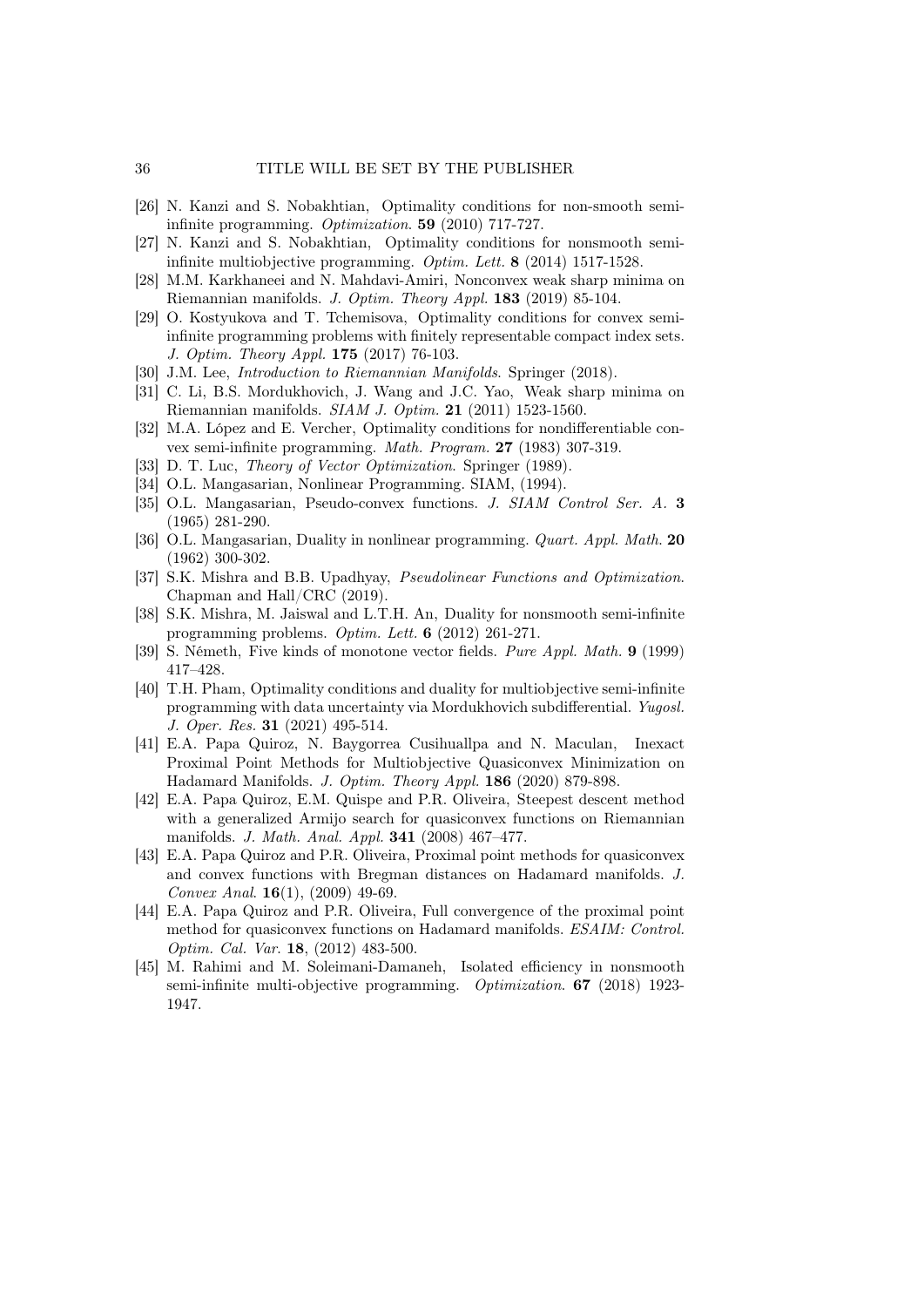- [46] T. Rapcsák, Smooth Nonlinear Optimization in  $\mathbb{R}^n$ . Springer Science & Business Media (2013).
- [47] G. Ruiz-Garzón, R. Osuna-Gómez and J. Ruiz-Zapatero, Necessary and sufficient optimality conditions for vector equilibrium problems on Hadamard manifolds. Symmetry. 11 (2019) 1037.
- [48] T. Sakai, Riemannian Geometry. American Mathematical Society, (1996).
- [49] A. Shahi and S.K. Mishra, On geodesic convex and generalized geodesic convex functions over Riemannian manifolds. AIP Conf. Proc. (2018) 030006, doi: https://doi.org/10.1063/1.5042176.
- [50] O. Stein and G. Still, Solving semi-infinite optimization problems with interior point techniques. SIAM J. Control Optim. 42 (2003) 769-788.
- [51] G.J. Tang and N.J. Huang, Korpelevich's method for variational inequality problems on Hadamard manifolds. J. Global Optim. 54 (2012) 493-509.
- [52] G.J. Tang, L.W. Zhou and N.J. Huang, The proximal point algorithm for pseudomonotone variational inequalities on Hadamard manifolds. Optim. Lett. **7** (2013) 779-790.
- [53] S. Treanţă, P. Mishra and B.B. Upadhyay, Minty Variational Principle for Nonsmooth Interval-Valued Vector Optimization Problems on Hadamard Manifolds. Mathematics. 10, (2022) 523.
- [54] L.T. Tung, Karush-Kuhn-Tucker optimality conditions and duality for convex semi-infinite programming with multiple interval-valued objective functions. J. Appl. Math. Comput. 62 (2020) 67-91.
- [55] L.T. Tung, Karush-Kuhn-Tucker optimality conditions and duality for multiobjective semi-infinite programming with vanishing constraints. Ann. Oper. Res. (2020) 1-28.
- [56] L.T. Tung and D.H. Tam, Optimality conditions and duality for multiobjective semi-infinite programming on Hadamard manifolds. Bull. Iranian Math. Soc. (2021) 1-29.
- [57] B.B. Upadhyay, S.K. Mishra and S.K. Porwal, Explicitly geodesic B-preinvex functions on Riemannian Manifolds. Trans. Math. Program. Appl. 2 (2015) 1-14.
- [58] B.B. Upadhyay, I.M. Stancu Minasian, P. Mishra and R.N. Mohapatra, On Generalized Vector Variational Inequalities and Nonsmooth Vector Optimization Problems on Hadamard Manifolds involving Geodesic Approximate Convexity. Adv. Nonlinear Var. Inequal. 25 (2022) 1-25.
- [59] C. Udrişte, Convex Functions and Optimization Methods on Riemannian Manifolds. Springer Science & Business Media (2013).
- [60] T. Weir and B. Mond, Generalised convexity and duality in multiple objective programming. Bull. Aust. Math. Soc. 39 (1989) 287-299.
- [61] P. Wolfe, A duality theorem for non-linear programming. Quart. Appl. Math. 19 (1961) 239-244.
- [62] W.H. Yang, L.H. Zhang and R. Song, Optimality conditions for the nonlinear programming problems on Riemannian manifolds. Pac. J. Optim. 10 (2014) 415-434.